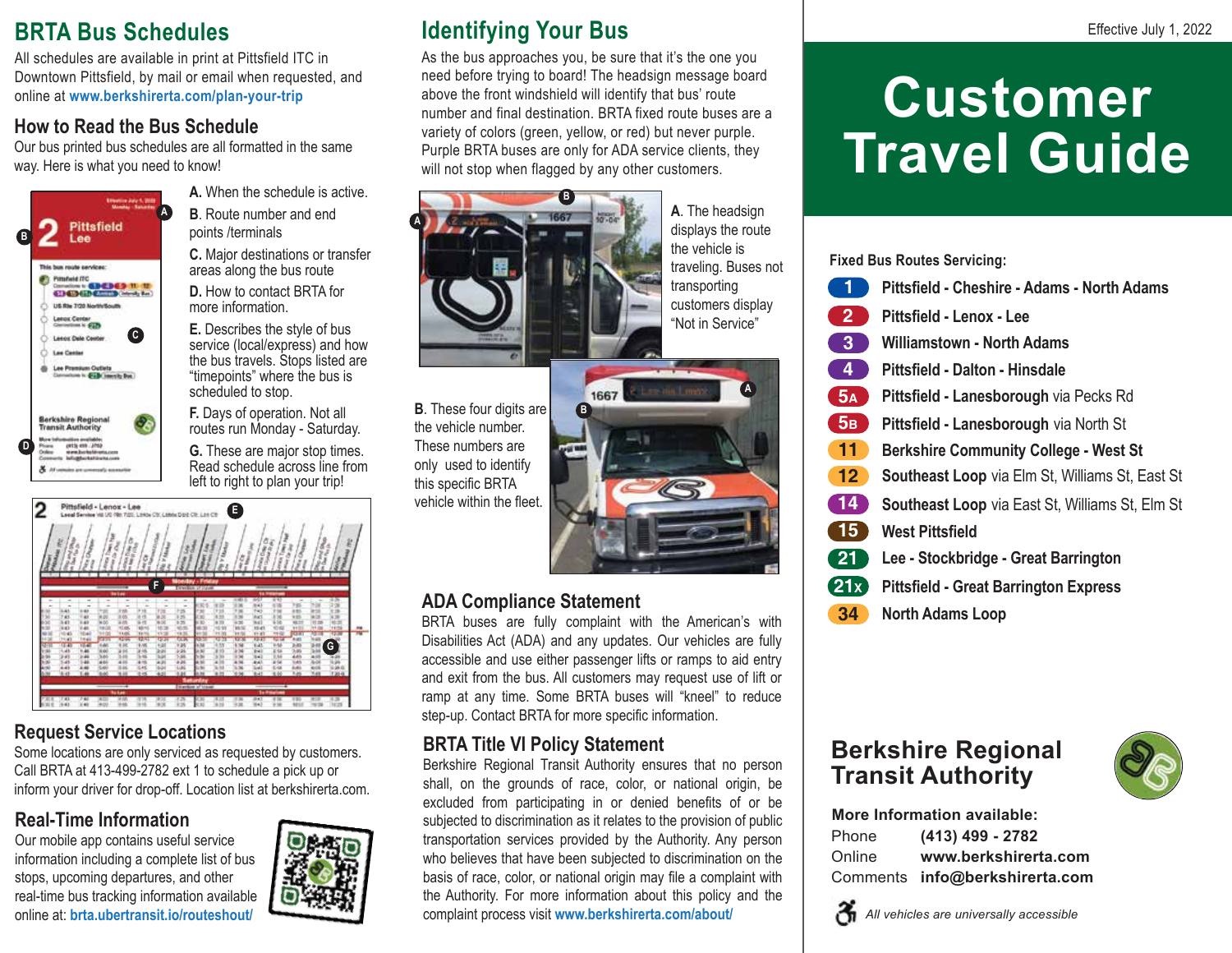# **Tips for Traveling with BRTA**

Thank you for choosing to travel with us! To help us serve you better, remember these helpful tips and rules:

- **Arrive at your bus stop** at least five minutes before the scheduled departure time;
- Have your bus fare ready! If paying with cash, make sure that you have exact change only. Drivers do not make change. If using CharlieCard - make sure it is out and ready to tap. If reloading CharlieCard- you must have at least five dollars and always tell the driver that you want to reload **before** inserting money into the farebox;
- **Allow customers using mobility devices** to board or exit the bus before you do;
- **Diece on board the bus quickly find a place to sit,** or if standing, hold the hand rails at all times;
- **Keep children seated,** always keep your feet or packages off the seats and out of the aisle;
- **When ready to exit the bus** pull the "stop request" cord at least 1 block before your stop so that the driver can safely slow down;
- **Demon Once off of the bus, never cross in front of the bus.** Always wait for the bus to pull away before crossing the roadway and cross only if necessary.

# **Bikes and Buses**

All of our buses can transport bicycles! Combining your bus ride with a bike trip is a great way to get from point A to point B. Bikes are only carried on the bike rack outside of the bus; bikes are never allowed inside of buses. BRTA is never responsible for bike damage or theft. Bikes must be loaded/unloaded by the customer and are transported at the customer's own risk. No trikes, tandem, or heavy electric bikes allowed on the bike rack. Bike rack space is first come-first served only.

#### *Follow these 4-steps to safely load/unload bikes from buses:*



# **Paying for your Bus Trip**

BRTA bus drivers collect customer fares on board buses at the time of boarding. Electronic fareboxes accept US currency (\$1, \$5, \$10, \$20 bills and all change including \$1 coins but excluding half-dollar coins) as well as CharlieCard pass and stored-value payments only.

# **Types of Fares and Transfers**

**Local Fare:** travel within (1) town plus (1) connecting town *Local Transfers: FREE received on CharlieCard when paying a Local Fare. Valid for only (60) minutes, on another route, and do not reload once used.* 

**System Wide Fare:** travel across (3) or more towns. *System Wide Transfers: FREE received on CharlieCard when paying System Wide Fare. Valid for only (75) minutes, on another route, and automatically reload onto the CharlieCard if used between connecting routes.* 

# **What is CharlieCard?**

CharlieCard is BRTA's reusable "stored value" smart card. "Store value" (put money) on your CharlieCard a long with max (2) bus passes. As you ride, fare is deducted from balance on card. For example, \$20 stored-value CharlieCard is good for \$20 worth of travel. Transfers are only available when paying with CharlieCard.

**Full Fare CharlieCard** *are available from the bus driver (\$5 minimum applies) and at Pittsfield ITC*.

**Reduced Fare CharlieCard** *are only available from Pittsfield ITC with proof of eligibility.*

Add cash value or ride passes to the card at Pittsfield ITC or when boarding vehicles. Simply tap your loaded CharlieCard on the fare box to pay or add value. A discount is available when paying with CharlieCard. **Call BRTA for more information about traveling with CharlieCard.**

# **BRTA Customer Code of Conduct**

# **What is BRTA?**

**Berkshire Regional Transit Authority (BRTA) is one of (15) regional transit authorities in Massachusetts. We strive to help people get to work, to school, to doctors' appointments, to the grocery store, to visit family, and more while using our public transportation services. BRTA provides traditional fixed route and paratransit services across (27) Western Massachusetts communities, six days per week, with limited evening and no Sunday service.** 

# **Fare Options and Pricing (as of effective date)**

| <b>Bus Fares</b> |             |        | <b>Full Fare</b>   | <b>Reduced Fare</b> |                    |  |  |  |
|------------------|-------------|--------|--------------------|---------------------|--------------------|--|--|--|
|                  |             | Cash   | <b>CharlieCard</b> | Cash                | <b>CharlieCard</b> |  |  |  |
|                  | Local       | \$1.75 | \$1.55             | \$0.85              | \$0.75             |  |  |  |
|                  | System-Wide | \$4.50 | \$4.00             | \$2.25              | \$2.00             |  |  |  |

| <b>Bus Passes</b> |         | <b>Full Fare Pass</b> |          | <b>Reduced Fare Pass</b> |         |          |  |  |
|-------------------|---------|-----------------------|----------|--------------------------|---------|----------|--|--|
|                   | 1 Dav   | 7 Dav                 | 30 Day   | 1 Dav                    | 7 Dav   | 30 Dav   |  |  |
| Local             |         | \$13.00               | \$52.00  |                          | \$10.00 | \$39.00  |  |  |
| System-Wide       | \$10.00 | \$35.00               | \$140.00 | \$10.00                  | \$26.00 | \$105.00 |  |  |

| <b>Special</b><br>Passes | <b>Student K-12</b><br>30 Day | College<br>$(8/1 - 12/31; 1/1 - 5/31)$ |
|--------------------------|-------------------------------|----------------------------------------|
| System-Wide              | \$26.00                       | \$250.00                               |

# **Free Transportation Eligibility**

- **Personal Care Attendants accompanying a disabled person;**
- Any passenger on their birthday with photo ID proof:
- ь Children five (5) years of age or younger, when traveling with an adult. *Maximum of two (2) children per fare paying adult.*

### **Reduced Fare Eligibility**

- Any passenger sixty (60) years of age or older with state-issued ID
- Any passenger with a Medicare Card;
- Students Grades K through 12, with school-issued ID;
- Any passenger presenting a Massachusetts Access Pass.

BRTA enforces a Customer Code of Conduct. Failure to follow the rules could result in denial of future services. No smoking, playing music without headphones, drinking alcoholic beverages, or eating allowed on buses. Strollers/shopping carts must be folded and all mobility devices secured. Non-alcoholic beverages must be consumed from spill-proof containers. The complete BRTA Code of Conduct, all fare policies, other BRTA services, accessible documents, and other helpful links are available online at **www.berkshirerta.com/plan-your-trip** 



**Squeeze handle to release latch;** if rack is empty, lower rack. Remove loose items from bike. Bike rack is lightweight and easy to raise/lower when empty.



slot starting with the slot closest to the bus.



**Raise and secure** the control arm over the tire to keep your bike in place. Never lock bike on rack. Check to make sure bike is secure before boarding the bus.



**When leaving bus:**  inform the driver you will be unloading the bike. Lower the arm; remove your bike. Fold up the rack and step away from

**Load from the curb** or in front of the bus. Lift your bike into the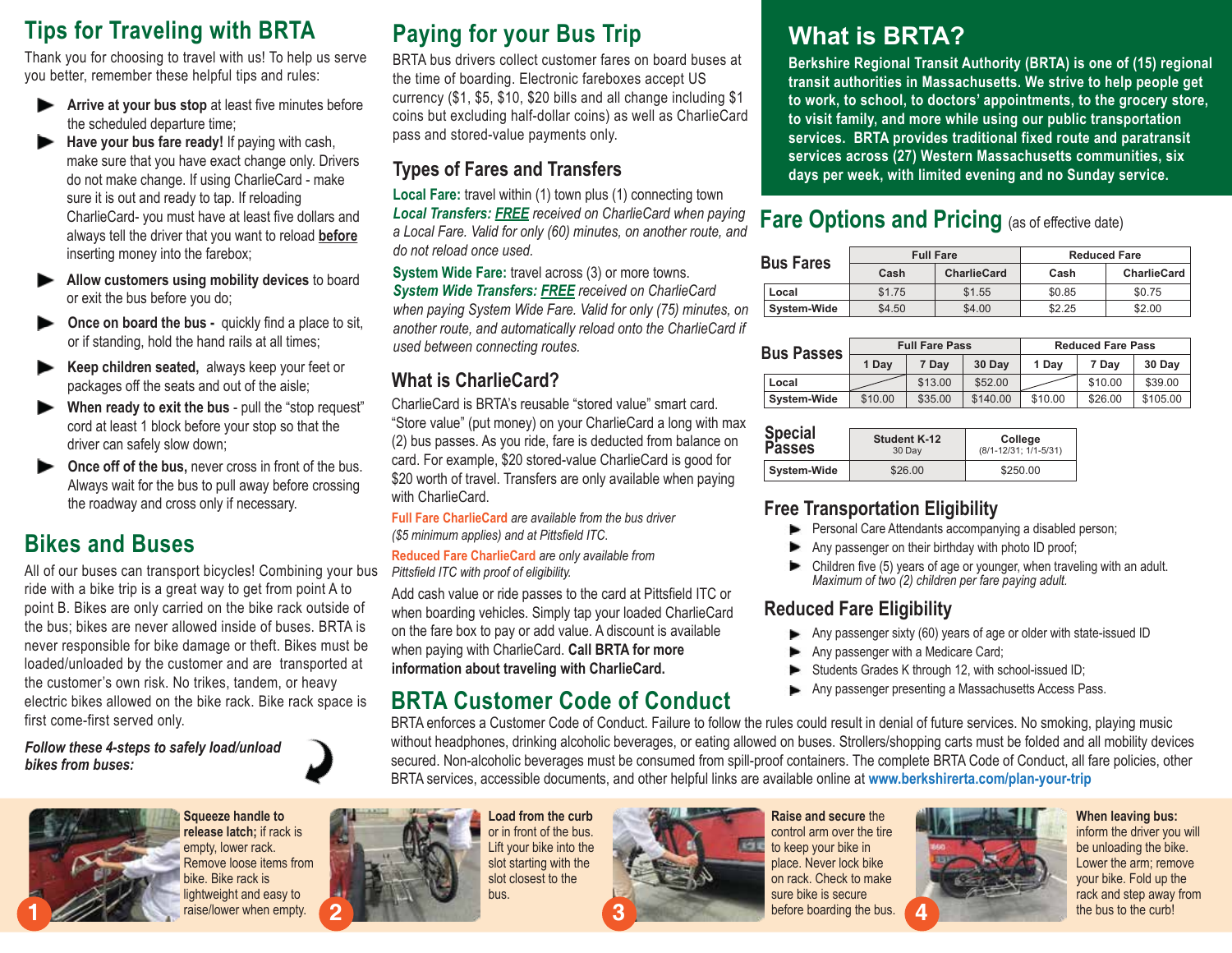### **Major Stops and Connections Fare Information and Policies**



# **Tyler St and Plunkett St** (in)(out)

### **Dalton Ave**

Connecticut Ave (out), Thorndyke Ave (in)

## **Allendale Plaza**

Connections to: **4 12 14**

*Request Service*  Berkshire Mall (in)(out)

**Cheshire Ctr**  Railroad St (in)(out)

**Adams Ctr**  Center St (out), Commercial St (in)

**34** Connections to: **Walmart North Adams**

*Request Service* locations are only serviced as requested by customers. Call BRTA at 413-499-2782 ext 1 to schedule a pick up or inform your driver for drop-off.

*More Information* including a complete list of bus stops, upcoming departures, and other real-time bus tracking information is available online at: brta.ubertransit.io/routeshout/



| <b>Bus Fares</b> |        | <b>Full Fare</b>   | <b>Reduced Fare</b> |             |  |  |  |
|------------------|--------|--------------------|---------------------|-------------|--|--|--|
|                  | Cash   | <b>CharlieCard</b> | Cash                | CharlieCard |  |  |  |
| Local            | \$1.75 | \$1.55             | \$0.85              | \$0.75      |  |  |  |
| System-Wide      | \$4.50 | \$4.00             | \$2.25              | \$2.00      |  |  |  |

| <b>Bus Passes</b> |         | <b>Full Fare Pass</b> |          | <b>Reduced Fare Pass</b> |         |          |  |  |
|-------------------|---------|-----------------------|----------|--------------------------|---------|----------|--|--|
|                   | 1 Dav   | 7 Dav                 | 30 Dav   | 1 Dav                    | 7 Dav   | 30 Dav   |  |  |
| Local             |         | \$13.00               | \$52.00  |                          | \$10.00 | \$39.00  |  |  |
| System-Wide       | \$10.00 | \$35.00               | \$140.00 | \$10.00                  | \$26.00 | \$105.00 |  |  |

| Special<br>Passes  | <b>Student K-12</b><br>30 Day | College<br>(8/1-12/31; 1/1-5/31) |
|--------------------|-------------------------------|----------------------------------|
| <b>System-Wide</b> | \$26.00                       | \$250.00                         |

**Local Fare** is travel within (1) or (2) towns.

**Local Transfers** are valid for sixty (60) minutes and do not reload. **System-Wide Fare** is travel between (3) or more towns. **System-Wide Transfers** are valid for seventy-five (75) minutes and reload automatically when used between connecting bus routes. Transfers are only available when paying with CharlieCard. BRTA does not issue transfers with cash fare payments.

#### **CharlieCard**

All valid CharlieCard can be reloaded with cash on BRTA buses. Bus drivers cannot make change. Full Fare CharlieCards are available from the bus driver and Pittsfield ITC; \$5 minimum on buses. Reduced Fare CharlieCard only available at Pittsfield ITC.

#### **No Service Holidays**

No bus services on New Year's Day, Martin Luther King Day, Memorial Day, Independence Day, Labor Day, Columbus Day, Veteran's Day, Thanksgiving, and Christmas Day.

#### **Customer Service**

Customers with questions, comments, concerns, or lost items are encouraged to contact BRTA directly by calling 1 (800) 292-2782 ext 1 or by email at info@berkshirerta.com

#### **Bikes on Buses**

All BRTA buses can carry bicycles; no additional charge, available only as first come-first served. Customers must load and unload their own bicycles. BRTA is not responsible for bicycles, or damage to bicycles, while travelling with BRTA.

#### **BRTA Customer Code of Conduct**

BRTA enforces a Customer Code of Conduct. Failure to follow the rules could result in denial of future services. No smoking, playing radio, alcoholic beverages, or eating allowed on buses. Strollers/shopping carts must be folded, all items must be kept off seats and out of the aisle. Non-alcoholic beverages must be consumed from spill-proof containers. All printed materials will be produced in accessible formats as requested.

The complete BRTA Code of Conduct, all fare policies, free fare eligibility, and other helpful links are always available online at www.berkshirerta.com/plan-your-trip

El Código de conducta completo de BRTA, todas las reglas de pago de tarifas, la elegibilidad de tarifas gratuitas y otra información útil sobre BRTA siempre está disponible en línea en www.berkshirerta.com/plan-your-trip

### **Effective July 1, 2022 Monday - Saturday**

# **1** Pittsfield<br>North Adams **Pittsfield North Adams**

**This bus route services:**



# **Berkshire Regional Transit Authority**



**More Information available:** Phone **(413) 499 - 2782**

Online Comments **info@berkshirerta.com www.berkshirerta.com**

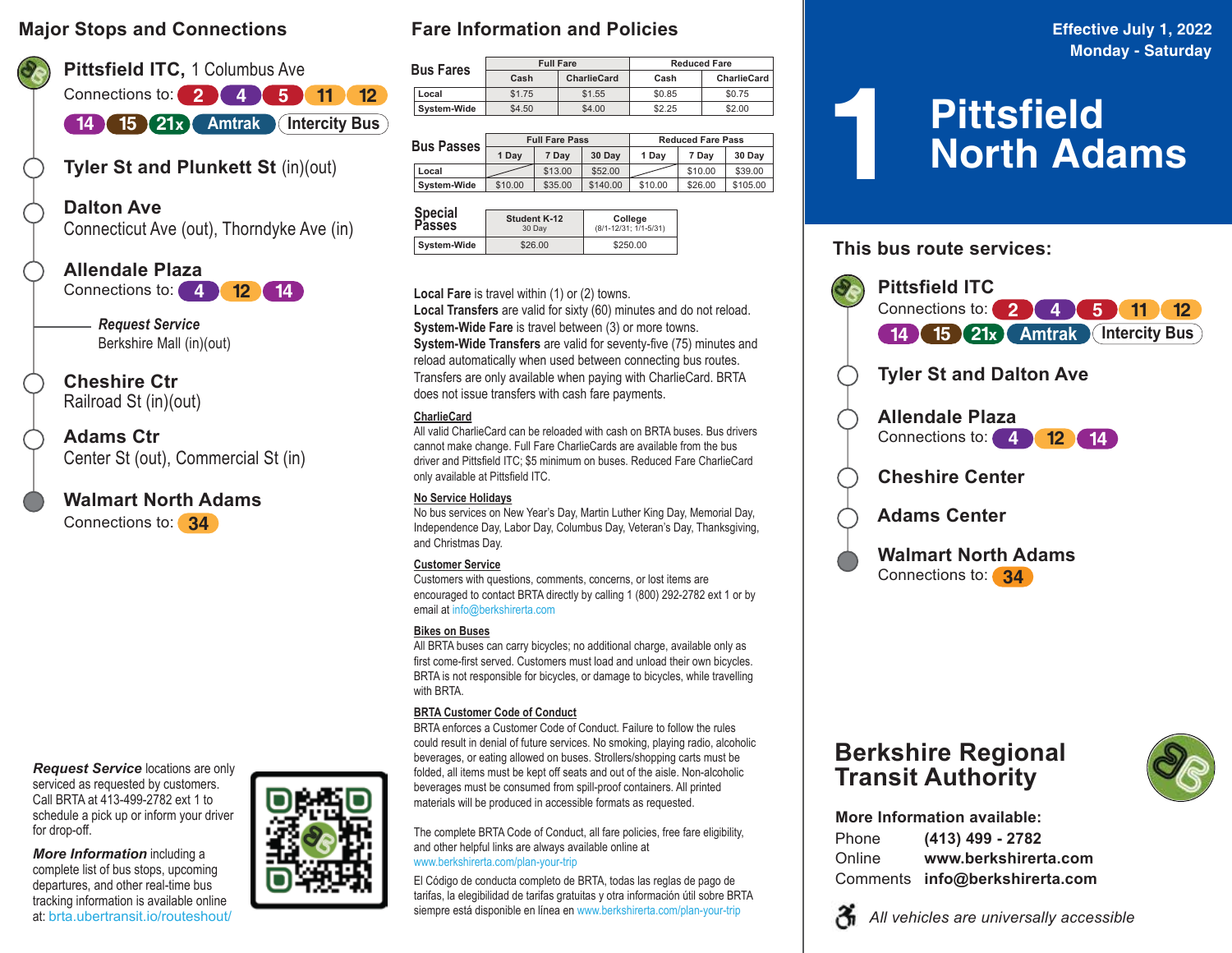| Daiton Ave and<br><sup> </sup> Thorndyke Ave (in)<br>Adams Ctr<br><sup>Ion Commercial St (in)</sup><br><b>Daiton Ave and<br/>Ponnecticut Ave (out)</b><br>Adams Ctr<br>Pown Common (Out)<br>$\rm O_{\rm 40}$<br>Depart Walmart<br>Tyler St and<br>Plunkett St (Out)<br><b>Arrive Walmart</b><br>$\left.\begin{array}{l} \textit{Cheshir} \ \textit{On} \ \textit{Shir} \ \textit{Orr} \ \textit{In} \ \textit{Railr} \ \textit{aq} \ \textit{St} \ (\textit{In}) \end{array} \right.$<br> Allendale Plaza<br> DCR Rail Trail<br> Allendale Plaza<br> DCR Rail Trail<br>Tyler St and<br>Plunkett St (In)<br>Berkshire Mail<br>Pat Food Court<br>Depart<br>Pittsfield ITC<br>Arrive<br>Pittsfield ITC<br>$\left\vert \frac{\mathsf{B} \mathsf{er}_{\mathsf{K}} \mathsf{s}_{\mathsf{h}}_{\mathsf{f} \mathsf{r}}}{\mathsf{B} \mathsf{er}_{\mathsf{f}} \mathsf{G}_{\mathsf{f} \mathsf{f}}} \mathsf{M}_{\mathsf{a} \mathsf{f} \mathsf{f}} \right\vert$ at Food Court<br>Cheshire Ctr<br> on Railroad St<br> <br>2<br>6<br>R<br>3<br>R<br>6<br>5<br>3<br>2<br>4<br>-5<br>4<br><b>Monday - Friday</b><br><b>Direction of travel</b><br>$\rightarrow$<br><b>To North Adams</b><br><b>To Pittsfield</b><br>5:30E<br>5:38<br>5:42<br>5:45<br>6:05<br>6:15<br>6:25<br>6:30<br>6:40<br>6:50<br>R<br>7:10<br>7:13<br>7:18<br>7:25<br>R<br>6:38<br>6:30 E<br>6:42<br>R<br>7:05<br>7:15<br>7:25<br>7:30<br>7:50<br>R<br>8:10<br>8:13<br>8:18<br>8:25<br>6:45<br>7:40<br>8:30<br>7:30<br>7:38<br>7:42<br>R<br>8:05<br>8:15<br>8:25<br>8:40<br>8:50<br>R<br>9:10<br>9:13<br>9:18<br>9:25<br>7:45<br>8:30<br>8:38<br>8:42<br>R<br>9:05<br>9:15<br>9:25<br>9:30<br>9:50<br>R.<br>10:10<br>10:13<br>10:18<br>10:25<br>8:45<br>9:40<br>9:38<br>9:42<br>9:45<br>R<br>10:05<br>10:15<br>10:25<br>10:30<br>10:40<br>10:50<br>R<br>11:10<br>11:18<br>11:25<br>11:13<br>R.<br>12:10<br>12:25<br>10:38<br>10:42<br>10:45<br>R<br>11:15<br>11:25<br>11:30<br>11:50<br>12:13<br>12:18<br>11:05<br>11:40<br>12:05<br>12:30<br>12:40<br>$\overline{\mathsf{R}}$<br>11:38<br>11:42<br>11:45<br>$\mathsf{R}$<br>12:15<br>12:25<br>12:50<br>1:10<br>1:13<br>1:18<br>1:25<br>12:30<br>12:38<br>12:42<br>12:45<br>R<br>1:05<br>1:25<br>1:30<br>R<br>2:10<br>2:18<br>2:25<br>1:15<br>1:40<br>1:50<br>2:13<br>2:30<br>1:38<br>1:42<br>R<br>2:05<br>2:15<br>2:25<br>2:40<br>2:50<br>R<br>3:10<br>3:18<br>3:25<br>1:30<br>1:45<br>3:13<br>2:30<br>2:38<br>2:42<br>R<br>3:05<br>3:15<br>3:30<br>R<br>4:18<br>4:25<br>2:45<br>3:25<br>3:40<br>3:50<br>4:10<br>4:13<br>5:25<br>3:30<br>3:42<br>3:45<br>${\sf R}$<br>4:05<br>4:30<br>4:40<br>4:50<br>R<br>5:10<br>5:18<br>3:38<br>4:15<br>4:25<br>5:13<br>4:30<br>R<br>5:05<br>5:15<br>5:30<br>R<br>6:10<br>6:18<br>6:25<br>4:38<br>4:42<br>4:45<br>5:25<br>5:40<br>5:50<br>6:13<br>7:25 G<br>5:42<br>5:45<br>6:05<br>6:30<br>6:40<br>6:50<br>R<br>7:10<br>7:13<br>7:18<br>5:38<br>R<br>6:15<br>6:25<br>6:38<br>6:42<br>R<br>7:05<br>7:15<br>7:30<br>R<br>8:10<br>8:13<br>8:18<br>8:25<br>6:45<br>7:25<br>7:40<br>7:50<br>8:38<br>8:45<br>9:05<br>9:15<br>9:25<br>9:50<br>10:00<br>10:05<br>R<br>10:20<br>10:23<br>10:28<br>10:35 G<br>8:42<br>R<br>10:30<br>11:12 G<br>10:40<br>10:45<br>R<br>$\sim$<br>$\overline{\phantom{a}}$<br>$\sim$<br>$\sim$<br>$\overline{\phantom{a}}$<br>$\overline{\phantom{a}}$<br>$\overline{\phantom{a}}$<br>$\overline{\phantom{a}}$<br>$\overline{\phantom{a}}$<br>$\sim$<br>$\sim$<br><b>Saturday</b><br><b>Direction of travel</b><br>٠<br><b>To North Adams</b><br><b>To Pittsfield</b><br>6:38<br>6:42<br>6:45<br>7:05<br>7:15<br>7:25W<br>6:30 E<br>R<br>$\overline{\phantom{a}}$<br>$\overline{\phantom{a}}$<br>$\overline{\phantom{a}}$<br>$\sim$<br>$\overline{\phantom{a}}$<br>$\overline{\phantom{a}}$<br>$\overline{\phantom{a}}$<br>$\overline{\phantom{a}}$<br>7:38<br>9:10<br>9:13<br>9:18<br>9:25<br>7:30 E<br>7:42<br>7:45<br>8:05<br>8:15<br>8:25<br>8:30<br>8:40<br>8:50<br>R.<br>R<br>8:38<br>10:25<br>8:30 E<br>8:42<br>8:45<br>9:05<br>9:15<br>9:25<br>9:30<br>9:40<br>9:50<br>R<br>10:10<br>10:13<br>10:18<br>R<br>10:15<br>10:25<br>10:30<br>11:25<br>9:38<br>9:42<br>9:45<br>10:05<br>10:40<br>10:50<br>R<br>11:10<br>R<br>11:13<br>11:18<br>12:25<br>10:38<br>10:42<br>$\mathsf{R}$<br>12:10<br>12:13<br>12:18<br>10:45<br>R<br>11:05<br>11:15<br>11:25<br>11:30<br>11:50<br>10:30<br>11:40<br>12:15<br>12:05<br>12:25<br>12:30<br>12:40<br>12:50<br>$\overline{\mathsf{R}}$<br>11:38<br>11:42<br>11:45<br>$\mathsf{R}$<br>1:25<br>1:10<br>1:13<br>1:18<br>12:38<br>12:42<br>12:45<br>2:25<br>1:05<br>1:15<br>1:25<br>1:30<br>1:40<br>1:50<br>R<br>2:13<br>2:18<br>R<br>2:10<br>2:05<br>2:15<br>2:25<br>2:30<br>2:40<br>R<br>3:10<br>3:18<br>3:25<br>1:30<br>1:38<br>1:42<br>1:45<br>R<br>2:50<br>3:13<br>3:30<br>4:25<br>2:30<br>2:42<br>2:45<br>3:05<br>3:15<br>3:25<br>3:40<br>3:50<br>R<br>4:10<br>4:18<br>2:38<br>R<br>4:13<br>3:42<br>$\mathsf{R}$<br>4:05<br>4:30<br>R<br>5:10<br>5:25<br>3:30<br>3:38<br>3:45<br>4:15<br>4:25<br>4:40<br>4:50<br>5:13<br>5:18<br>5:05<br>5:30<br>5:40<br>R<br>6:18<br>6:25 G<br>4:30<br>4:38<br>4:42<br>4:45<br>5:15<br>5:25<br>5:50<br>6:10<br>6:13<br>R<br>7:25 G<br>5:38<br>5:42<br>5:45<br>R<br>6:05<br>6:15<br>6:25<br>6:30<br>6:40<br>6:50<br>R<br>7:10<br>7:13<br>7:18<br>7:30<br>7:40<br>7:50<br>R<br>8:10<br>8:13<br>8:18<br>$\overline{\phantom{a}}$<br>$\sim$<br>$\overline{\phantom{a}}$<br>$\overline{\phantom{a}}$<br>$\sim$<br>$\sim$<br>$\sim$<br>$\sim$ | 1     |  | <b>Pittsfield - North Adams</b> |  | Local Service via Tyler St, Allendale Plaza, Cheshire Ctr, and Adams Ctr |  |  |  |       |
|--------------------------------------------------------------------------------------------------------------------------------------------------------------------------------------------------------------------------------------------------------------------------------------------------------------------------------------------------------------------------------------------------------------------------------------------------------------------------------------------------------------------------------------------------------------------------------------------------------------------------------------------------------------------------------------------------------------------------------------------------------------------------------------------------------------------------------------------------------------------------------------------------------------------------------------------------------------------------------------------------------------------------------------------------------------------------------------------------------------------------------------------------------------------------------------------------------------------------------------------------------------------------------------------------------------------------------------------------------------------------------------------------------------------------------------------------------------------------------------------------------------------------------------------------------------------------------------------------------------------------------------------------------------------------------------------------------------------------------------------------------------------------------------------------------------------------------------------------------------------------------------------------------------------------------------------------------------------------------------------------------------------------------------------------------------------------------------------------------------------------------------------------------------------------------------------------------------------------------------------------------------------------------------------------------------------------------------------------------------------------------------------------------------------------------------------------------------------------------------------------------------------------------------------------------------------------------------------------------------------------------------------------------------------------------------------------------------------------------------------------------------------------------------------------------------------------------------------------------------------------------------------------------------------------------------------------------------------------------------------------------------------------------------------------------------------------------------------------------------------------------------------------------------------------------------------------------------------------------------------------------------------------------------------------------------------------------------------------------------------------------------------------------------------------------------------------------------------------------------------------------------------------------------------------------------------------------------------------------------------------------------------------------------------------------------------------------------------------------------------------------------------------------------------------------------------------------------------------------------------------------------------------------------------------------------------------------------------------------------------------------------------------------------------------------------------------------------------------------------------------------------------------------------------------------------------------------------------------------------------------------------------------------------------------------------------------------------------------------------------------------------------------------------------------------------------------------------------------------------------------------------------------------------------------------------------------------------------------------------------------------------------------------------------------------------------------------------------------------------------------------------------------------------------------------------------------------------------------------------------------------------------------------------------------------------------------------------------------------------------------------------------------------------------------------------------------------------------------------------------------------------------------------------------------------------------------------------------------------------------------------------------------------------------------------------------------------------------------------------------------------------------------------------------------------------------------------------------------------|-------|--|---------------------------------|--|--------------------------------------------------------------------------|--|--|--|-------|
|                                                                                                                                                                                                                                                                                                                                                                                                                                                                                                                                                                                                                                                                                                                                                                                                                                                                                                                                                                                                                                                                                                                                                                                                                                                                                                                                                                                                                                                                                                                                                                                                                                                                                                                                                                                                                                                                                                                                                                                                                                                                                                                                                                                                                                                                                                                                                                                                                                                                                                                                                                                                                                                                                                                                                                                                                                                                                                                                                                                                                                                                                                                                                                                                                                                                                                                                                                                                                                                                                                                                                                                                                                                                                                                                                                                                                                                                                                                                                                                                                                                                                                                                                                                                                                                                                                                                                                                                                                                                                                                                                                                                                                                                                                                                                                                                                                                                                                                                                                                                                                                                                                                                                                                                                                                                                                                                                                                                                                                                                |       |  |                                 |  |                                                                          |  |  |  |       |
|                                                                                                                                                                                                                                                                                                                                                                                                                                                                                                                                                                                                                                                                                                                                                                                                                                                                                                                                                                                                                                                                                                                                                                                                                                                                                                                                                                                                                                                                                                                                                                                                                                                                                                                                                                                                                                                                                                                                                                                                                                                                                                                                                                                                                                                                                                                                                                                                                                                                                                                                                                                                                                                                                                                                                                                                                                                                                                                                                                                                                                                                                                                                                                                                                                                                                                                                                                                                                                                                                                                                                                                                                                                                                                                                                                                                                                                                                                                                                                                                                                                                                                                                                                                                                                                                                                                                                                                                                                                                                                                                                                                                                                                                                                                                                                                                                                                                                                                                                                                                                                                                                                                                                                                                                                                                                                                                                                                                                                                                                |       |  |                                 |  |                                                                          |  |  |  |       |
|                                                                                                                                                                                                                                                                                                                                                                                                                                                                                                                                                                                                                                                                                                                                                                                                                                                                                                                                                                                                                                                                                                                                                                                                                                                                                                                                                                                                                                                                                                                                                                                                                                                                                                                                                                                                                                                                                                                                                                                                                                                                                                                                                                                                                                                                                                                                                                                                                                                                                                                                                                                                                                                                                                                                                                                                                                                                                                                                                                                                                                                                                                                                                                                                                                                                                                                                                                                                                                                                                                                                                                                                                                                                                                                                                                                                                                                                                                                                                                                                                                                                                                                                                                                                                                                                                                                                                                                                                                                                                                                                                                                                                                                                                                                                                                                                                                                                                                                                                                                                                                                                                                                                                                                                                                                                                                                                                                                                                                                                                |       |  |                                 |  |                                                                          |  |  |  |       |
|                                                                                                                                                                                                                                                                                                                                                                                                                                                                                                                                                                                                                                                                                                                                                                                                                                                                                                                                                                                                                                                                                                                                                                                                                                                                                                                                                                                                                                                                                                                                                                                                                                                                                                                                                                                                                                                                                                                                                                                                                                                                                                                                                                                                                                                                                                                                                                                                                                                                                                                                                                                                                                                                                                                                                                                                                                                                                                                                                                                                                                                                                                                                                                                                                                                                                                                                                                                                                                                                                                                                                                                                                                                                                                                                                                                                                                                                                                                                                                                                                                                                                                                                                                                                                                                                                                                                                                                                                                                                                                                                                                                                                                                                                                                                                                                                                                                                                                                                                                                                                                                                                                                                                                                                                                                                                                                                                                                                                                                                                |       |  |                                 |  |                                                                          |  |  |  |       |
|                                                                                                                                                                                                                                                                                                                                                                                                                                                                                                                                                                                                                                                                                                                                                                                                                                                                                                                                                                                                                                                                                                                                                                                                                                                                                                                                                                                                                                                                                                                                                                                                                                                                                                                                                                                                                                                                                                                                                                                                                                                                                                                                                                                                                                                                                                                                                                                                                                                                                                                                                                                                                                                                                                                                                                                                                                                                                                                                                                                                                                                                                                                                                                                                                                                                                                                                                                                                                                                                                                                                                                                                                                                                                                                                                                                                                                                                                                                                                                                                                                                                                                                                                                                                                                                                                                                                                                                                                                                                                                                                                                                                                                                                                                                                                                                                                                                                                                                                                                                                                                                                                                                                                                                                                                                                                                                                                                                                                                                                                |       |  |                                 |  |                                                                          |  |  |  |       |
|                                                                                                                                                                                                                                                                                                                                                                                                                                                                                                                                                                                                                                                                                                                                                                                                                                                                                                                                                                                                                                                                                                                                                                                                                                                                                                                                                                                                                                                                                                                                                                                                                                                                                                                                                                                                                                                                                                                                                                                                                                                                                                                                                                                                                                                                                                                                                                                                                                                                                                                                                                                                                                                                                                                                                                                                                                                                                                                                                                                                                                                                                                                                                                                                                                                                                                                                                                                                                                                                                                                                                                                                                                                                                                                                                                                                                                                                                                                                                                                                                                                                                                                                                                                                                                                                                                                                                                                                                                                                                                                                                                                                                                                                                                                                                                                                                                                                                                                                                                                                                                                                                                                                                                                                                                                                                                                                                                                                                                                                                |       |  |                                 |  |                                                                          |  |  |  |       |
|                                                                                                                                                                                                                                                                                                                                                                                                                                                                                                                                                                                                                                                                                                                                                                                                                                                                                                                                                                                                                                                                                                                                                                                                                                                                                                                                                                                                                                                                                                                                                                                                                                                                                                                                                                                                                                                                                                                                                                                                                                                                                                                                                                                                                                                                                                                                                                                                                                                                                                                                                                                                                                                                                                                                                                                                                                                                                                                                                                                                                                                                                                                                                                                                                                                                                                                                                                                                                                                                                                                                                                                                                                                                                                                                                                                                                                                                                                                                                                                                                                                                                                                                                                                                                                                                                                                                                                                                                                                                                                                                                                                                                                                                                                                                                                                                                                                                                                                                                                                                                                                                                                                                                                                                                                                                                                                                                                                                                                                                                |       |  |                                 |  |                                                                          |  |  |  |       |
|                                                                                                                                                                                                                                                                                                                                                                                                                                                                                                                                                                                                                                                                                                                                                                                                                                                                                                                                                                                                                                                                                                                                                                                                                                                                                                                                                                                                                                                                                                                                                                                                                                                                                                                                                                                                                                                                                                                                                                                                                                                                                                                                                                                                                                                                                                                                                                                                                                                                                                                                                                                                                                                                                                                                                                                                                                                                                                                                                                                                                                                                                                                                                                                                                                                                                                                                                                                                                                                                                                                                                                                                                                                                                                                                                                                                                                                                                                                                                                                                                                                                                                                                                                                                                                                                                                                                                                                                                                                                                                                                                                                                                                                                                                                                                                                                                                                                                                                                                                                                                                                                                                                                                                                                                                                                                                                                                                                                                                                                                | 9:30  |  |                                 |  |                                                                          |  |  |  |       |
|                                                                                                                                                                                                                                                                                                                                                                                                                                                                                                                                                                                                                                                                                                                                                                                                                                                                                                                                                                                                                                                                                                                                                                                                                                                                                                                                                                                                                                                                                                                                                                                                                                                                                                                                                                                                                                                                                                                                                                                                                                                                                                                                                                                                                                                                                                                                                                                                                                                                                                                                                                                                                                                                                                                                                                                                                                                                                                                                                                                                                                                                                                                                                                                                                                                                                                                                                                                                                                                                                                                                                                                                                                                                                                                                                                                                                                                                                                                                                                                                                                                                                                                                                                                                                                                                                                                                                                                                                                                                                                                                                                                                                                                                                                                                                                                                                                                                                                                                                                                                                                                                                                                                                                                                                                                                                                                                                                                                                                                                                | 10:30 |  |                                 |  |                                                                          |  |  |  |       |
|                                                                                                                                                                                                                                                                                                                                                                                                                                                                                                                                                                                                                                                                                                                                                                                                                                                                                                                                                                                                                                                                                                                                                                                                                                                                                                                                                                                                                                                                                                                                                                                                                                                                                                                                                                                                                                                                                                                                                                                                                                                                                                                                                                                                                                                                                                                                                                                                                                                                                                                                                                                                                                                                                                                                                                                                                                                                                                                                                                                                                                                                                                                                                                                                                                                                                                                                                                                                                                                                                                                                                                                                                                                                                                                                                                                                                                                                                                                                                                                                                                                                                                                                                                                                                                                                                                                                                                                                                                                                                                                                                                                                                                                                                                                                                                                                                                                                                                                                                                                                                                                                                                                                                                                                                                                                                                                                                                                                                                                                                | 11:30 |  |                                 |  |                                                                          |  |  |  |       |
|                                                                                                                                                                                                                                                                                                                                                                                                                                                                                                                                                                                                                                                                                                                                                                                                                                                                                                                                                                                                                                                                                                                                                                                                                                                                                                                                                                                                                                                                                                                                                                                                                                                                                                                                                                                                                                                                                                                                                                                                                                                                                                                                                                                                                                                                                                                                                                                                                                                                                                                                                                                                                                                                                                                                                                                                                                                                                                                                                                                                                                                                                                                                                                                                                                                                                                                                                                                                                                                                                                                                                                                                                                                                                                                                                                                                                                                                                                                                                                                                                                                                                                                                                                                                                                                                                                                                                                                                                                                                                                                                                                                                                                                                                                                                                                                                                                                                                                                                                                                                                                                                                                                                                                                                                                                                                                                                                                                                                                                                                |       |  |                                 |  |                                                                          |  |  |  |       |
|                                                                                                                                                                                                                                                                                                                                                                                                                                                                                                                                                                                                                                                                                                                                                                                                                                                                                                                                                                                                                                                                                                                                                                                                                                                                                                                                                                                                                                                                                                                                                                                                                                                                                                                                                                                                                                                                                                                                                                                                                                                                                                                                                                                                                                                                                                                                                                                                                                                                                                                                                                                                                                                                                                                                                                                                                                                                                                                                                                                                                                                                                                                                                                                                                                                                                                                                                                                                                                                                                                                                                                                                                                                                                                                                                                                                                                                                                                                                                                                                                                                                                                                                                                                                                                                                                                                                                                                                                                                                                                                                                                                                                                                                                                                                                                                                                                                                                                                                                                                                                                                                                                                                                                                                                                                                                                                                                                                                                                                                                |       |  |                                 |  |                                                                          |  |  |  |       |
|                                                                                                                                                                                                                                                                                                                                                                                                                                                                                                                                                                                                                                                                                                                                                                                                                                                                                                                                                                                                                                                                                                                                                                                                                                                                                                                                                                                                                                                                                                                                                                                                                                                                                                                                                                                                                                                                                                                                                                                                                                                                                                                                                                                                                                                                                                                                                                                                                                                                                                                                                                                                                                                                                                                                                                                                                                                                                                                                                                                                                                                                                                                                                                                                                                                                                                                                                                                                                                                                                                                                                                                                                                                                                                                                                                                                                                                                                                                                                                                                                                                                                                                                                                                                                                                                                                                                                                                                                                                                                                                                                                                                                                                                                                                                                                                                                                                                                                                                                                                                                                                                                                                                                                                                                                                                                                                                                                                                                                                                                |       |  |                                 |  |                                                                          |  |  |  |       |
|                                                                                                                                                                                                                                                                                                                                                                                                                                                                                                                                                                                                                                                                                                                                                                                                                                                                                                                                                                                                                                                                                                                                                                                                                                                                                                                                                                                                                                                                                                                                                                                                                                                                                                                                                                                                                                                                                                                                                                                                                                                                                                                                                                                                                                                                                                                                                                                                                                                                                                                                                                                                                                                                                                                                                                                                                                                                                                                                                                                                                                                                                                                                                                                                                                                                                                                                                                                                                                                                                                                                                                                                                                                                                                                                                                                                                                                                                                                                                                                                                                                                                                                                                                                                                                                                                                                                                                                                                                                                                                                                                                                                                                                                                                                                                                                                                                                                                                                                                                                                                                                                                                                                                                                                                                                                                                                                                                                                                                                                                |       |  |                                 |  |                                                                          |  |  |  |       |
|                                                                                                                                                                                                                                                                                                                                                                                                                                                                                                                                                                                                                                                                                                                                                                                                                                                                                                                                                                                                                                                                                                                                                                                                                                                                                                                                                                                                                                                                                                                                                                                                                                                                                                                                                                                                                                                                                                                                                                                                                                                                                                                                                                                                                                                                                                                                                                                                                                                                                                                                                                                                                                                                                                                                                                                                                                                                                                                                                                                                                                                                                                                                                                                                                                                                                                                                                                                                                                                                                                                                                                                                                                                                                                                                                                                                                                                                                                                                                                                                                                                                                                                                                                                                                                                                                                                                                                                                                                                                                                                                                                                                                                                                                                                                                                                                                                                                                                                                                                                                                                                                                                                                                                                                                                                                                                                                                                                                                                                                                | 5:30  |  |                                 |  |                                                                          |  |  |  |       |
|                                                                                                                                                                                                                                                                                                                                                                                                                                                                                                                                                                                                                                                                                                                                                                                                                                                                                                                                                                                                                                                                                                                                                                                                                                                                                                                                                                                                                                                                                                                                                                                                                                                                                                                                                                                                                                                                                                                                                                                                                                                                                                                                                                                                                                                                                                                                                                                                                                                                                                                                                                                                                                                                                                                                                                                                                                                                                                                                                                                                                                                                                                                                                                                                                                                                                                                                                                                                                                                                                                                                                                                                                                                                                                                                                                                                                                                                                                                                                                                                                                                                                                                                                                                                                                                                                                                                                                                                                                                                                                                                                                                                                                                                                                                                                                                                                                                                                                                                                                                                                                                                                                                                                                                                                                                                                                                                                                                                                                                                                | 6:30  |  |                                 |  |                                                                          |  |  |  |       |
|                                                                                                                                                                                                                                                                                                                                                                                                                                                                                                                                                                                                                                                                                                                                                                                                                                                                                                                                                                                                                                                                                                                                                                                                                                                                                                                                                                                                                                                                                                                                                                                                                                                                                                                                                                                                                                                                                                                                                                                                                                                                                                                                                                                                                                                                                                                                                                                                                                                                                                                                                                                                                                                                                                                                                                                                                                                                                                                                                                                                                                                                                                                                                                                                                                                                                                                                                                                                                                                                                                                                                                                                                                                                                                                                                                                                                                                                                                                                                                                                                                                                                                                                                                                                                                                                                                                                                                                                                                                                                                                                                                                                                                                                                                                                                                                                                                                                                                                                                                                                                                                                                                                                                                                                                                                                                                                                                                                                                                                                                | 8:30  |  |                                 |  |                                                                          |  |  |  |       |
|                                                                                                                                                                                                                                                                                                                                                                                                                                                                                                                                                                                                                                                                                                                                                                                                                                                                                                                                                                                                                                                                                                                                                                                                                                                                                                                                                                                                                                                                                                                                                                                                                                                                                                                                                                                                                                                                                                                                                                                                                                                                                                                                                                                                                                                                                                                                                                                                                                                                                                                                                                                                                                                                                                                                                                                                                                                                                                                                                                                                                                                                                                                                                                                                                                                                                                                                                                                                                                                                                                                                                                                                                                                                                                                                                                                                                                                                                                                                                                                                                                                                                                                                                                                                                                                                                                                                                                                                                                                                                                                                                                                                                                                                                                                                                                                                                                                                                                                                                                                                                                                                                                                                                                                                                                                                                                                                                                                                                                                                                |       |  |                                 |  |                                                                          |  |  |  |       |
|                                                                                                                                                                                                                                                                                                                                                                                                                                                                                                                                                                                                                                                                                                                                                                                                                                                                                                                                                                                                                                                                                                                                                                                                                                                                                                                                                                                                                                                                                                                                                                                                                                                                                                                                                                                                                                                                                                                                                                                                                                                                                                                                                                                                                                                                                                                                                                                                                                                                                                                                                                                                                                                                                                                                                                                                                                                                                                                                                                                                                                                                                                                                                                                                                                                                                                                                                                                                                                                                                                                                                                                                                                                                                                                                                                                                                                                                                                                                                                                                                                                                                                                                                                                                                                                                                                                                                                                                                                                                                                                                                                                                                                                                                                                                                                                                                                                                                                                                                                                                                                                                                                                                                                                                                                                                                                                                                                                                                                                                                |       |  |                                 |  |                                                                          |  |  |  |       |
|                                                                                                                                                                                                                                                                                                                                                                                                                                                                                                                                                                                                                                                                                                                                                                                                                                                                                                                                                                                                                                                                                                                                                                                                                                                                                                                                                                                                                                                                                                                                                                                                                                                                                                                                                                                                                                                                                                                                                                                                                                                                                                                                                                                                                                                                                                                                                                                                                                                                                                                                                                                                                                                                                                                                                                                                                                                                                                                                                                                                                                                                                                                                                                                                                                                                                                                                                                                                                                                                                                                                                                                                                                                                                                                                                                                                                                                                                                                                                                                                                                                                                                                                                                                                                                                                                                                                                                                                                                                                                                                                                                                                                                                                                                                                                                                                                                                                                                                                                                                                                                                                                                                                                                                                                                                                                                                                                                                                                                                                                |       |  |                                 |  |                                                                          |  |  |  |       |
|                                                                                                                                                                                                                                                                                                                                                                                                                                                                                                                                                                                                                                                                                                                                                                                                                                                                                                                                                                                                                                                                                                                                                                                                                                                                                                                                                                                                                                                                                                                                                                                                                                                                                                                                                                                                                                                                                                                                                                                                                                                                                                                                                                                                                                                                                                                                                                                                                                                                                                                                                                                                                                                                                                                                                                                                                                                                                                                                                                                                                                                                                                                                                                                                                                                                                                                                                                                                                                                                                                                                                                                                                                                                                                                                                                                                                                                                                                                                                                                                                                                                                                                                                                                                                                                                                                                                                                                                                                                                                                                                                                                                                                                                                                                                                                                                                                                                                                                                                                                                                                                                                                                                                                                                                                                                                                                                                                                                                                                                                |       |  |                                 |  |                                                                          |  |  |  |       |
|                                                                                                                                                                                                                                                                                                                                                                                                                                                                                                                                                                                                                                                                                                                                                                                                                                                                                                                                                                                                                                                                                                                                                                                                                                                                                                                                                                                                                                                                                                                                                                                                                                                                                                                                                                                                                                                                                                                                                                                                                                                                                                                                                                                                                                                                                                                                                                                                                                                                                                                                                                                                                                                                                                                                                                                                                                                                                                                                                                                                                                                                                                                                                                                                                                                                                                                                                                                                                                                                                                                                                                                                                                                                                                                                                                                                                                                                                                                                                                                                                                                                                                                                                                                                                                                                                                                                                                                                                                                                                                                                                                                                                                                                                                                                                                                                                                                                                                                                                                                                                                                                                                                                                                                                                                                                                                                                                                                                                                                                                |       |  |                                 |  |                                                                          |  |  |  |       |
|                                                                                                                                                                                                                                                                                                                                                                                                                                                                                                                                                                                                                                                                                                                                                                                                                                                                                                                                                                                                                                                                                                                                                                                                                                                                                                                                                                                                                                                                                                                                                                                                                                                                                                                                                                                                                                                                                                                                                                                                                                                                                                                                                                                                                                                                                                                                                                                                                                                                                                                                                                                                                                                                                                                                                                                                                                                                                                                                                                                                                                                                                                                                                                                                                                                                                                                                                                                                                                                                                                                                                                                                                                                                                                                                                                                                                                                                                                                                                                                                                                                                                                                                                                                                                                                                                                                                                                                                                                                                                                                                                                                                                                                                                                                                                                                                                                                                                                                                                                                                                                                                                                                                                                                                                                                                                                                                                                                                                                                                                |       |  |                                 |  |                                                                          |  |  |  |       |
|                                                                                                                                                                                                                                                                                                                                                                                                                                                                                                                                                                                                                                                                                                                                                                                                                                                                                                                                                                                                                                                                                                                                                                                                                                                                                                                                                                                                                                                                                                                                                                                                                                                                                                                                                                                                                                                                                                                                                                                                                                                                                                                                                                                                                                                                                                                                                                                                                                                                                                                                                                                                                                                                                                                                                                                                                                                                                                                                                                                                                                                                                                                                                                                                                                                                                                                                                                                                                                                                                                                                                                                                                                                                                                                                                                                                                                                                                                                                                                                                                                                                                                                                                                                                                                                                                                                                                                                                                                                                                                                                                                                                                                                                                                                                                                                                                                                                                                                                                                                                                                                                                                                                                                                                                                                                                                                                                                                                                                                                                | 9:30  |  |                                 |  |                                                                          |  |  |  |       |
|                                                                                                                                                                                                                                                                                                                                                                                                                                                                                                                                                                                                                                                                                                                                                                                                                                                                                                                                                                                                                                                                                                                                                                                                                                                                                                                                                                                                                                                                                                                                                                                                                                                                                                                                                                                                                                                                                                                                                                                                                                                                                                                                                                                                                                                                                                                                                                                                                                                                                                                                                                                                                                                                                                                                                                                                                                                                                                                                                                                                                                                                                                                                                                                                                                                                                                                                                                                                                                                                                                                                                                                                                                                                                                                                                                                                                                                                                                                                                                                                                                                                                                                                                                                                                                                                                                                                                                                                                                                                                                                                                                                                                                                                                                                                                                                                                                                                                                                                                                                                                                                                                                                                                                                                                                                                                                                                                                                                                                                                                |       |  |                                 |  |                                                                          |  |  |  |       |
|                                                                                                                                                                                                                                                                                                                                                                                                                                                                                                                                                                                                                                                                                                                                                                                                                                                                                                                                                                                                                                                                                                                                                                                                                                                                                                                                                                                                                                                                                                                                                                                                                                                                                                                                                                                                                                                                                                                                                                                                                                                                                                                                                                                                                                                                                                                                                                                                                                                                                                                                                                                                                                                                                                                                                                                                                                                                                                                                                                                                                                                                                                                                                                                                                                                                                                                                                                                                                                                                                                                                                                                                                                                                                                                                                                                                                                                                                                                                                                                                                                                                                                                                                                                                                                                                                                                                                                                                                                                                                                                                                                                                                                                                                                                                                                                                                                                                                                                                                                                                                                                                                                                                                                                                                                                                                                                                                                                                                                                                                | 11:30 |  |                                 |  |                                                                          |  |  |  |       |
|                                                                                                                                                                                                                                                                                                                                                                                                                                                                                                                                                                                                                                                                                                                                                                                                                                                                                                                                                                                                                                                                                                                                                                                                                                                                                                                                                                                                                                                                                                                                                                                                                                                                                                                                                                                                                                                                                                                                                                                                                                                                                                                                                                                                                                                                                                                                                                                                                                                                                                                                                                                                                                                                                                                                                                                                                                                                                                                                                                                                                                                                                                                                                                                                                                                                                                                                                                                                                                                                                                                                                                                                                                                                                                                                                                                                                                                                                                                                                                                                                                                                                                                                                                                                                                                                                                                                                                                                                                                                                                                                                                                                                                                                                                                                                                                                                                                                                                                                                                                                                                                                                                                                                                                                                                                                                                                                                                                                                                                                                | 12:30 |  |                                 |  |                                                                          |  |  |  |       |
|                                                                                                                                                                                                                                                                                                                                                                                                                                                                                                                                                                                                                                                                                                                                                                                                                                                                                                                                                                                                                                                                                                                                                                                                                                                                                                                                                                                                                                                                                                                                                                                                                                                                                                                                                                                                                                                                                                                                                                                                                                                                                                                                                                                                                                                                                                                                                                                                                                                                                                                                                                                                                                                                                                                                                                                                                                                                                                                                                                                                                                                                                                                                                                                                                                                                                                                                                                                                                                                                                                                                                                                                                                                                                                                                                                                                                                                                                                                                                                                                                                                                                                                                                                                                                                                                                                                                                                                                                                                                                                                                                                                                                                                                                                                                                                                                                                                                                                                                                                                                                                                                                                                                                                                                                                                                                                                                                                                                                                                                                |       |  |                                 |  |                                                                          |  |  |  |       |
|                                                                                                                                                                                                                                                                                                                                                                                                                                                                                                                                                                                                                                                                                                                                                                                                                                                                                                                                                                                                                                                                                                                                                                                                                                                                                                                                                                                                                                                                                                                                                                                                                                                                                                                                                                                                                                                                                                                                                                                                                                                                                                                                                                                                                                                                                                                                                                                                                                                                                                                                                                                                                                                                                                                                                                                                                                                                                                                                                                                                                                                                                                                                                                                                                                                                                                                                                                                                                                                                                                                                                                                                                                                                                                                                                                                                                                                                                                                                                                                                                                                                                                                                                                                                                                                                                                                                                                                                                                                                                                                                                                                                                                                                                                                                                                                                                                                                                                                                                                                                                                                                                                                                                                                                                                                                                                                                                                                                                                                                                |       |  |                                 |  |                                                                          |  |  |  |       |
|                                                                                                                                                                                                                                                                                                                                                                                                                                                                                                                                                                                                                                                                                                                                                                                                                                                                                                                                                                                                                                                                                                                                                                                                                                                                                                                                                                                                                                                                                                                                                                                                                                                                                                                                                                                                                                                                                                                                                                                                                                                                                                                                                                                                                                                                                                                                                                                                                                                                                                                                                                                                                                                                                                                                                                                                                                                                                                                                                                                                                                                                                                                                                                                                                                                                                                                                                                                                                                                                                                                                                                                                                                                                                                                                                                                                                                                                                                                                                                                                                                                                                                                                                                                                                                                                                                                                                                                                                                                                                                                                                                                                                                                                                                                                                                                                                                                                                                                                                                                                                                                                                                                                                                                                                                                                                                                                                                                                                                                                                |       |  |                                 |  |                                                                          |  |  |  |       |
|                                                                                                                                                                                                                                                                                                                                                                                                                                                                                                                                                                                                                                                                                                                                                                                                                                                                                                                                                                                                                                                                                                                                                                                                                                                                                                                                                                                                                                                                                                                                                                                                                                                                                                                                                                                                                                                                                                                                                                                                                                                                                                                                                                                                                                                                                                                                                                                                                                                                                                                                                                                                                                                                                                                                                                                                                                                                                                                                                                                                                                                                                                                                                                                                                                                                                                                                                                                                                                                                                                                                                                                                                                                                                                                                                                                                                                                                                                                                                                                                                                                                                                                                                                                                                                                                                                                                                                                                                                                                                                                                                                                                                                                                                                                                                                                                                                                                                                                                                                                                                                                                                                                                                                                                                                                                                                                                                                                                                                                                                | 5:30  |  |                                 |  |                                                                          |  |  |  |       |
|                                                                                                                                                                                                                                                                                                                                                                                                                                                                                                                                                                                                                                                                                                                                                                                                                                                                                                                                                                                                                                                                                                                                                                                                                                                                                                                                                                                                                                                                                                                                                                                                                                                                                                                                                                                                                                                                                                                                                                                                                                                                                                                                                                                                                                                                                                                                                                                                                                                                                                                                                                                                                                                                                                                                                                                                                                                                                                                                                                                                                                                                                                                                                                                                                                                                                                                                                                                                                                                                                                                                                                                                                                                                                                                                                                                                                                                                                                                                                                                                                                                                                                                                                                                                                                                                                                                                                                                                                                                                                                                                                                                                                                                                                                                                                                                                                                                                                                                                                                                                                                                                                                                                                                                                                                                                                                                                                                                                                                                                                |       |  |                                 |  |                                                                          |  |  |  | 8:25G |



E Bus departs Downing Parkway Garage 15 minutes before ITC Arrival via Dalton Ave, Tyler St

R Service by Request Only. Call BRTA to schedule pick-up. Inform Driver to schedule drop-off.<br>W Bus continues as Route 34

Bus continues as Route 34

G Bus returns to Downing Parkway Garage via Dalton Ave No Service

Bold times are PM

**Effective July 01, 2022**

Monday - Saturday Only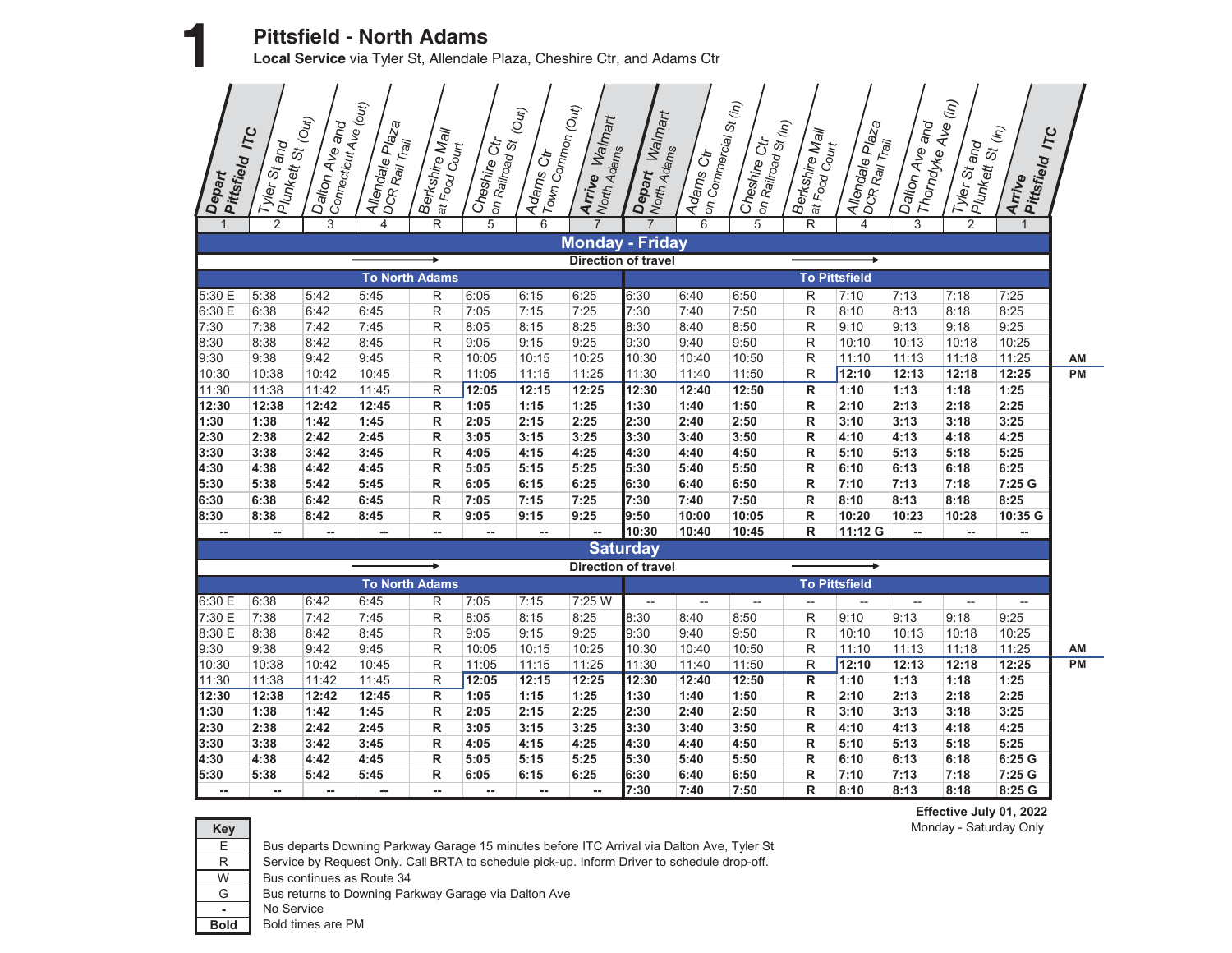

**Lenox Dale Ctr**  Mill St (out),Crystal St (in)

**Lee Ctr**  Railroad St (out), Main St (in)

> *Request Service*  Crossway Housing (in)(out)

**Big Y Market - Lee** Connections to: **21**

### **Lee Premium Outlets** Connections to: **21 Intercity Bus**

*Request Service* locations are only serviced as requested by customers. Call BRTA at 413-499-2782 ext 1 to schedule a pick up or inform your driver for drop-off.

*More Information* including a complete list of bus stops, upcoming departures, and other real-time bus tracking information is available online at: brta.ubertransit.io/routeshout/



### **Fare Information and Policies**

| <b>Bus Fares</b> |        | <b>Full Fare</b>   | <b>Reduced Fare</b> |             |  |  |  |
|------------------|--------|--------------------|---------------------|-------------|--|--|--|
|                  | Cash   | <b>CharlieCard</b> | Cash                | CharlieCard |  |  |  |
| Local            | \$1.75 | \$1.55             | \$0.85              | \$0.75      |  |  |  |
| System-Wide      | \$4.50 | \$4.00             | \$2.25              | \$2.00      |  |  |  |

| <b>Bus Passes</b> |         | <b>Full Fare Pass</b> |          | <b>Reduced Fare Pass</b> |         |          |  |  |
|-------------------|---------|-----------------------|----------|--------------------------|---------|----------|--|--|
|                   | 1 Dav   | 7 Dav                 | 30 Day   | 1 Dav                    | 7 Dav   | 30 Dav   |  |  |
| Local             |         | \$13.00               | \$52.00  |                          | \$10.00 | \$39.00  |  |  |
| System-Wide       | \$10.00 | \$35.00               | \$140.00 | \$10.00                  | \$26.00 | \$105.00 |  |  |

| <b>Special</b> | <b>Student K-12</b> | College               |
|----------------|---------------------|-----------------------|
| <b>Passes</b>  | 30 Day              | (8/1-12/31; 1/1-5/31) |
| System-Wide    | \$26.00             | \$250.00              |

**Local Fare** is travel within (1) or (2) towns.

**Local Transfers** are valid for sixty (60) minutes and do not reload. **System-Wide Fare** is travel between (3) or more towns. **System-Wide Transfers** are valid for seventy-five (75) minutes and reload automatically when used between connecting bus routes. Transfers are only available when paying with CharlieCard. BRTA does not issue transfers with cash fare payments.

#### **CharlieCard**

All valid CharlieCard can be reloaded with cash on BRTA buses. Bus drivers cannot make change. Full Fare CharlieCards are available from the bus driver and Pittsfield ITC; \$5 minimum on buses. Reduced Fare CharlieCard only available at Pittsfield ITC.

#### **No Service Holidays**

No bus services on New Year's Day, Martin Luther King Day, Memorial Day, Independence Day, Labor Day, Columbus Day, Veteran's Day, Thanksgiving, and Christmas Day.

#### **Customer Service**

Customers with questions, comments, concerns, or lost items are encouraged to contact BRTA directly by calling 1 (800) 292-2782 ext 1 or by email at info@berkshirerta.com

#### **Bikes on Buses**

All BRTA buses can carry bicycles; no additional charge, available only as first come-first served. Customers must load and unload their own bicycles. BRTA is not responsible for bicycles, or damage to bicycles, while travelling with BRTA.

#### **BRTA Customer Code of Conduct**

BRTA enforces a Customer Code of Conduct. Failure to follow the rules could result in denial of future services. No smoking, playing radio, alcoholic beverages, or eating allowed on buses. Strollers/shopping carts must be folded, all items must be kept off seats and out of the aisle. Non-alcoholic beverages must be consumed from spill-proof containers. All printed materials will be produced in accessible formats as requested.

The complete BRTA Code of Conduct, all fare policies, free fare eligibility, and other helpful links are always available online at www.berkshirerta.com/plan-your-trip

El Código de conducta completo de BRTA, todas las reglas de pago de tarifas, la elegibilidad de tarifas gratuitas y otra información útil sobre BRTA siempre está disponible en línea en www.berkshirerta.com/plan-your-trip

### **Effective July 1, 2022 Monday - Saturday**



**This bus route services:**



# **Berkshire Regional Transit Authority**



| Phone  | (413) 499 - 2782               |
|--------|--------------------------------|
| Online | www.berkshirerta.com           |
|        | Comments info@berkshirerta.com |

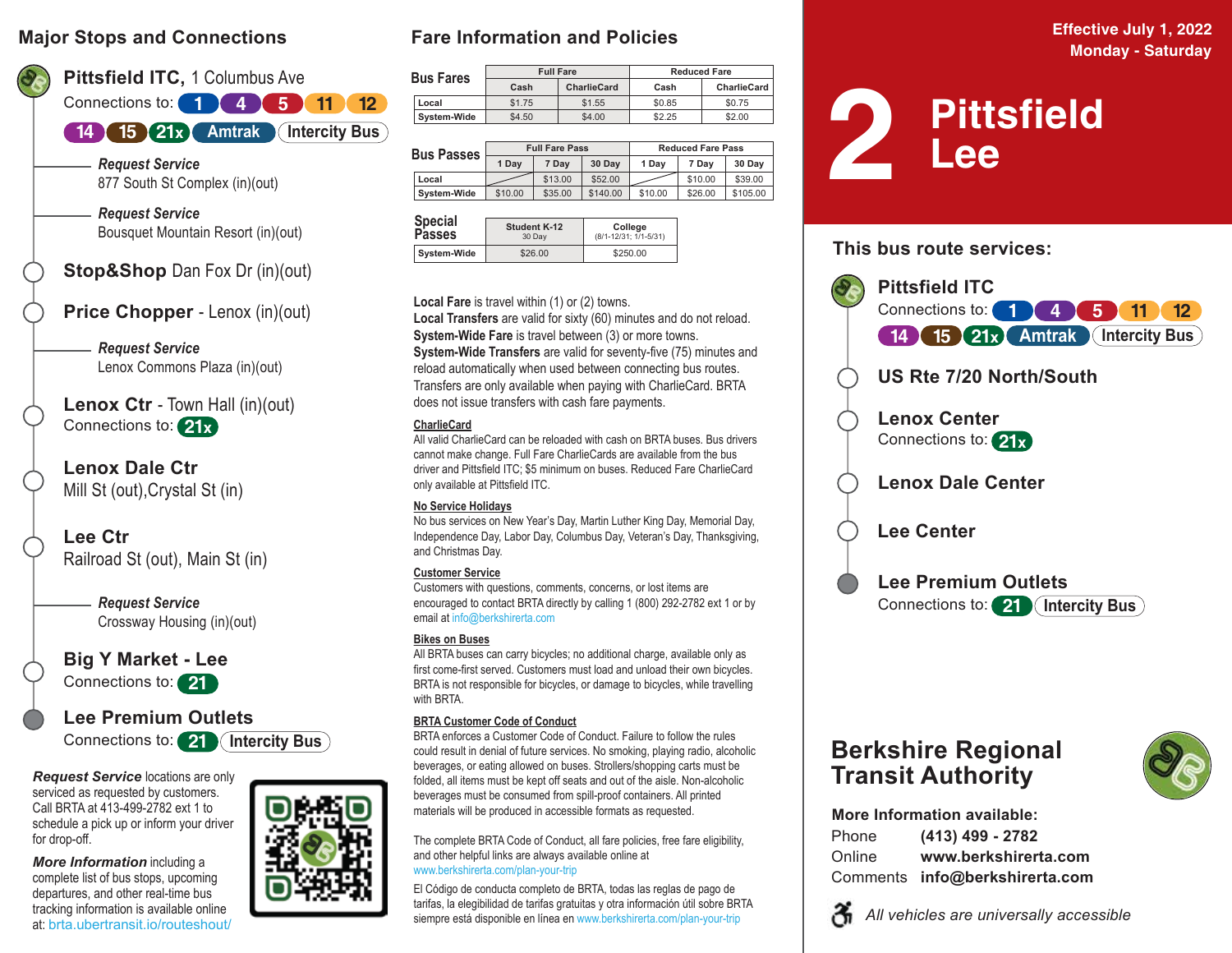**Pittsfield - Lenox - Lee** 

**2 Pittsfield - Lenox - Lee**<br>Local Service via US Rte 7/20, Lenox Ctr, Lenox Dale Ctr, Lee Ctr **peal Service** via LIS Rte 7/20 Lenox Ctr. Lenox I

| Pittsfield ITC<br>Depart<br>$\mathbf 1$ | and Shop<br>on Dan Fox <sub>Dr</sub> .<br>Stop.<br>2 | Price Chopper<br>$\overline{3}$ | Lenox Town Hall<br>$ _{\mathcal{L}\ominus n_{O\!X}\mathbb{C}h^r(O_{\mathcal{U}\!,f})}$<br>4 | Lenox Dale Ctr<br>$\vert$ on Mill St (Out)<br>5 | ' on Railroad St (Out)<br>.<br>$L$ ee $C$ tr<br>6 | Big Y Market<br> Lee<br>7 | Premium Outlets<br>Arrive Lee<br>8 | Premium Outlets<br>Depart Lee<br>$\overline{8}$ | Big Y Market<br>7        | on Main St (in)<br>Lee Ctr<br>6 | Lenox Dale Ctr<br>on Crystal St (In)<br>5 | Lenox Town Hall<br>$\vert$ Lenox Ctr $(\vert \eta\rangle$<br>4 | Price Chopper<br>Lenox<br>3 | Stop and Shop<br>on Dan Fox Dr<br>2 | <b>Pittsfield</b><br>Arrive<br>$\mathbf{1}$ | <b>ITC</b> |
|-----------------------------------------|------------------------------------------------------|---------------------------------|---------------------------------------------------------------------------------------------|-------------------------------------------------|---------------------------------------------------|---------------------------|------------------------------------|-------------------------------------------------|--------------------------|---------------------------------|-------------------------------------------|----------------------------------------------------------------|-----------------------------|-------------------------------------|---------------------------------------------|------------|
| <b>Monday - Friday</b>                  |                                                      |                                 |                                                                                             |                                                 |                                                   |                           |                                    |                                                 |                          |                                 |                                           |                                                                |                             |                                     |                                             |            |
|                                         |                                                      |                                 |                                                                                             |                                                 |                                                   |                           |                                    | <b>Direction of travel</b>                      |                          |                                 |                                           |                                                                |                             |                                     |                                             |            |
|                                         |                                                      |                                 |                                                                                             | <b>To Lee</b>                                   |                                                   |                           |                                    |                                                 |                          |                                 |                                           | <b>To Pittsfield</b>                                           |                             |                                     |                                             |            |
| $\overline{\phantom{a}}$                | $\overline{\phantom{a}}$                             | $\overline{\phantom{a}}$        | --                                                                                          | $\overline{\phantom{a}}$                        | $\overline{\phantom{a}}$                          | $\overline{\phantom{a}}$  | $\overline{\phantom{a}}$           | $\overline{\phantom{a}}$                        | $\overline{\phantom{a}}$ | 6:00S                           | 6:07                                      | 6:12                                                           | $\overline{\phantom{m}}$    | $\hspace{0.05cm} -$                 | 6:25                                        |            |
| $\overline{a}$                          | $\overline{\phantom{a}}$                             | $\overline{\phantom{a}}$        | $\overline{\phantom{a}}$                                                                    | --                                              | $\overline{\phantom{a}}$                          | $\overline{\phantom{a}}$  | $\overline{\phantom{a}}$           | 6:30S                                           | 6:33                     | 6:36                            | 6:43                                      | 6:50                                                           | 7:03                        | 7:08                                | 7:20                                        |            |
| 6:30                                    | 6:43                                                 | 6:48                            | 7:00                                                                                        | 7:05<br>8:05                                    | 7:15<br>8:15                                      | 7:20                      | 7:25                               | 7:30<br>8:30                                    | 7:33<br>8:33             | 7:36<br>8:36                    | 7:43                                      | 7:50                                                           | 8:03<br>9:03                | 8:08                                | 8:20<br>9:20                                |            |
| 7:30<br>8:30                            | 7:43<br>8:43                                         | 7:48                            | 8:00<br>9:00                                                                                | 9:05                                            | 9:15                                              | 8:20<br>9:20              | 8:25<br>9:25                       | 9:30                                            | 9:33                     | 9:36                            | 8:43<br>9:43                              | 8:50<br>9:50                                                   | 10:03                       | 9:08<br>10:08                       | 10:20                                       |            |
| 9:30                                    | 9:43                                                 | 8:48<br>9:48                    | 10:00                                                                                       | 10:05                                           | 10:15                                             | 10:20                     | 10:25                              | 10:30                                           | 10:33                    | 10:36                           | 10:43                                     | 10:50                                                          | 11:03                       | 11:08                               | 11:20                                       | AM         |
| 10:30                                   | 10:43                                                | 10:48                           | 11:00                                                                                       | 11:05                                           | 11:15                                             | 11:20                     | 11:25                              | 11:30                                           | 11:33                    | 11:36                           | 11:43                                     | 11:50                                                          | 12:03                       | 12:08                               | 12:20                                       | <b>PM</b>  |
| 11:30                                   | 11:43                                                | 11:48                           | 12:00                                                                                       | 12:05                                           | 12:15                                             | 12:20                     | 12:25                              | 12:30                                           | 12:33                    | 12:36                           | 12:43                                     | 12:50                                                          | 1:03                        | 1:08                                | 1:20                                        |            |
| 12:30                                   | 12:43                                                | 12:48                           | 1:00                                                                                        | 1:05                                            | 1:15                                              | 1:20                      | 1:25                               | 1:30                                            | 1:33                     | 1:36                            | 1:43                                      | 1:50                                                           | 2:03                        | 2:08                                | 2:20                                        |            |
| 1:30                                    | 1:43                                                 | 1:48                            | 2:00                                                                                        | 2:05                                            | 2:15                                              | 2:20                      | 2:25                               | 2:30                                            | 2:33                     | 2:36                            | 2:43                                      | 2:50                                                           | 3:03                        | 3:08                                | 3:20                                        |            |
| 2:30                                    | 2:43                                                 | 2:48                            | 3:00                                                                                        | 3:05                                            | 3:15                                              | 3:20                      | 3:25                               | 3:30                                            | 3:33                     | 3:36                            | 3:43                                      | 3:50                                                           | 4:03                        | 4:08                                | 4:20                                        |            |
| 3:30                                    | 3:43                                                 | 3:48                            | 4:00                                                                                        | 4:05                                            | 4:15                                              | 4:20                      | 4:25                               | 4:30                                            | 4:33                     | 4:36                            | 4:43                                      | 4:50                                                           | 5:03                        | 5:08                                | 5:20                                        |            |
| 4:30                                    | 4:43                                                 | 4:48                            | 5:00                                                                                        | 5:05                                            | 5:15                                              | 5:20                      | 5:25                               | 5:30                                            | 5:33                     | 5:36                            | 5:43                                      | 5:50                                                           | 6:03                        | 6:08                                | 6:20G                                       |            |
| 5:30                                    | 5:43                                                 | 5:48                            | 6:00                                                                                        | 6:05                                            | 6:15                                              | 6:20                      | 6:25                               | 6:30                                            | 6:33                     | 6:36                            | 6:43                                      | 6:50                                                           | 7:03                        | 7:08                                | 7:20 G                                      |            |
|                                         |                                                      |                                 |                                                                                             |                                                 |                                                   |                           |                                    | <b>Saturday</b>                                 |                          |                                 |                                           |                                                                |                             |                                     |                                             |            |
|                                         |                                                      |                                 |                                                                                             | ÷                                               |                                                   |                           |                                    | <b>Direction of travel</b>                      |                          |                                 |                                           |                                                                |                             |                                     |                                             |            |
|                                         |                                                      |                                 |                                                                                             | <b>To Lee</b>                                   |                                                   |                           |                                    |                                                 |                          |                                 |                                           | <b>To Pittsfield</b>                                           |                             |                                     |                                             |            |
| 7:30 E                                  | 7:43                                                 | 7:48                            | 8:00                                                                                        | 8:05                                            | 8:15                                              | 8:20                      | 8:25                               | 8:30                                            | 8:33                     | 8:36                            | 8:43                                      | 8:50                                                           | 9:03                        | 9:08                                | 9:20                                        |            |
| 8:30 E                                  | 8:43                                                 | 8:48                            | 9:00                                                                                        | 9:05                                            | 9:15                                              | 9:20                      | 9:25                               | 9:30                                            | 9:33                     | 9:36                            | 9:43                                      | 9:50                                                           | 10:03                       | 10:08                               | 10:20                                       |            |
| 9:30                                    | 9:43                                                 | 9:48                            | 10:00                                                                                       | 10:05                                           | 10:15                                             | 10:20                     | 10:25                              | 10:30                                           | 10:33                    | 10:36                           | 10:43                                     | 10:50                                                          | 11:03                       | 11:08                               | 11:20                                       | AM         |
| 10:30                                   | 10:43                                                | 10:48                           | 11:00                                                                                       | 11:05                                           | 11:15                                             | 11:20                     | 11:25                              | 11:30                                           | 11:33                    | 11:36                           | 11:43                                     | 11:50                                                          | 12:03                       | 12:08                               | 12:20                                       | PM         |
| 11:30                                   | 11:43                                                | 11:48                           | 12:00                                                                                       | 12:05                                           | 12:15                                             | 12:20                     | 12:25                              | 12:30                                           | 12:33                    | 12:36                           | 12:43                                     | 12:50                                                          | 1:03                        | 1:08                                | 1:20                                        |            |
| 12:30                                   | 12:43                                                | 12:48                           | 1:00                                                                                        | 1:05                                            | 1:15                                              | 1:20                      | 1:25                               | 1:30                                            | 1:33                     | 1:36                            | 1:43                                      | 1:50                                                           | 2:03                        | 2:08                                | 2:20                                        |            |
| 1:30                                    | 1:43                                                 | 1:48                            | 2:00                                                                                        | 2:05                                            | 2:15                                              | 2:20                      | 2:25                               | 2:30                                            | 2:33                     | 2:36                            | 2:43                                      | 2:50                                                           | 3:03                        | 3:08                                | 3:20                                        |            |
| 2:30                                    | 2:43                                                 | 2:48                            | 3:00                                                                                        | 3:05                                            | 3:15                                              | 3:20                      | 3:25                               | 3:30                                            | 3:33                     | 3:36                            | 3:43                                      | 3:50                                                           | 4:03                        | 4:08                                | 4:20                                        |            |
| 3:30                                    | 3:43                                                 | 3:48                            | 4:00                                                                                        | 4:05                                            | 4:15                                              | 4:20                      | 4:25                               | 4:30                                            | 4:33                     | 4:36                            | 4:43                                      | 4:50                                                           | 5:03                        | 5:08                                | 5:20                                        |            |
| 4:30                                    | 4:43                                                 | 4:48                            | 5:00                                                                                        | 5:05                                            | 5:15                                              | 5:20                      | 5:25                               | 5:30                                            | 5:33                     | 5:36                            | 5:43                                      | 5:50                                                           | 6:03                        | 6:08                                | 6:20 G                                      |            |
| 5:30                                    | 5:43                                                 | 5:48                            | 6:00                                                                                        | 6:05                                            | 6:15                                              | 6:20                      | 6:25                               | 6:30                                            | 6:33                     | 6:36                            | 6:43                                      | 6:50                                                           | 7:03                        | 7:08                                | 7:20 G                                      |            |

**Effective July 1, 2022**

Monday - Saturday Only

**Key**  $\overline{E}$  $\overline{s}$ G **- Bold**

Bus departs Downing Parkway Garage 15 minutes before ITC arrival via East St

Bus departs Downing Parkway Garage 30 minutes before arrival via East St and US Rte 7/20 South

 Bus returns to Downing Parkway Garage via East St No Service

Bold times are PM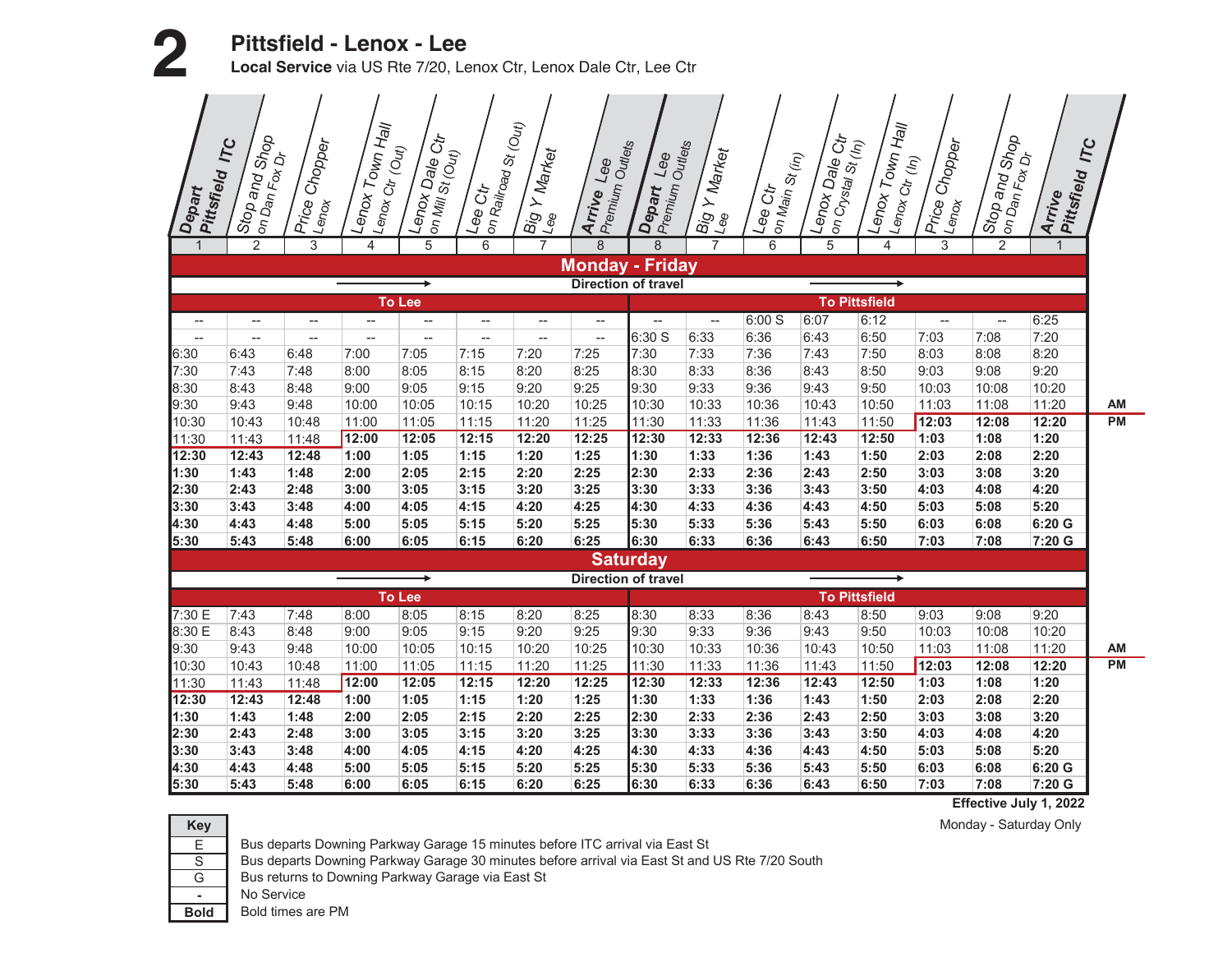# **Williamstown Rotary**

# Connections to: **GMX Purple Intercity Bus**

*Request Service*  Paresky Center on Park St (W) only

# *Request Service*

The Clark Art Institute (E)(W)

## **Williams College**

Lawrence Hall Dr (E), Hopkins Hall Dr (W)

# **Proprietors Fields** Apartments (E)(W)

**Meadowvale** Apartments on Adams Rd (E) only

**Wild Oats Market** on MA Rte 2 (W) only

### **Stop & Shop Market** on MA Rte 2 (E)(W)

*Request Service*  Stop&Shop Plaza (E)(W)

**Greylock Valley** Apartments on Grant St (E)(W)

*Request Service*  Greylock Elementary (E)(W)

*Request Service*  Brayton Hill School (E)(W)

*Request Service*  Goodwill (on Curran Hwy)

**Big Y Plaza** on Holden St (W) only

## **34** Connections to: **Main St - North Adams Ctr**

*Request Service* locations are only serviced as requested by customers. Call BRTA at 413-499-2782 ext 1 to schedule a pick up or inform your driver for drop-off.

*More Information* including a complete list of bus stops, upcoming departures, and other real-time bus tracking information is available online at: brta.ubertransit.io/routeshout/



# **Fare Information and Policies**

| <b>Bus Fares</b> |        | <b>Full Fare</b> | <b>Reduced Fare</b> |        |  |  |
|------------------|--------|------------------|---------------------|--------|--|--|
|                  | Cash   | CharlieCard      | Cash                |        |  |  |
| Local            | \$1.75 | \$1.55           | \$0.85              | \$0.75 |  |  |
| System-Wide      | \$4.50 | \$4.00           | \$2.25              | \$2.00 |  |  |

| <b>Bus Passes</b> |         | <b>Full Fare Pass</b> |          | <b>Reduced Fare Pass</b> |         |          |  |  |
|-------------------|---------|-----------------------|----------|--------------------------|---------|----------|--|--|
|                   | 1 Dav   | 7 Dav                 | 30 Day   | 1 Dav                    | 30 Day  |          |  |  |
| Local             |         | \$13.00               | \$52.00  |                          | \$10.00 | \$39.00  |  |  |
| System-Wide       | \$10.00 | \$35.00               | \$140.00 | \$10.00                  | \$26.00 | \$105.00 |  |  |

| Special<br>Passes | Student K-12<br>30 Day | College<br>(8/1-12/31; 1/1-5/31) |
|-------------------|------------------------|----------------------------------|
| System-Wide       | \$26.00                | \$250.00                         |

**Local Fare** is travel within (1) or (2) towns.

**Local Transfers** are valid for sixty (60) minutes and do not reload. **System-Wide Fare** is travel between (3) or more towns. **System-Wide Transfers** are valid for seventy-five (75) minutes and reload automatically when used between connecting bus routes. Transfers are only available when paying with CharlieCard. BRTA does not issue transfers with cash fare payments.

#### **CharlieCard**

All valid CharlieCard can be reloaded with cash on BRTA buses. Bus drivers cannot make change. Full Fare CharlieCards are available from the bus driver and Pittsfield ITC; \$5 minimum on buses. Reduced Fare CharlieCard only available at Pittsfield ITC.

#### **No Service Holidays**

No bus services on New Year's Day, Martin Luther King Day, Memorial Day, Independence Day, Labor Day, Columbus Day, Veteran's Day, Thanksgiving, and Christmas Day.

#### **Customer Service**

Customers with questions, comments, concerns, or lost items are encouraged to contact BRTA directly by calling 1 (800) 292-2782 ext 1 or by email at info@berkshirerta.com

#### **Bikes on Buses**

All BRTA buses can carry bicycles; no additional charge, available only as first come-first served. Customers must load and unload their own bicycles. BRTA is not responsible for bicycles, or damage to bicycles, while travelling with BRTA.

#### **BRTA Customer Code of Conduct**

BRTA enforces a Customer Code of Conduct. Failure to follow the rules could result in denial of future services. No smoking, playing radio, alcoholic beverages, or eating allowed on buses. Strollers/shopping carts must be folded, all items must be kept off seats and out of the aisle. Non-alcoholic beverages must be consumed from spill-proof containers. All printed materials will be produced in accessible formats as requested.

The complete BRTA Code of Conduct, all fare policies, free fare eligibility, and other helpful links are always available online at www.berkshirerta.com/plan-your-trip

El Código de conducta completo de BRTA, todas las reglas de pago de tarifas, la elegibilidad de tarifas gratuitas y otra información útil sobre BRTA siempre está disponible en línea en www.berkshirerta.com/plan-your-trip

### **Effective July 1, 2022 Monday - Saturday**



## **This bus route services:**



# **Berkshire Regional Transit Authority**



| Phone  | $(413)$ 499 - 2782             |
|--------|--------------------------------|
| Online | www.berkshirerta.com           |
|        | Comments info@berkshirerta.com |

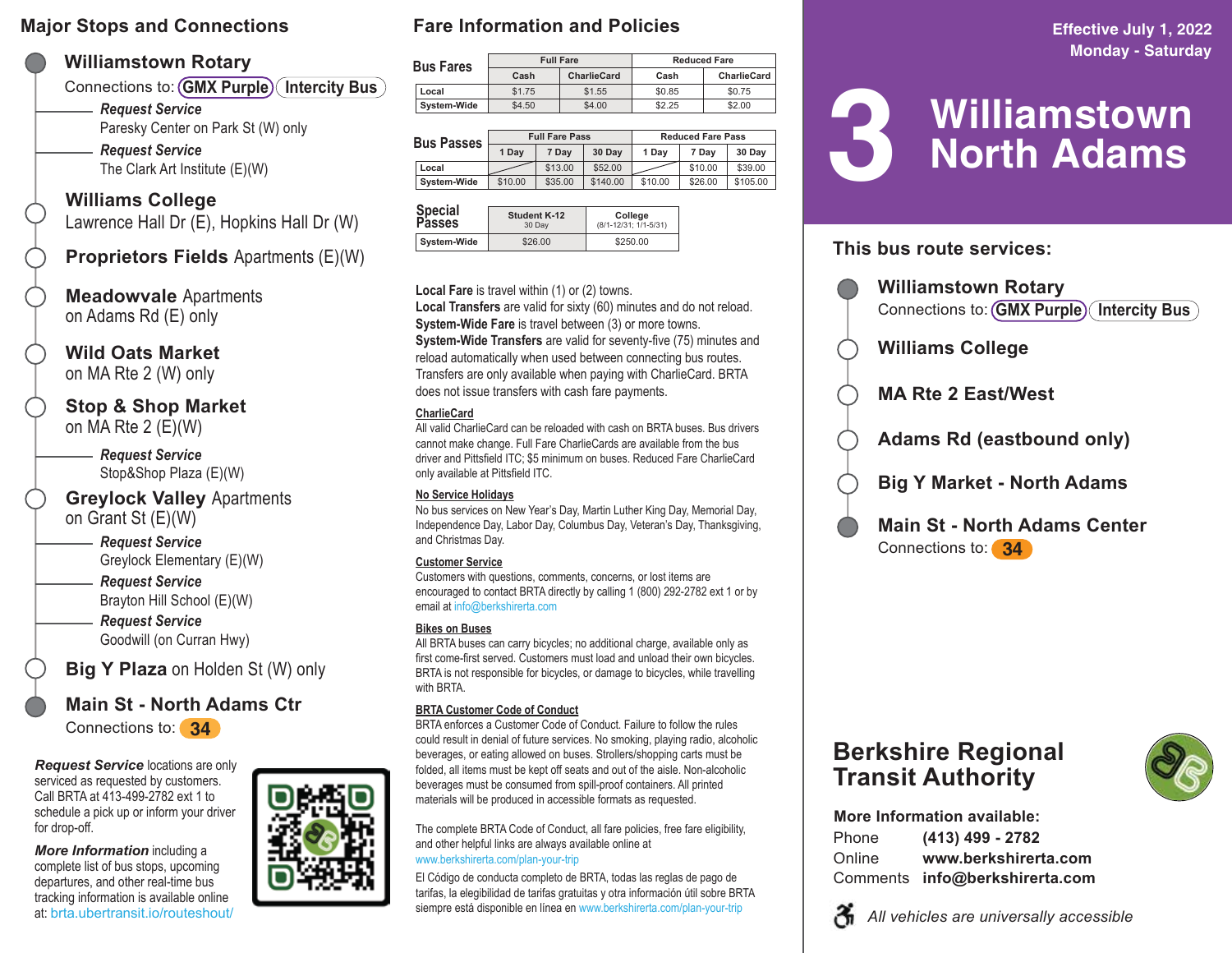|                               | <b>Williamstown - North Adams</b><br>Local Service via Williams College, MA Rte 2, and North Adams Ctr |                                      |                                                                        |                                                                         |                               |                                   |                                  |                               |                                               |                                                                                                                                                                                                    |                                      |                                                            |                               |           |
|-------------------------------|--------------------------------------------------------------------------------------------------------|--------------------------------------|------------------------------------------------------------------------|-------------------------------------------------------------------------|-------------------------------|-----------------------------------|----------------------------------|-------------------------------|-----------------------------------------------|----------------------------------------------------------------------------------------------------------------------------------------------------------------------------------------------------|--------------------------------------|------------------------------------------------------------|-------------------------------|-----------|
| Williamstown Rotary<br>Depart | at Lawrence Hall $\check{\mathsf{D}}$ r (E)<br>Williams College                                        | Proprietors Fields<br>Apartments (E) | Meadowale Apts<br>$\cdot \vert$ on Adams Ra $\left(\varepsilon\right)$ | n <mark>Stop ang Shop <sub>(E)</sub><br/>n<sub>on MA Rte 2</sub></mark> | Greylock Valley<br>Apartments | Depart Main St<br>North Adams Ctr | $B_{ig}$ Y Plaza<br>on Holden St | Greylock Valley<br>Apartments | Stop and Shop (W)<br><sup>S on MA</sup> Rte 2 | $ _{\mathit{Wilq}\, \mathsf{O}_{\mathsf{a} \mathsf{I} \mathsf{S} \, \mathit{M}_{\mathsf{a} \mathsf{I} \mathsf{K} \mathsf{e} \mathsf{f}}}$<br>$\overline{\mathsf{I}}$ on MA Ri $_{\mathsf{e2}}$ (W) | Proprietors Fields<br>Apartments (W) | a <mark>Williams College</mark><br>Pat Hopkins Hall Dr (W) | Williamstown Rotary<br>Arrive |           |
| 1                             | $\overline{2}$                                                                                         | $\overline{\overline{3}}$            | $\overline{4}$                                                         | $\overline{5}$                                                          | $\overline{6}$                | $\overline{7}$                    | $\overline{8}$                   | $\overline{9}$                | 10                                            | $\overline{11}$                                                                                                                                                                                    | $\overline{12}$                      | 13                                                         | $\overline{1}$                |           |
|                               |                                                                                                        |                                      |                                                                        |                                                                         |                               |                                   | <b>Monday - Friday</b>           |                               |                                               |                                                                                                                                                                                                    |                                      |                                                            |                               |           |
| <b>Direction of travel</b>    |                                                                                                        |                                      |                                                                        |                                                                         |                               |                                   |                                  |                               |                                               |                                                                                                                                                                                                    |                                      |                                                            |                               |           |
|                               |                                                                                                        |                                      | <b>To North Adams</b>                                                  |                                                                         |                               |                                   |                                  |                               |                                               | <b>To Williamstown</b>                                                                                                                                                                             |                                      |                                                            |                               |           |
| 5:45E                         | 5:47                                                                                                   | 5:50                                 | 5:55                                                                   | 6:00                                                                    | 6:03                          | 6:15W                             | $\overline{\phantom{a}}$         | $\overline{\phantom{a}}$      | --                                            |                                                                                                                                                                                                    | $\overline{a}$                       | $\overline{a}$                                             | $\overline{a}$                |           |
| 6:45 E                        | 6:47                                                                                                   | 6:50                                 | 6:55                                                                   | 7:00                                                                    | 7:03                          | 7:15                              | 7:22                             | 7:28                          | 7:30                                          | 7:33                                                                                                                                                                                               | 7:38                                 | 7:41                                                       | 7:45                          |           |
| 7:45                          | 7:47<br>8:47                                                                                           | 7:50                                 | 7:55<br>8:55                                                           | 8:00                                                                    | 8:03<br>9:03                  | 8:15                              | 8:22                             | 8:28                          | 8:30                                          | 8:33<br>9:33                                                                                                                                                                                       | 8:38                                 | 8:41                                                       | 8:45<br>9:45                  |           |
| 8:45<br>9:45                  | 9:47                                                                                                   | 8:50<br>9:50                         | 9:55                                                                   | 9:00<br>10:00                                                           | 10:03                         | 9:15<br>10:15                     | 9:22<br>10:22                    | 9:28<br>10:28                 | 9:30<br>10:30                                 | 10:33                                                                                                                                                                                              | 9:38<br>10:38                        | 9:41<br>10:41                                              | 10:45                         |           |
| 10:45                         | 10:47                                                                                                  | 10:50                                | 10:55                                                                  | 11:00                                                                   | 11:03                         | 11:15                             | 11:22                            | 11:28                         | 11:30                                         | 11:33                                                                                                                                                                                              | 11:38                                | 11:41                                                      | 11:45                         | AM        |
| 11:45                         | 11:47                                                                                                  | 11:50                                | 11:55                                                                  | 12:00                                                                   | 12:03                         | 12:15                             | 12:22                            | 12:28                         | 12:30                                         | 12:33                                                                                                                                                                                              | 12:38                                | 12:41                                                      | 12:45                         | <b>PM</b> |
| 12:45                         | 12:47                                                                                                  | 12:50                                | 12:55                                                                  | 1:00                                                                    | 1:03                          | 1:15                              | 1:22                             | 1:28                          | 1:30                                          | 1:33                                                                                                                                                                                               | 1:38                                 | 1:41                                                       | 1:45                          |           |
| 1:45                          | 1:47                                                                                                   | 1:50                                 | 1:55                                                                   | 2:00                                                                    | 2:03                          | 2:15                              | 2:22                             | 2:28                          | 2:30                                          | 2:33                                                                                                                                                                                               | 2:38                                 | 2:41                                                       | 2:45                          |           |
| 2:45                          | 2:47                                                                                                   | 2:50                                 | 2:55                                                                   | 3:00                                                                    | 3:03                          | 3:15                              | 3:22                             | 3:28                          | 3:30                                          | 3:33                                                                                                                                                                                               | 3:38                                 | 3:41                                                       | 3:45                          |           |
| 3:45                          | 3:47                                                                                                   | 3:50                                 | 3:55                                                                   | 4:00                                                                    | 4:03                          | 4:15                              | 4:22                             | 4:28                          | 4:30                                          | 4:33                                                                                                                                                                                               | 4:38                                 | 4:41                                                       | 4:45                          |           |
| 4:45                          | 4:47                                                                                                   | 4:50                                 | 4:55                                                                   | 5:00                                                                    | 5:03                          | 5:15                              | 5:22                             | 5:28                          | 5:30                                          | 5:33                                                                                                                                                                                               | 5:38                                 | 5:41                                                       | 5:45                          |           |
| 5:45                          | 5:47                                                                                                   | 5:50                                 | 5:55                                                                   | 6:00                                                                    | 6:03                          | 6:15                              | 6:22                             | 6:28                          | 6:30                                          | 6:33                                                                                                                                                                                               | 6:38                                 | 6:41                                                       | 6:45                          |           |
| 6:45                          | 6:47                                                                                                   | 6:50                                 | 6:55                                                                   | 7:00                                                                    | 7:03                          | 7:15                              | 7:22                             | 7:28                          | 7:30                                          | 7:33                                                                                                                                                                                               | 7:38                                 | 7:41                                                       | 7:45 G                        |           |
|                               |                                                                                                        |                                      |                                                                        |                                                                         |                               |                                   | <b>Saturday</b>                  |                               |                                               |                                                                                                                                                                                                    |                                      |                                                            |                               |           |
|                               |                                                                                                        |                                      |                                                                        | ۰                                                                       |                               |                                   | <b>Direction of travel</b>       |                               |                                               |                                                                                                                                                                                                    |                                      |                                                            |                               |           |
|                               |                                                                                                        |                                      | <b>To North Adams</b>                                                  |                                                                         |                               |                                   |                                  |                               |                                               | <b>To Williamstown</b>                                                                                                                                                                             |                                      |                                                            |                               |           |
| 7:45 E                        | 7:47                                                                                                   | 7:50                                 | 7:55                                                                   | 8:00                                                                    | 8:03                          | 8:15                              | 8:22                             | 8:28                          | 8:30                                          | 8:33                                                                                                                                                                                               | 8:38                                 | 8:41                                                       | 8:45                          |           |
| 8:45                          | 8:47                                                                                                   | 8:50                                 | 8:55                                                                   | 9:00                                                                    | 9:03                          | 9:15                              | 9:22                             | 9:28                          | 9:30                                          | 9:33                                                                                                                                                                                               | 9:38                                 | 9:41                                                       | 9:45                          |           |
| 9:45                          | 9:47                                                                                                   | 9:50                                 | 9:55                                                                   | 10:00                                                                   | 10:03                         | 10:15                             | 10:22                            | 10:28                         | 10:30                                         | 10:33                                                                                                                                                                                              | 10:38                                | 10:41                                                      | 10:45                         |           |
| 10:45                         | 10:47                                                                                                  | 10:50                                | 10:55                                                                  | 11:00                                                                   | 11:03                         | 11:15                             | 11:22                            | 11:28                         | 11:30                                         | 11:33                                                                                                                                                                                              | 11:38                                | 11:41                                                      | 11:45                         | ΑM        |
| 11:45                         | 11:47                                                                                                  | 11:50                                | 11:55                                                                  | 12:00                                                                   | 12:03                         | 12:15                             | 12:22                            | 12:28                         | 12:30                                         | 12:33                                                                                                                                                                                              | 12:38                                | 12:41                                                      | 12:45                         | PM        |
| 12:45                         | 12:47                                                                                                  | 12:50                                | 12:55                                                                  | 1:00                                                                    | 1:03                          | 1:15                              | 1:22                             | 1:28                          | 1:30                                          | 1:33                                                                                                                                                                                               | 1:38                                 | 1:41                                                       | 1:45                          |           |
| 1:45                          | 1:47                                                                                                   | 1:50                                 | 1:55                                                                   | 2:00                                                                    | 2:03                          | 2:15                              | 2:22                             | 2:28                          | 2:30                                          | 2:33                                                                                                                                                                                               | 2:38                                 | 2:41                                                       | 2:45                          |           |
| 2:45                          | 2:47                                                                                                   | 2:50                                 | 2:55                                                                   | 3:00                                                                    | 3:03                          | 3:15                              | 3:22                             | 3:28                          | 3:30                                          | 3:33                                                                                                                                                                                               | 3:38                                 | 3:41                                                       | 3:45                          |           |
| 3:45                          | 3:47                                                                                                   | 3:50                                 | 3:55                                                                   | 4:00                                                                    | 4:03                          | 4:15                              | 4:22                             | 4:28                          | 4:30                                          | 4:33                                                                                                                                                                                               | 4:38                                 | 4:41                                                       | 4:45                          |           |
| 4:45                          | 4:47                                                                                                   | 4:50                                 | 4:55                                                                   | 5:00                                                                    | 5:03                          | 5:15                              | 5:22                             | 5:28                          | 5:30                                          | 5:33                                                                                                                                                                                               | 5:38                                 | 5:41                                                       | 5:45                          |           |
| 5:45                          | 5:47                                                                                                   | 5:50                                 | 5:55                                                                   | 6:00                                                                    | 6:03                          | 6:15                              | 6:22                             | 6:28                          | 6:30                                          | 6:33                                                                                                                                                                                               | 6:38                                 | 6:41                                                       | 6:45G                         |           |

**Effective July 1, 2022**

and the

**Key Associated Automatic Second Control of the Saturday Only and Saturday Only and Saturday Only and Saturday Only** 

E Bus departs Downing Parkway Garage 40 min before Williamstown Rotary arrival via Crane Ave, US Rte 7 North

W Bus continues as Route 34

G Bus returns to Downing Parkway Garage via US Rte 7 South, Crane Ave

No Service

Bold times are PM

**-- Bold**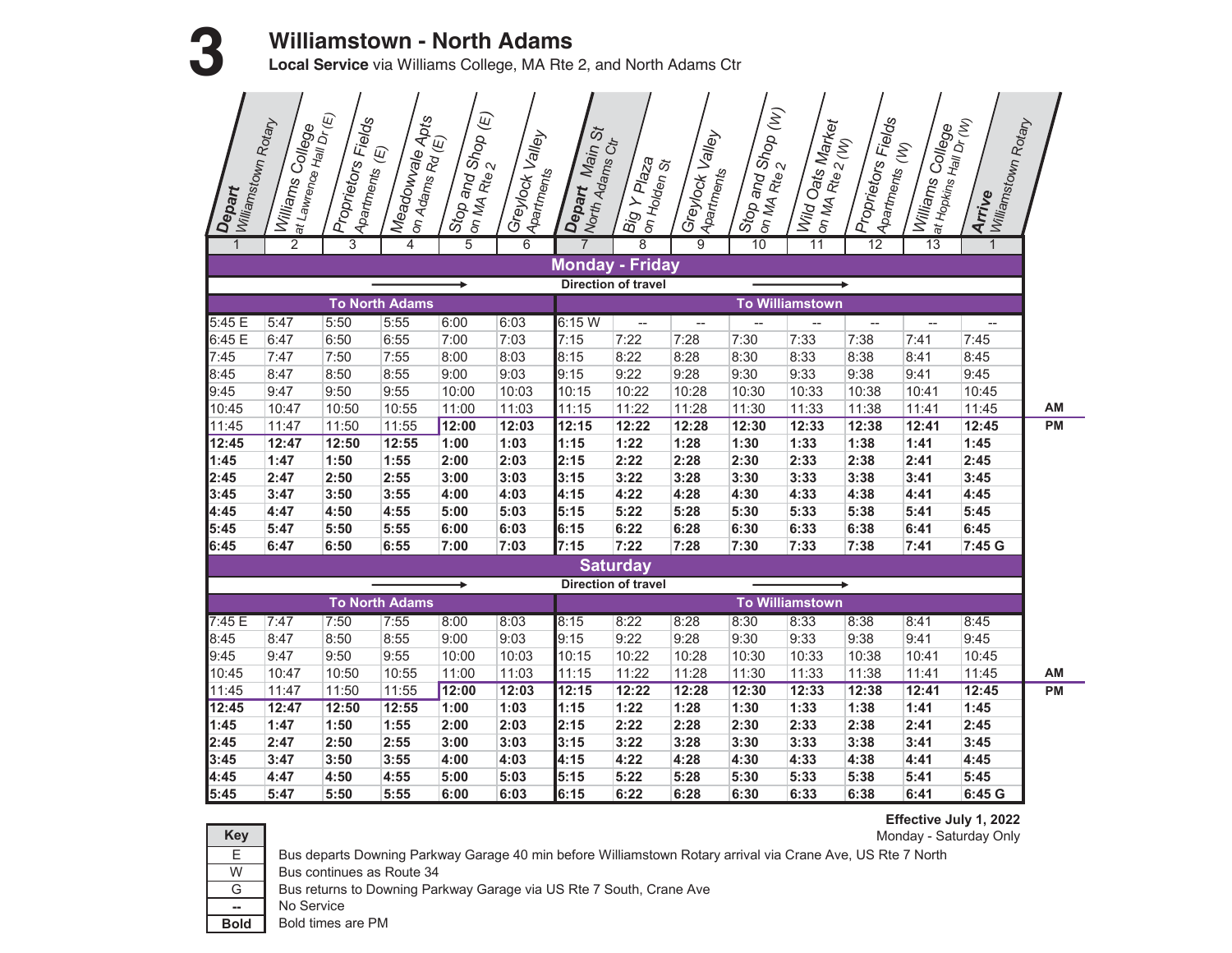

### **Berkshire Medical Center** Connections to: **5B**

**Rose Manor** Apartments (in)(out)

**Stop&Shop** Merrill Rd (out)

**Panera Bread Plaza** Merrill Rd (in)

### **Allendale Plaza**

Connections to: **1 12 14**

**Walmart Pittsfield** Connections to: **12 14**

**Park Ave and High St**  Appalachian Trail (in)(out)

**Curtis St and Main St**  Dalton Ctr (in)(out)

**Hinsdale Ctr** Post Office

*Request Service* locations are only serviced as requested by customers. Call BRTA at 413-499-2782 ext 1 to schedule a pick up or inform your driver for drop-off.

*More Information* including a complete list of bus stops, upcoming departures, and other real-time bus tracking information is available online at: brta.ubertransit.io/routeshout/



### **Fare Information and Policies**

| <b>Bus Fares</b> |        | <b>Full Fare</b> | <b>Reduced Fare</b> |             |  |  |
|------------------|--------|------------------|---------------------|-------------|--|--|
|                  | Cash   | CharlieCard      | Cash                | CharlieCard |  |  |
| Local            | \$1.75 | \$1.55           | \$0.85              | \$0.75      |  |  |
| System-Wide      | \$4.50 | \$4.00           | \$2.25              | \$2.00      |  |  |

| <b>Bus Passes</b> |         | <b>Full Fare Pass</b> |          | <b>Reduced Fare Pass</b> |         |          |  |
|-------------------|---------|-----------------------|----------|--------------------------|---------|----------|--|
|                   | 1 Dav   | 7 Dav                 | 30 Day   | 1 Dav                    | 7 Dav   | 30 Day   |  |
| Local             |         | \$13.00               | \$52.00  |                          | \$10.00 | \$39.00  |  |
| System-Wide       | \$10.00 | \$35.00               | \$140.00 | \$10.00                  | \$26.00 | \$105.00 |  |

| Special<br>Passes | Student K-12<br>30 Day | College<br>(8/1-12/31; 1/1-5/31) |
|-------------------|------------------------|----------------------------------|
| System-Wide       | \$26.00                | \$250.00                         |

**Local Fare** is travel within (1) or (2) towns.

**Local Transfers** are valid for sixty (60) minutes and do not reload. **System-Wide Fare** is travel between (3) or more towns. **System-Wide Transfers** are valid for seventy-five (75) minutes and reload automatically when used between connecting bus routes. Transfers are only available when paying with CharlieCard. BRTA does not issue transfers with cash fare payments.

#### **CharlieCard**

All valid CharlieCard can be reloaded with cash on BRTA buses. Bus drivers cannot make change. Full Fare CharlieCards are available from the bus driver and Pittsfield ITC; \$5 minimum on buses. Reduced Fare CharlieCard only available at Pittsfield ITC.

#### **No Service Holidays**

No bus services on New Year's Day, Martin Luther King Day, Memorial Day, Independence Day, Labor Day, Columbus Day, Veteran's Day, Thanksgiving, and Christmas Day.

#### **Customer Service**

Customers with questions, comments, concerns, or lost items are encouraged to contact BRTA directly by calling 1 (800) 292-2782 ext 1 or by email at info@berkshirerta.com

#### **Bikes on Buses**

All BRTA buses can carry bicycles; no additional charge, available only as first come-first served. Customers must load and unload their own bicycles. BRTA is not responsible for bicycles, or damage to bicycles, while travelling with BRTA.

#### **BRTA Customer Code of Conduct**

BRTA enforces a Customer Code of Conduct. Failure to follow the rules could result in denial of future services. No smoking, playing radio, alcoholic beverages, or eating allowed on buses. Strollers/shopping carts must be folded, all items must be kept off seats and out of the aisle. Non-alcoholic beverages must be consumed from spill-proof containers. All printed materials will be produced in accessible formats as requested.

The complete BRTA Code of Conduct, all fare policies, free fare eligibility, and other helpful links are always available online at www.berkshirerta.com/plan-your-trip

El Código de conducta completo de BRTA, todas las reglas de pago de tarifas, la elegibilidad de tarifas gratuitas y otra información útil sobre BRTA siempre está disponible en línea en www.berkshirerta.com/plan-your-trip

**Effective July 1, 2022 Monday - Saturday** 



**This bus route services:**



# **Berkshire Regional Transit Authority**



**More Information available:** Phone Online Comments **info@berkshirerta.com (413) 499 - 2782 www.berkshirerta.com**

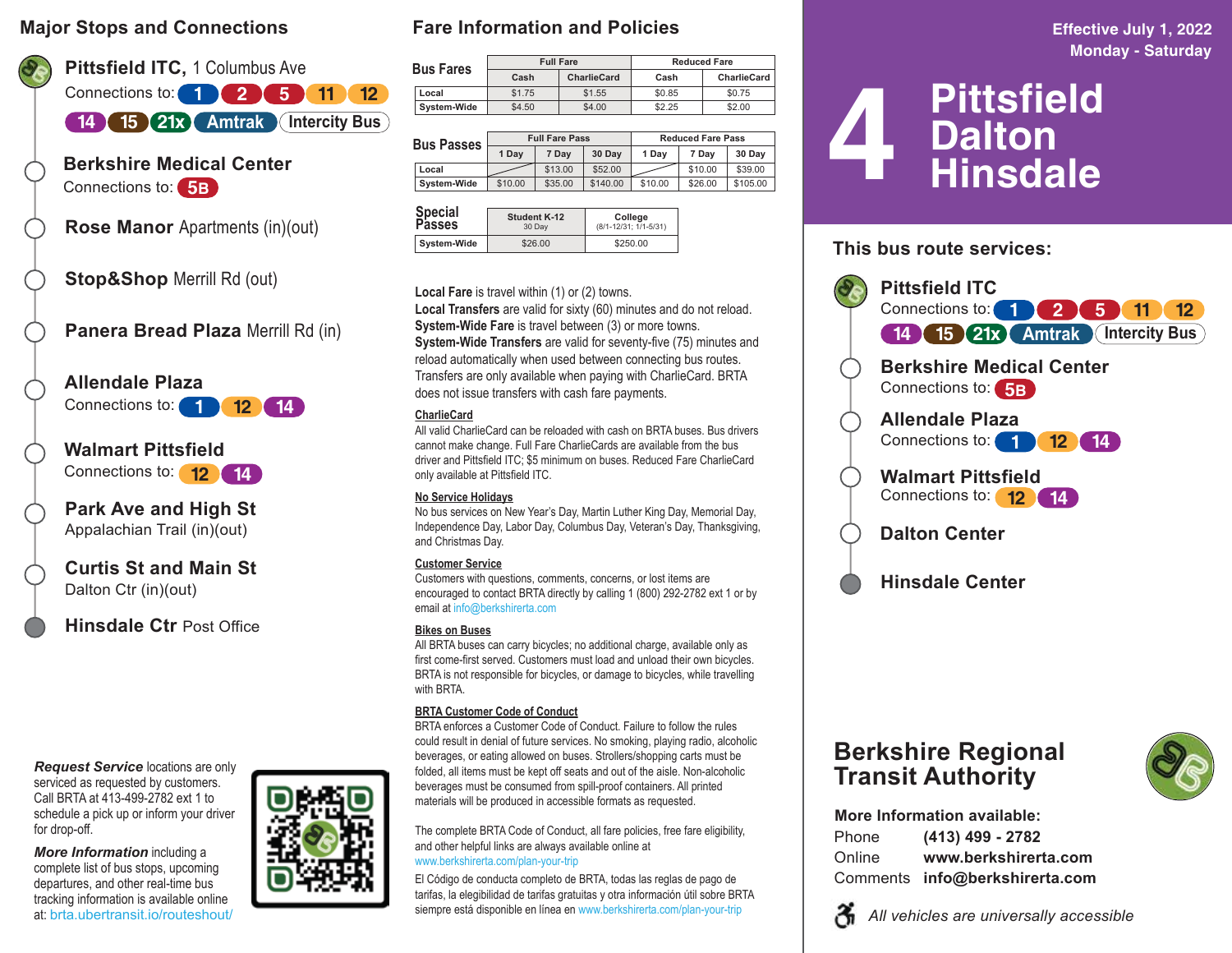**4 Pittsfield - Dalton- Hinsdale**<br>Local Service via Berkshire Medical Center, Springside Ave, Berkshire Crossing, Dalton Ctr, Hinsdale Ctr

|                                  |                                                   | ו וננטווטוע                      |                                                                                                            | <b>PURSIL LUBBAUS</b><br>Local Service via Berkshire Medical Center, Springside Ave, Berkshire Crossing, Dalton Ctr, Hinsdale Ctr                 |                                    |                                  |                                  |                                                                 |                                  |                                |                                           |                                           |                                    |                                           |                                                                        |                             |                                                                |                                                        |                      |           |
|----------------------------------|---------------------------------------------------|----------------------------------|------------------------------------------------------------------------------------------------------------|---------------------------------------------------------------------------------------------------------------------------------------------------|------------------------------------|----------------------------------|----------------------------------|-----------------------------------------------------------------|----------------------------------|--------------------------------|-------------------------------------------|-------------------------------------------|------------------------------------|-------------------------------------------|------------------------------------------------------------------------|-----------------------------|----------------------------------------------------------------|--------------------------------------------------------|----------------------|-----------|
| <b>Pittsfield</b><br>Depart      | Berkshire Medicar<br> on Wahconah St (out)<br>17C | Rose Manor<br>Apartments         | and<br>$\vert_{\textit{Compare}\textit{tr}_{\textit{Cyl}}}\vert_{\textit{Ave}}$<br>Dalton Ave <sub>c</sub> | $(94)$<br>$\begin{bmatrix} \mathcal{S} to\rho \ \mathsf{a} \eta\sigma \ \mathcal{S} \mathsf{h} \mathsf{o} \rho \end{bmatrix}$ on Merrill Rd (Out) | Allendale Plaza<br> DCR Rail Trail | Walmart<br>Pittsfield            | Park Ave and High St             | Trail (out)<br> Main St and<br> Curtis Ave <sub>(Out)</sub><br> | Hinsdale Post Office<br>Arrive   | Depart<br>Hinsdale Post Office | Curtis Ave <sub>(in)</sub><br>Main St and | Park Ave and High St<br>Appalachian Trail | $\hat{m}$<br>Walmart<br>Pittsfield | Plaza<br>Allendale Pla.<br>DCR Rail Trail | Pl <sub>Za</sub><br> Panera Bread F<br>  <sup>On Merrill Rd (In)</sup> | Dalton Ave and<br>Thomayke, | $\hat{\epsilon}$<br>$4\frac{1}{6}$<br>Rose Manor<br>Apartments | Berkshire Medical<br>I <sup>on Wahco</sup> nah St (in) | Arrive<br>Pittsfield | ITC       |
|                                  | 2                                                 | 3                                | 4                                                                                                          | 5                                                                                                                                                 | 6                                  |                                  | 8                                | 9                                                               | 10                               | 10                             | 9                                         | 8                                         | $\overline{ }$                     | 6                                         | 5                                                                      | 4                           | 3                                                              | 2                                                      |                      |           |
|                                  |                                                   |                                  |                                                                                                            |                                                                                                                                                   |                                    |                                  |                                  |                                                                 | <b>Monday - Friday</b>           |                                |                                           |                                           |                                    |                                           |                                                                        |                             |                                                                |                                                        |                      |           |
|                                  |                                                   |                                  |                                                                                                            |                                                                                                                                                   |                                    |                                  |                                  |                                                                 |                                  | Direction of travel            |                                           |                                           |                                    |                                           |                                                                        |                             |                                                                |                                                        |                      |           |
|                                  |                                                   |                                  |                                                                                                            |                                                                                                                                                   | <b>To Hinsdale</b>                 |                                  |                                  |                                                                 |                                  |                                |                                           |                                           |                                    |                                           | To Pittsfield                                                          |                             |                                                                |                                                        |                      |           |
| 5:30 E                           | 5:36                                              | 5:45                             | 5:47                                                                                                       | 5:53                                                                                                                                              | 5:57                               | 6:05                             | 6:12                             | 6:15                                                            | 6:25                             | 6:25                           | 6:35                                      | 6:38                                      | 6:45                               | 6:50                                      | 6:53                                                                   | 6:58                        | 7:02                                                           | 7:10                                                   | 7:15                 |           |
| 7:30                             | 7:36                                              | 7:45                             | 7:47                                                                                                       | 7:53                                                                                                                                              | 7:57                               | 8:05                             | 8:12                             | 8:15                                                            | 8:25                             | 8:25                           | 8:35                                      | 8:38                                      | 8:45                               | 8:50                                      | 8:53                                                                   | 8:58                        | 9:02                                                           | 9:10                                                   | 9:15                 |           |
| 9:30                             | 9:36                                              | 9:45                             | 9:47                                                                                                       | 9:53                                                                                                                                              | 9:57                               | 10:05                            | 10:12                            | 10:15                                                           | 10:25                            | 10:25                          | 10:35                                     | 10:38                                     | 10:45                              | 10:50                                     | 10:53                                                                  | 10:58                       | 11:02                                                          | 11:10                                                  | 11:15                | AM        |
| 11:30                            | 11:36                                             | 11:45                            | 11:47                                                                                                      | 11:53                                                                                                                                             | 11:57                              | 12:05                            | 12:12                            | 12:15                                                           | 12:25                            | 12:25                          | 12:35                                     | 12:38                                     | 12:45                              | 12:50                                     | 12:53                                                                  | 12:58                       | 1:02                                                           | 1:10                                                   | 1:15                 | <b>PM</b> |
| 1:30                             | 1:36                                              | 1:45                             | 1:47                                                                                                       | 1:53                                                                                                                                              | 1:57                               | 2:05                             | 2:12                             | 2:15                                                            | 2:25                             | 2:25                           | 2:35                                      | 2:38                                      | 2:45                               | 2:50                                      | 2:53                                                                   | 2:58                        | 3:02                                                           | 3:10                                                   | 3:15                 |           |
| 3:30<br>5:30                     | 3:36<br>5:36                                      | 3:45<br>5:45                     | 3:47<br>5:47                                                                                               | 3:53<br>5:53                                                                                                                                      | 3:57<br>5:57                       | 4:05<br>6:05                     | 4:12<br>6:12                     | 4:15<br>6:15                                                    | 4:25<br>6:25                     | 4:25<br>6:25                   | 4:35<br>6:35                              | 4:38<br>6:38                              | 4:45<br>6:45                       | 4:50<br>6:50                              | 4:53<br>6:53                                                           | 4:58<br>6:58                | 5:02<br>7:02                                                   | 5:10<br>7:10                                           | 5:15<br>7:15 G       |           |
|                                  |                                                   |                                  |                                                                                                            |                                                                                                                                                   |                                    |                                  |                                  |                                                                 |                                  |                                |                                           |                                           |                                    |                                           |                                                                        |                             |                                                                |                                                        |                      |           |
|                                  |                                                   |                                  |                                                                                                            |                                                                                                                                                   |                                    |                                  |                                  |                                                                 |                                  | <b>Saturday</b>                |                                           |                                           |                                    |                                           |                                                                        |                             |                                                                |                                                        |                      |           |
|                                  |                                                   |                                  |                                                                                                            |                                                                                                                                                   | To Hinsdale                        |                                  |                                  |                                                                 |                                  | <b>Direction of travel</b>     |                                           |                                           |                                    |                                           | <b>To Pittsfield</b>                                                   |                             |                                                                |                                                        |                      |           |
|                                  |                                                   |                                  |                                                                                                            |                                                                                                                                                   |                                    |                                  |                                  |                                                                 |                                  |                                |                                           |                                           |                                    |                                           |                                                                        |                             |                                                                |                                                        |                      |           |
| $\overline{\phantom{a}}$<br>7:30 | $\sim$<br>7:36                                    | $\overline{\phantom{a}}$<br>7:45 | $\overline{\phantom{a}}$<br>7:47                                                                           | $\overline{a}$<br>7:53                                                                                                                            | $\overline{\phantom{a}}$<br>7:57   | $\overline{\phantom{a}}$<br>8:05 | $\overline{\phantom{a}}$<br>8:12 | $\overline{\phantom{a}}$<br>8:15                                | $\overline{\phantom{a}}$<br>8:25 | 6:25H<br>8:25                  | 6:35<br>8:35                              | 6:38<br>8:38                              | 6:45<br>8:45                       | 6:50<br>8:50                              | 6:53<br>8:53                                                           | 6:58<br>8:58                | 7:02<br>9:02                                                   | 7:10<br>9:10                                           | 7:15<br>9:15         |           |
| 9:30                             | 9:36                                              | 9:45                             | 9:47                                                                                                       | 9:53                                                                                                                                              | 9:57                               | 10:05                            | 10:12                            | 10:15                                                           | 10:25                            | 10:25                          | 10:35                                     | 10:38                                     | 10:45                              | 10:50                                     | 10:53                                                                  | 10:58                       | 11:02                                                          | 11:10                                                  | 11:15                | AM        |
| 11:30                            | 11:36                                             | 11:45                            | 11:47                                                                                                      | 11:53                                                                                                                                             | 11:57                              | 12:05                            | 12:12                            | 12:15                                                           | 12:25                            | 12:25                          | 12:35                                     | 12:38                                     | 12:45                              | 12:50                                     | 12:53                                                                  | 12:58                       | 1:02                                                           | 1:10                                                   | 1:15                 | <b>PM</b> |
| 1:30                             | 1:36                                              | 1:45                             | 1:47                                                                                                       | 1:53                                                                                                                                              | 1:57                               | 2:05                             | 2:12                             | 2:15                                                            | 2:25                             | 2:25                           | 2:35                                      | 2:38                                      | 2:45                               | 2:50                                      | 2:53                                                                   | 2:58                        | 3:02                                                           | 3:10                                                   | 3:15                 |           |
| 3:30                             | 3:36                                              | 3:45                             | 3:47                                                                                                       | 3:53                                                                                                                                              | 3:57                               | 4:05                             | 4:12                             | 4:15                                                            | 4:25                             | 4:25                           | 4:35                                      | 4:38                                      | 4:45                               | 4:50                                      | 4:53                                                                   | 4:58                        | 5:02                                                           | 5:10                                                   | 5:15                 |           |
| 5:30                             | 5:36                                              | 5:45                             | 5:47                                                                                                       | 5:53                                                                                                                                              | 5:57                               | 6:05                             | 6:12                             | 6:15                                                            | 6:25                             | 6:25                           | 6:35                                      | 6:38                                      | 6:45                               | 6:50                                      | 6:53                                                                   | 6:58                        | 7:02                                                           | 7:10                                                   | 7:15 G               |           |

**Effective July 01, 2022**

**Key** Monday - Saturday Only

E Bus departs Downing Parkway Garage 15 minutes before ITC arrival via Dalton Ave, Springside Ave, North St

H Bus departs Downing Parkway Garage 15 minutes before Hinsdale Post Office arrival via Dalton Main St, MA Rte 8

Bus returns to Downing Parkway Garage via East St, Hubbard Ave

No Service

G **--**

**Bold** Bold times are PM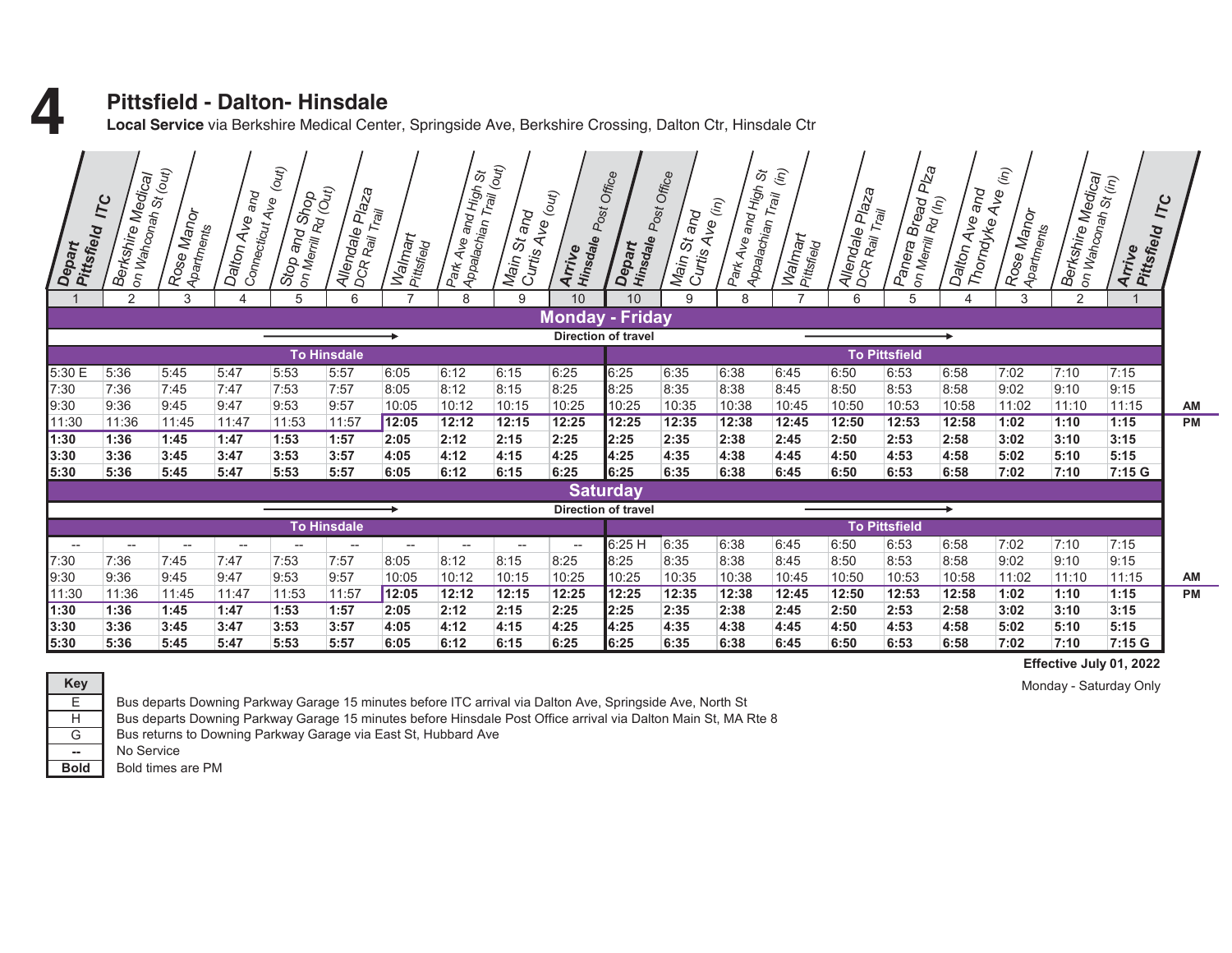

*Request Service* locations are only serviced as requested by customers. Call BRTA at 413-499-2782 ext 1 to schedule a pick up or inform your driver for drop-off.

*More Information* including a complete list of bus stops, upcoming departures, and other real-time bus tracking information is available online at: brta.ubertransit.io/routeshout/



### **Fare Information and Policies**

| <b>Bus Fares</b> |        | <b>Full Fare</b> | <b>Reduced Fare</b> |             |  |  |
|------------------|--------|------------------|---------------------|-------------|--|--|
|                  | Cash   | CharlieCard      | Cash                | CharlieCard |  |  |
| Local            | \$1.75 | \$1.55           | \$0.85              | \$0.75      |  |  |
| System-Wide      | \$4.50 | \$4.00           | \$2.25              | \$2.00      |  |  |

| <b>Bus Passes</b> |         | <b>Full Fare Pass</b> |          | <b>Reduced Fare Pass</b> |         |          |  |  |
|-------------------|---------|-----------------------|----------|--------------------------|---------|----------|--|--|
|                   | 1 Dav   | 7 Dav                 | 30 Dav   | 1 Dav                    | 7 Dav   | 30 Day   |  |  |
| Local             |         | \$13.00               | \$52.00  |                          | \$10.00 | \$39.00  |  |  |
| System-Wide       | \$10.00 | \$35.00               | \$140.00 | \$10.00                  | \$26.00 | \$105.00 |  |  |

| <b>Special</b> | <b>Student K-12</b> | College                     |
|----------------|---------------------|-----------------------------|
| Passes         | 30 Day              | $(8/1 - 12/31; 1/1 - 5/31)$ |
| System-Wide    | \$26.00             |                             |

#### **Local Fare** is travel within (1) or (2) towns.

**Local Transfers** are valid for sixty (60) minutes and do not reload. **System-Wide Fare** is travel between (3) or more towns. **System-Wide Transfers** are valid for seventy-five (75) minutes and reload automatically when used between connecting bus routes. Transfers are only available when paying with CharlieCard. BRTA does not issue transfers with cash fare payments.

#### **CharlieCard**

All valid CharlieCard can be reloaded with cash on BRTA buses. Bus drivers cannot make change. Full Fare CharlieCards are available from the bus driver and Pittsfield ITC; \$5 minimum on buses. Reduced Fare CharlieCard only available at Pittsfield ITC.

#### **No Service Holidays**

No bus services on New Year's Day, Martin Luther King Day, Memorial Day, Independence Day, Labor Day, Columbus Day, Veteran's Day, Thanksgiving, and Christmas Day.

#### **Customer Service**

Customers with questions, comments, concerns, or lost items are encouraged to contact BRTA directly by calling 1 (800) 292-2782 ext 1 or by email at info@berkshirerta.com

#### **Bikes on Buses**

All BRTA buses can carry bicycles; no additional charge, available only as first come-first served. Customers must load and unload their own bicycles. BRTA is not responsible for bicycles, or damage to bicycles, while travelling with BRTA.

#### **BRTA Customer Code of Conduct**

BRTA enforces a Customer Code of Conduct. Failure to follow the rules could result in denial of future services. No smoking, playing radio, alcoholic beverages, or eating allowed on buses. Strollers/shopping carts must be folded, all items must be kept off seats and out of the aisle. Non-alcoholic beverages must be consumed from spill-proof containers. All printed materials will be produced in accessible formats as requested.

The complete BRTA Code of Conduct, all fare policies, free fare eligibility, and other helpful links are always available online at www.berkshirerta.com/plan-your-trip

El Código de conducta completo de BRTA, todas las reglas de pago de tarifas, la elegibilidad de tarifas gratuitas y otra información útil sobre BRTA siempre está disponible en línea en www.berkshirerta.com/plan-your-trip

### **Effective July 1, 2022 Monday - Saturday**

# **5 <sup>C</sup> Pittsfield Lanesborough**

# **This bus route services:**



# **Berkshire Regional Transit Authority**



| Phone  | $(413)$ 499 - 2782             |
|--------|--------------------------------|
| Online | www.berkshirerta.com           |
|        | Comments info@berkshirerta.com |

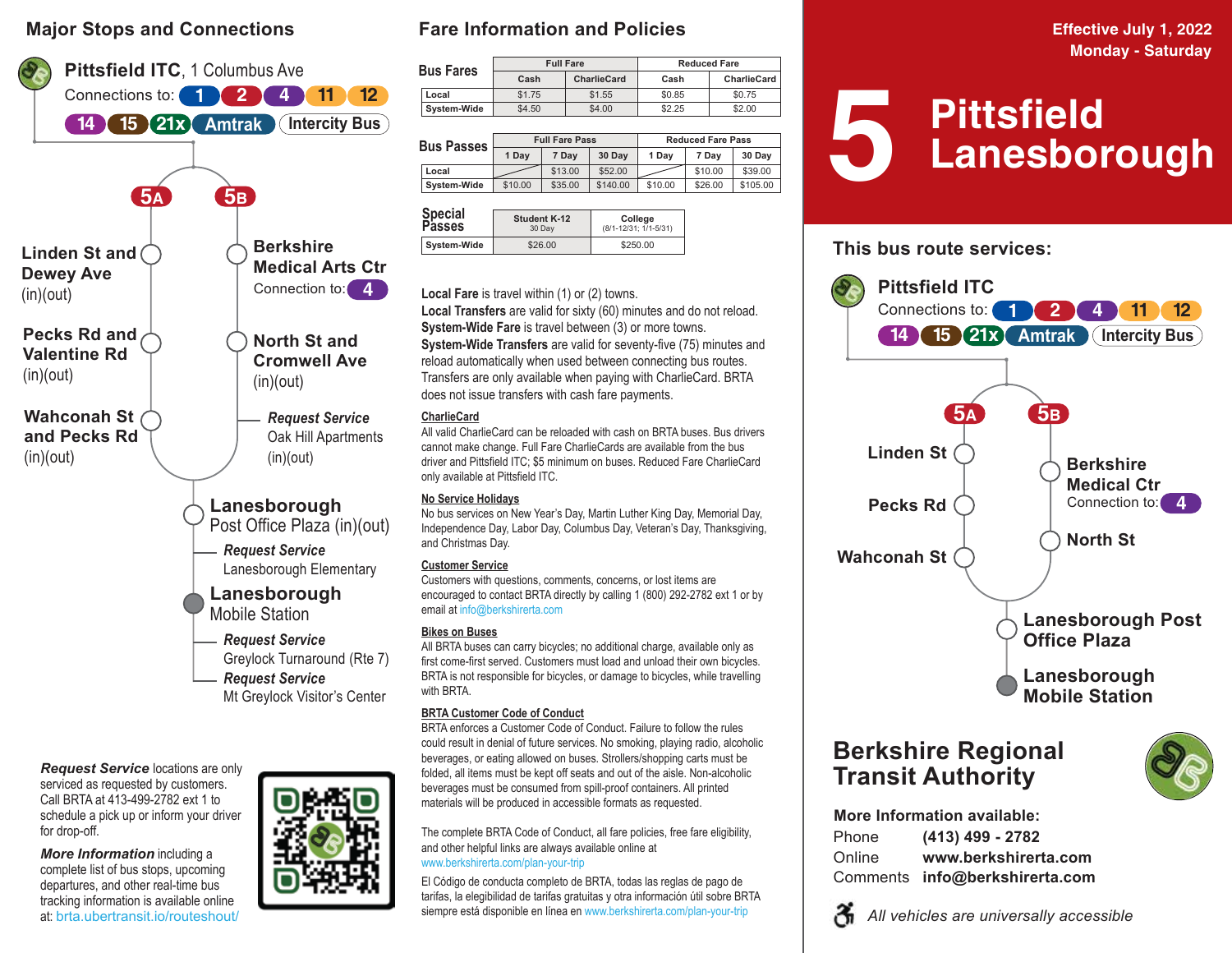

**-- Bold**

**Bold** Bold times are PM

**Key** Monday - Saturday Only **Key** Monday - Saturday Only

E Bus departs Downing Parkway Garage 15 minutes before ITC arrival via East St R Service by Request Only. Call BRTA to schedule pick-up. Inform Driver to schedule drop-off. G Bus retruns to Downing Parkway Garage via East St **--**

No Service

No Service **Bold in the Service** Bold times are PM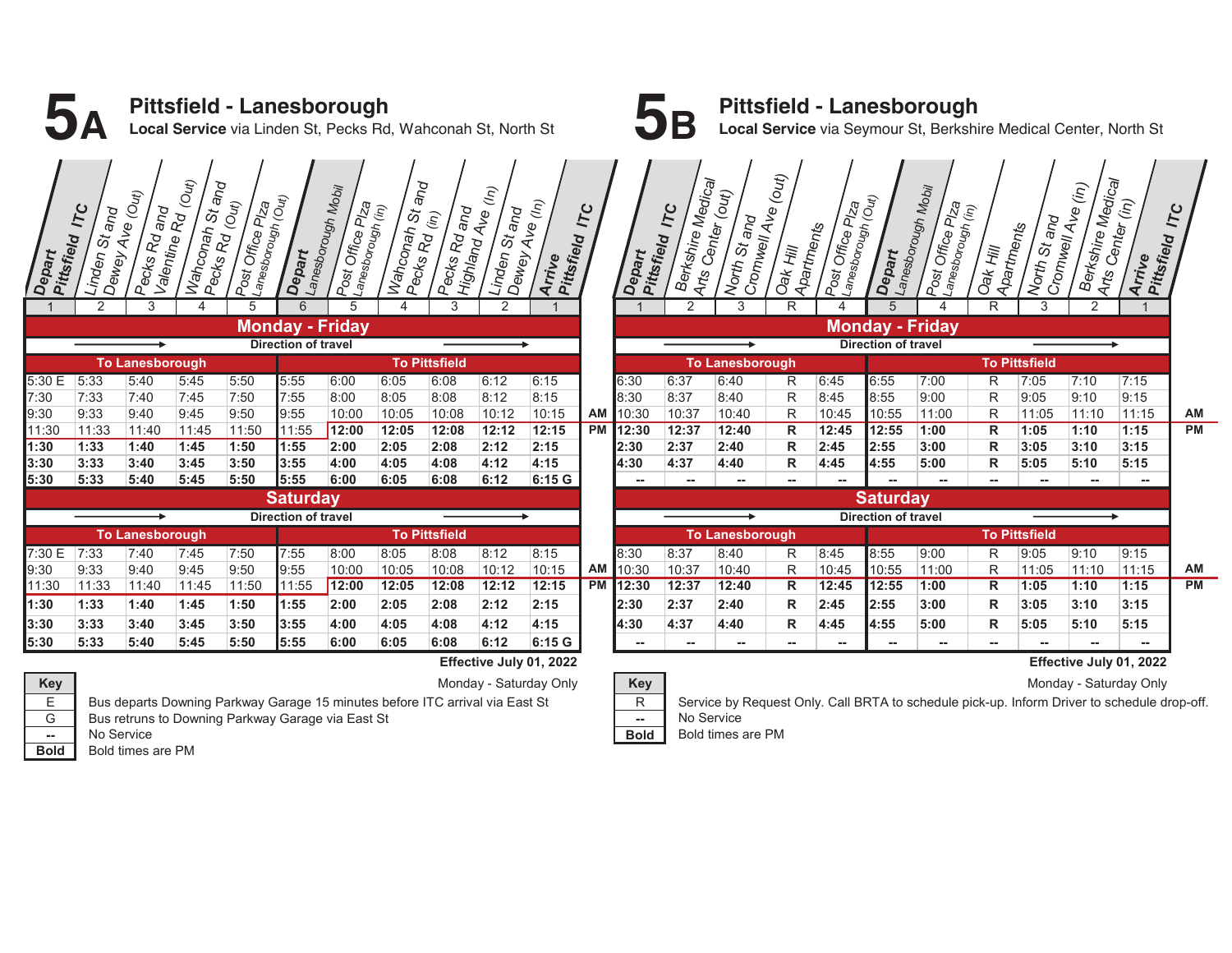

*Request Service* locations are only serviced as requested by customers. Call BRTA at 413-499-2782 ext 1 to schedule a pick up or inform your driver for drop-off.

*More Information* including a complete list of bus stops, upcoming departures, and other real-time bus tracking information is available online at: brta.ubertransit.io/routeshout/



# **Fare Information and Policies**

| <b>Bus Fares</b> |        | <b>Full Fare</b>   | <b>Reduced Fare</b> |             |  |
|------------------|--------|--------------------|---------------------|-------------|--|
|                  | Cash   | <b>CharlieCard</b> |                     | CharlieCard |  |
| Local            | \$1.75 | \$1.55             | \$0.85              | \$0.75      |  |
| System-Wide      | \$4.50 | \$4.00             | \$2.25              | \$2.00      |  |

| <b>Bus Passes</b> |             |         | <b>Full Fare Pass</b> |          | <b>Reduced Fare Pass</b> |         |          |  |
|-------------------|-------------|---------|-----------------------|----------|--------------------------|---------|----------|--|
|                   |             | 1 Dav   | 7 Dav                 | 30 Dav   | 1 Dav                    | 7 Dav   | 30 Day   |  |
|                   | Local       |         | \$13.00               | \$52.00  |                          | \$10.00 | \$39.00  |  |
|                   | System-Wide | \$10.00 | \$35.00               | \$140.00 | \$10.00                  | \$26.00 | \$105.00 |  |

| Special<br>Passes | <b>Student K-12</b><br>30 Day | College<br>$(8/1 - 12/31; 1/1 - 5/31)$ |
|-------------------|-------------------------------|----------------------------------------|
| System-Wide       | \$26.00                       | \$250.00                               |

**Local Fare** is travel within (1) or (2) towns.

**Local Transfers** are valid for sixty (60) minutes and do not reload. **System-Wide Fare** is travel between (3) or more towns. **System-Wide Transfers** are valid for seventy-five (75) minutes and reload automatically when used between connecting bus routes. Transfers are only available when paying with CharlieCard. BRTA does not issue transfers with cash fare payments.

#### **CharlieCard**

All valid CharlieCard can be reloaded with cash on BRTA buses. Bus drivers cannot make change. Full Fare CharlieCards are available from the bus driver and Pittsfield ITC; \$5 minimum on buses. Reduced Fare CharlieCard only available at Pittsfield ITC.

#### **No Service Holidays**

No bus services on New Year's Day, Martin Luther King Day, Memorial Day, Independence Day, Labor Day, Columbus Day, Veteran's Day, Thanksgiving, and Christmas Day.

#### **Customer Service**

Customers with questions, comments, concerns, or lost items are encouraged to contact BRTA directly by calling 1 (800) 292-2782 ext 1 or by email at info@berkshirerta.com

#### **Bikes on Buses**

All BRTA buses can carry bicycles; no additional charge, available only as first come-first served. Customers must load and unload their own bicycles. BRTA is not responsible for bicycles, or damage to bicycles, while travelling with **BRTA** 

#### **BRTA Customer Code of Conduct**

BRTA enforces a Customer Code of Conduct. Failure to follow the rules could result in denial of future services. No smoking, playing radio, alcoholic beverages, or eating allowed on buses. Strollers/shopping carts must be folded, all items must be kept off seats and out of the aisle. Non-alcoholic beverages must be consumed from spill-proof containers. All printed materials will be produced in accessible formats as requested.

The complete BRTA Code of Conduct, all fare policies, free fare eligibility, and other helpful links are always available online at www.berkshirerta.com/plan-your-trip

El Código de conducta completo de BRTA, todas las reglas de pago de tarifas, la elegibilidad de tarifas gratuitas y otra información útil sobre BRTA siempre está disponible en línea en www.berkshirerta.com/plan-your-trip

**Effective July 1, 2022 Monday - Saturday** 



# **Berkshire Comm. College**



**West Pittsfield W. Housatonic St**

**These bus routes service:**



# **Berkshire Regional Transit Authority**



| Phone  | (413) 499 - 2782               |
|--------|--------------------------------|
| Online | www.berkshirerta.com           |
|        | Comments info@berkshirerta.com |

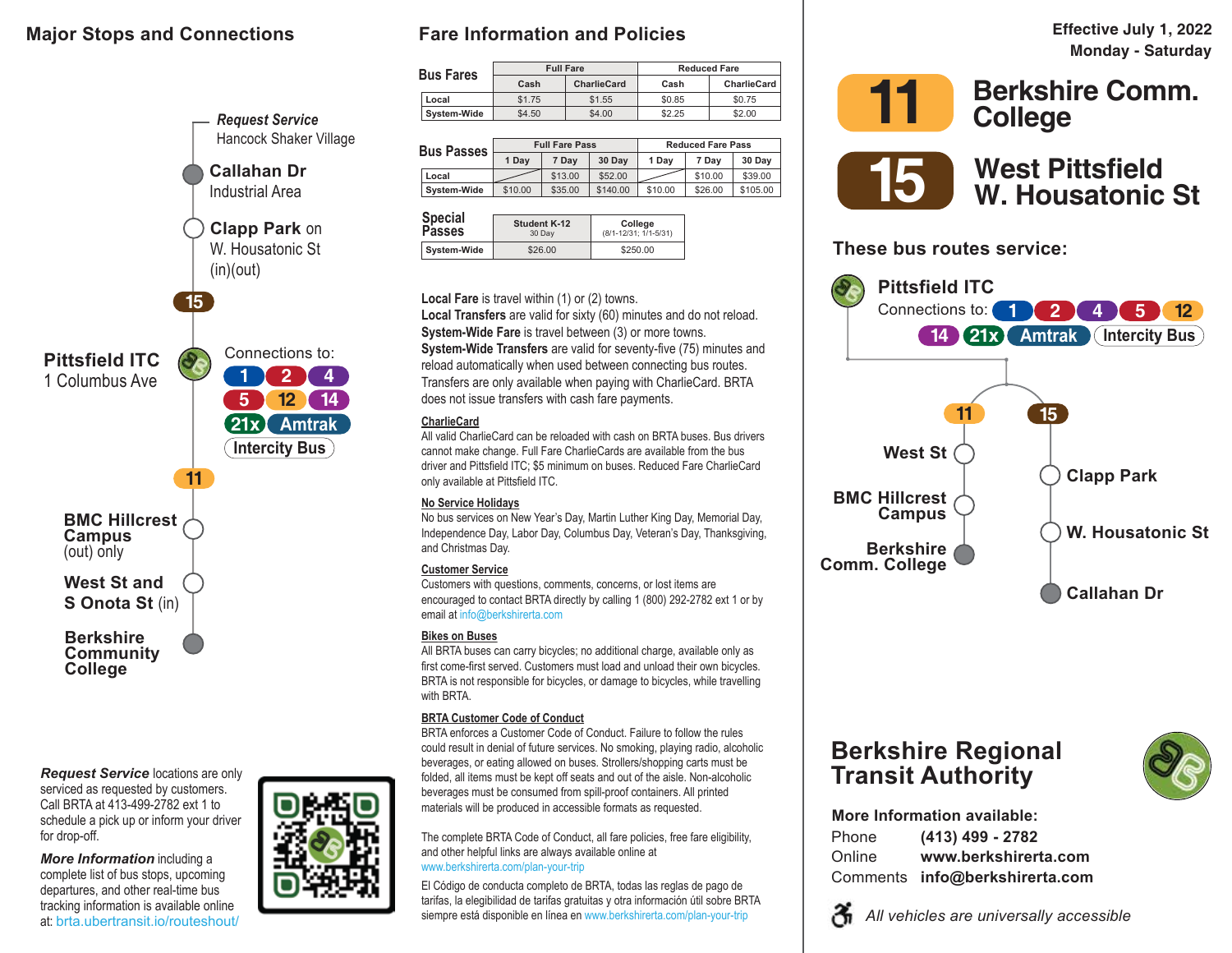|                             |                                                                     |                            | <b>Local Service via West St</b>                    |                          | <b>Berkshire Community College</b> |                                            |                                                                         | <b>West Pittsfield</b><br><b>Local Service via W Housat</b> |                                                            |                          |
|-----------------------------|---------------------------------------------------------------------|----------------------------|-----------------------------------------------------|--------------------------|------------------------------------|--------------------------------------------|-------------------------------------------------------------------------|-------------------------------------------------------------|------------------------------------------------------------|--------------------------|
| <b>Pittsfield</b><br>Depart | ITC<br><b>BMC Hillcrest</b><br>$\mathsf{Can}_{\mathsf{PPLS}}$ (Out) | IBCC Main Campus<br>Depart | $\left s\right\rangle$ Onota St (In)<br>West St and | Pittsfield ITC<br>Arrive |                                    | Pittsfield ITC<br>Depart<br>$\overline{1}$ | ' <sup>  On W.Housatonic St</sup><br>Clapp Park (out)<br>$\overline{2}$ | Callahan Drive<br>Depart<br>$\overline{3}$                  | '  on W.Housatonic St<br>Clapp Park (in)<br>$\overline{2}$ | Arrive<br>$\overline{1}$ |
|                             | $\overline{2}$                                                      | $\overline{3}$             | $\overline{2}$                                      | $\mathbf{1}$             |                                    |                                            |                                                                         | <b>Monday - Friday</b>                                      |                                                            |                          |
|                             |                                                                     | <b>Monday - Friday</b>     |                                                     |                          |                                    |                                            |                                                                         | <b>Direction of travel</b>                                  |                                                            |                          |
|                             |                                                                     | <b>Direction of travel</b> |                                                     |                          |                                    |                                            | To Callahan Dr                                                          |                                                             | To ITC                                                     |                          |
|                             | <b>To BCC</b>                                                       |                            | <b>To ITC</b>                                       |                          |                                    | 5:30 E                                     | 5:35                                                                    | 5:45                                                        | 5:55                                                       | 6:00                     |
| 6:35                        | 6:45                                                                | 6:50                       | 6:55                                                | 7:00                     |                                    | 6:00                                       | 6:05                                                                    | 6:15                                                        | 6:25                                                       | 6:30                     |
| 7:35                        | 7:45                                                                | 7:50                       | 7:55                                                | 8:00                     |                                    | 7:00                                       | 7:05                                                                    | 7:15                                                        | 7:25                                                       | 7:30                     |
| 8:35                        | 8:45                                                                | 8:50                       | 8:55                                                | 9:00                     |                                    | 8:00                                       | 8:05                                                                    | 8:15                                                        | 8:25                                                       | 8:30                     |
| 9:35                        | 9:45                                                                | 9:50                       | 9:55                                                | 10:00                    |                                    | 9:00                                       | 9:05                                                                    | 9:15                                                        | 9:25                                                       | 9:30                     |
| 10:35                       | 10:45                                                               | 10:50                      | 10:55                                               | 11:00                    | AM                                 | 10:00                                      | 10:05                                                                   | 10:15                                                       | 10:25                                                      | 10:30                    |
| 11:35                       | 11:45                                                               | 11:50                      | 11:55                                               | 12:00                    | <b>PM</b>                          | 11:00                                      | 11:05                                                                   | 11:15                                                       | 11:25                                                      | 11:30                    |
| 12:35                       | 12:45                                                               | 12:50                      | 12:55                                               | 1:00                     |                                    | 12:00                                      | 12:05                                                                   | 12:15                                                       | 12:25                                                      | 12:3                     |
| 2:00                        | 2:10                                                                | 2:15                       | 2:20                                                | 2:25                     |                                    | 1:30                                       | 1:35                                                                    | 1:45                                                        | 1:55                                                       | 2:00                     |
| 3:00                        | 3:10                                                                | 3:15                       | 3:20                                                | 3:25                     |                                    | 2:30                                       | 2:35                                                                    | 2:45                                                        | 2:55                                                       | 3:00                     |
| 4:00                        | 4:10                                                                | 4:15                       | 4:20                                                | 4:25                     |                                    | 3:30                                       | 3:35                                                                    | 3:45                                                        | 3:55                                                       | 4:00                     |
| 5:00                        | 5:10                                                                | 5:15                       | 5:20                                                | 5:25                     |                                    | 4:30                                       | 4:35                                                                    | 4:45                                                        | 4:55                                                       | 5:00                     |
|                             |                                                                     | <b>Saturday</b>            |                                                     |                          |                                    | 5:30                                       | 5:35                                                                    | 5:45                                                        | 5:55                                                       | 6:00                     |
|                             | →                                                                   | <b>Direction of travel</b> |                                                     |                          |                                    | 6:00                                       | 6:05                                                                    | 6:15                                                        | 6:25                                                       | 6:30                     |
|                             | <b>To BCC</b>                                                       |                            | <b>To ITC</b>                                       |                          |                                    |                                            |                                                                         | <b>Saturday</b>                                             |                                                            |                          |
| 9:35                        | 9:45                                                                | 9:50                       | 9:55                                                | 10:00                    |                                    |                                            |                                                                         | <b>Direction of travel</b>                                  |                                                            |                          |
| 10:35                       | 10:45                                                               | 10:50                      | 10:55                                               | 11:00                    | AM                                 |                                            | <b>To Callahan Dr</b>                                                   |                                                             | To ITC                                                     |                          |
| 11:35                       | 11:45                                                               | 11:50                      | 11:55                                               | 12:00                    | <b>PM</b>                          | 9:00 E                                     | 9:05                                                                    | 9:15                                                        | 9:25                                                       | 9:30                     |
| 12:35                       | 12:45                                                               | 12:50                      | 12:55                                               | 1:00                     |                                    | 10:00                                      | 10:05                                                                   | 10:15                                                       | 10:25                                                      | 10:30                    |
| 2:00                        | 2:10                                                                | 2:15                       | 2:20                                                | 2:25                     |                                    | 11:00                                      | 11:05                                                                   | 11:15                                                       | 11:25                                                      | 11:30                    |
| 3:00                        | 3:10                                                                | 3:15                       | 3:20                                                | 3:25                     |                                    | 12:00                                      | 12:05                                                                   | 12:15                                                       | 12:25                                                      | 12:3                     |
| 4:00                        | 4:10                                                                | 4:15                       | 4:20                                                | 4:25                     |                                    | 1:30                                       | 1:35                                                                    | 1:45                                                        | 1:55                                                       | 2:00                     |
| 5:00                        | 5:10                                                                | 5:15                       | 5:20                                                | 5:25                     |                                    | 2:30                                       | 2:35                                                                    | 2:45                                                        | 2:55                                                       | 3:00                     |
|                             |                                                                     |                            |                                                     | Effective July 1, 2022   |                                    | 3:30                                       | 3:35                                                                    | 3:45                                                        | 3:55                                                       | 4:00                     |
|                             |                                                                     |                            |                                                     | Monday - Saturday Only   |                                    | 4:30                                       | 4:35                                                                    | 4:45                                                        | 4:55                                                       | 5:00                     |
| <b>Key</b>                  |                                                                     |                            |                                                     |                          |                                    | 5:30                                       | 5:35                                                                    | 5:45                                                        | 5:55                                                       | 6:00                     |
| <b>Bold</b>                 |                                                                     | Bold times are PM          |                                                     |                          |                                    | 6:00                                       | 6:05                                                                    | 6:15                                                        | 6:25                                                       | 6:30                     |

**Depart**  Callahan **st Pitt**<br>al Servic<br>  $\begin{pmatrix} \frac{1}{2} & \frac{1}{2} & \frac{1}{2} \\ \frac{1}{2} & \frac{1}{2} & \frac{1}{2} \\ \frac{1}{2} & \frac{1}{2} & \frac{1}{2} \\ \frac{1}{2} & \frac{1}{2} & \frac{1}{2} \end{pmatrix}$ Housato<br>  $\left\{\n\begin{array}{c}\n\text{Houx} \\
\text{Houx} \\
\text{Houx} \\
\text{Houx} \\
\text{Houx} \\
\text{Houx} \\
\text{Houx} \\
\text{Houx} \\
\text{Houx} \\
\text{Houx} \\
\text{Houx} \\
\text{Houx} \\
\text{Houx} \\
\text{Houx} \\
\text{Houx} \\
\text{Houx} \\
\text{Houx} \\
\text{Houx} \\
\text{Houx} \\
\text{Houx} \\
\text{Houx} \\
\text{Houx} \\
\text{Houx} \\
\text{Houx} \\
\text{Houx$ **155 Pittsfield**<br>**Pittsfield** W Housatonic St (House) **Arrive Pittsfield ITC**  $\eta$ c St Drive Park Clapp<br>Clapp on 1 2 3 2 1 **Monday - Friday Direction of travel**  $\rightarrow$ **To Callahan Dr To ITC** 5:45 5:55 6:00<br>6:15 6:25 6:30 6:15 6:25 7:00 7:05 7:15 7:25 7:30 8:00 8:05 8:15 8:25 8:30 9:00 9:05 9:15 9:25 9:30 10:15 10:25 10:30 11:15 11:25 11:30 **AM**<br>12:15 12:25 12:30 **PM 12:00 12:05 12:15 12:25 12:30 PM 1:30 1:35 1:45 1:55 2:00 2:30 2:35 2:45 2:55 3:00 3:30 3:35 3:45 3:55 4:00 4:30 4:35 4:45 4:55 5:00 5:30 5:35 5:45 5:55 6:00 6:00 6:05 6:15 6:25 6:30 G Saturday Direction of travel**  $\rightarrow$ **To Callahan Dr To ITC** 9:15 9:25 9:30<br>10:15 10:25 10:30 10:15 10:25 11:00 11:05 11:15 11:25 11:30 **AM 12:00 12:05 12:15 12:25 12:30 PM 1:30 1:35 1:45 1:55 2:00 2:30 2:35 2:45 2:55 3:00 3:30 3:35 3:45 3:55 4:00**

> **6:00 6:05 6:15 6:25 6:30 G Effective July 01, 2022**



E Bus departs Downing Pkwy 15 min before ITC Arrival via Tyler St G Bus returns to Downing Pkwy Garage via East St, Hubbard Ave Bold times are PM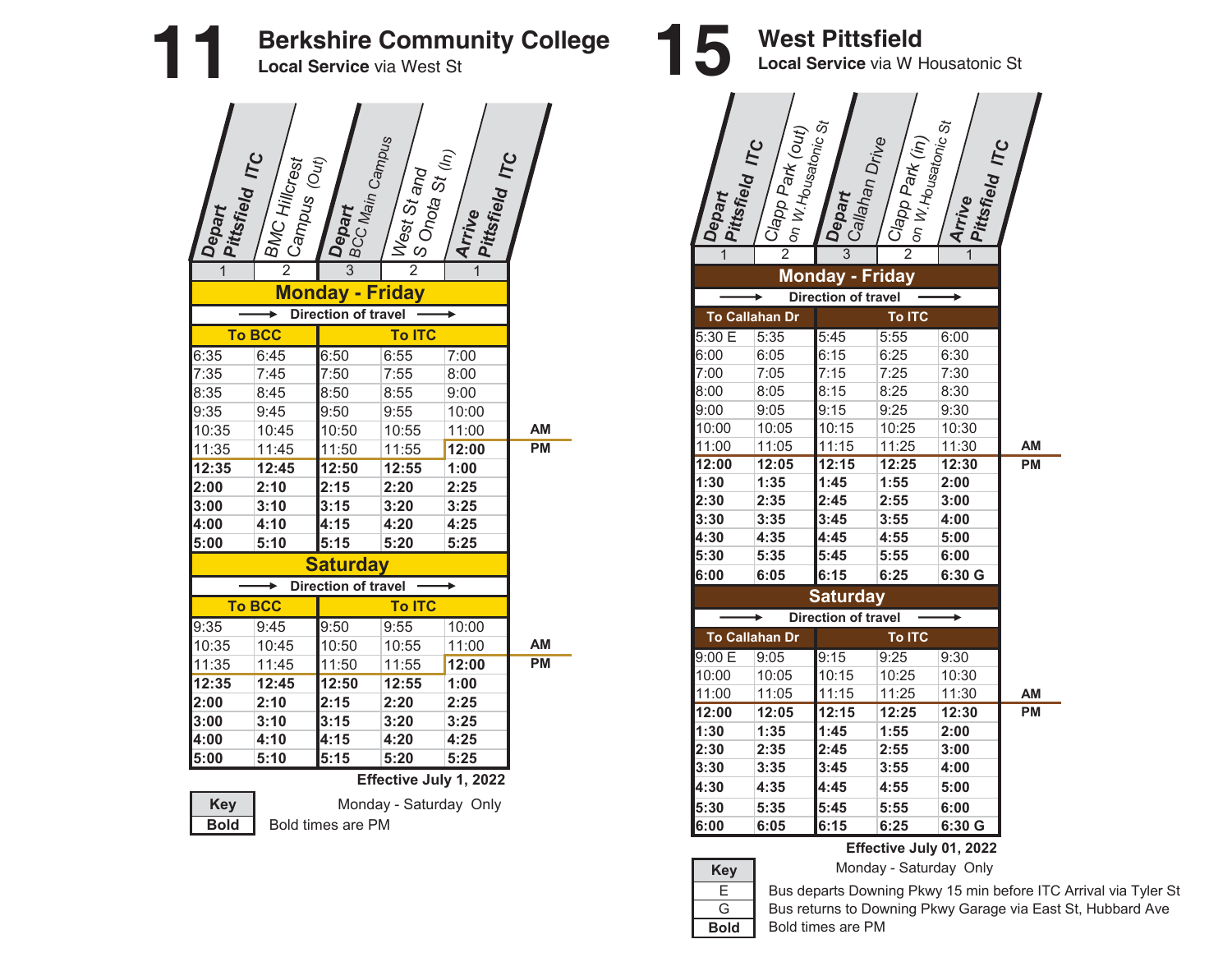

# **Williams St Plaza**

**14** Connections to:

*Request Service*  Federico Dr - Industrial Area

### **14** Connections to: **Downing Industrial Parkway**

**4** Connections to: **14 Walmart Pittsfield**

**Allendale Plaza** Connections to: **1 4 14**

**Panera Bread Plaza**  on Merrill Rd (in)

**Newell St and Elm St** (in)

**Park Square**

**Pittsfield ITC**

*Request Service* locations are only serviced as requested by customers. Call BRTA at 413-499-2782 ext 1 to schedule a pick up or inform your driver for drop-off.

*More Information* including a complete list of bus stops, upcoming departures, and other real-time bus tracking information is available online at: brta.ubertransit.io/routeshout/



# **Fare Information and Policies**

| <b>Bus Fares</b> |             |        | <b>Full Fare</b>    | <b>Reduced Fare</b> |             |  |
|------------------|-------------|--------|---------------------|---------------------|-------------|--|
|                  |             | Cash   | CharlieCard<br>Cash |                     | CharlieCard |  |
|                  | Local       | \$1.75 | \$1.55              | \$0.85              | \$0.75      |  |
|                  | System-Wide | \$4.50 | \$4.00              | \$2.25              | \$2.00      |  |

| <b>Bus Passes</b> |         | <b>Full Fare Pass</b> |          |         | <b>Reduced Fare Pass</b> |          |
|-------------------|---------|-----------------------|----------|---------|--------------------------|----------|
|                   | 1 Dav   | 7 Dav                 | 30 Dav   | 1 Dav   | 30 Day                   |          |
| Local             |         | \$13.00               | \$52.00  |         | \$10.00                  | \$39.00  |
| System-Wide       | \$10.00 | \$35.00               | \$140.00 | \$10.00 | \$26.00                  | \$105.00 |

| <b>Special</b> | <b>Student K-12</b> | College                     |
|----------------|---------------------|-----------------------------|
| <b>Passes</b>  | 30 Day              | $(8/1 - 12/31; 1/1 - 5/31)$ |
| System-Wide    | \$26.00             |                             |

**Local Fare** is travel within (1) or (2) towns.

**Local Transfers** are valid for sixty (60) minutes and do not reload. **System-Wide Fare** is travel between (3) or more towns. **System-Wide Transfers** are valid for seventy-five (75) minutes and reload automatically when used between connecting bus routes. Transfers are only available when paying with CharlieCard. BRTA does not issue transfers with cash fare payments.

#### **CharlieCard**

All valid CharlieCard can be reloaded with cash on BRTA buses. Bus drivers cannot make change. Full Fare CharlieCards are available from the bus driver and Pittsfield ITC; \$5 minimum on buses. Reduced Fare CharlieCard only available at Pittsfield ITC.

#### **No Service Holidays**

No bus services on New Year's Day, Martin Luther King Day, Memorial Day, Independence Day, Labor Day, Columbus Day, Veteran's Day, Thanksgiving, and Christmas Day.

#### **Customer Service**

Customers with questions, comments, concerns, or lost items are encouraged to contact BRTA directly by calling 1 (800) 292-2782 ext 1 or by email at info@berkshirerta.com

#### **Bikes on Buses**

All BRTA buses can carry bicycles; no additional charge, available only as first come-first served. Customers must load and unload their own bicycles. BRTA is not responsible for bicycles, or damage to bicycles, while travelling with BRTA.

#### **BRTA Customer Code of Conduct**

BRTA enforces a Customer Code of Conduct. Failure to follow the rules could result in denial of future services. No smoking, playing radio, alcoholic beverages, or eating allowed on buses. Strollers/shopping carts must be folded, all items must be kept off seats and out of the aisle. Non-alcoholic beverages must be consumed from spill-proof containers. All printed materials will be produced in accessible formats as requested.

The complete BRTA Code of Conduct, all fare policies, free fare eligibility, and other helpful links are always available online at www.berkshirerta.com/plan-your-trip

El Código de conducta completo de BRTA, todas las reglas de pago de tarifas, la elegibilidad de tarifas gratuitas y otra información útil sobre BRTA siempre está disponible en línea en www.berkshirerta.com/plan-your-trip

**Effective July 1, 2022 Monday - Saturday** 



**This bus route services:**



| Phone  | (413) 499 - 2782               |
|--------|--------------------------------|
| Online | www.berkshirerta.com           |
|        | Comments info@berkshirerta.com |

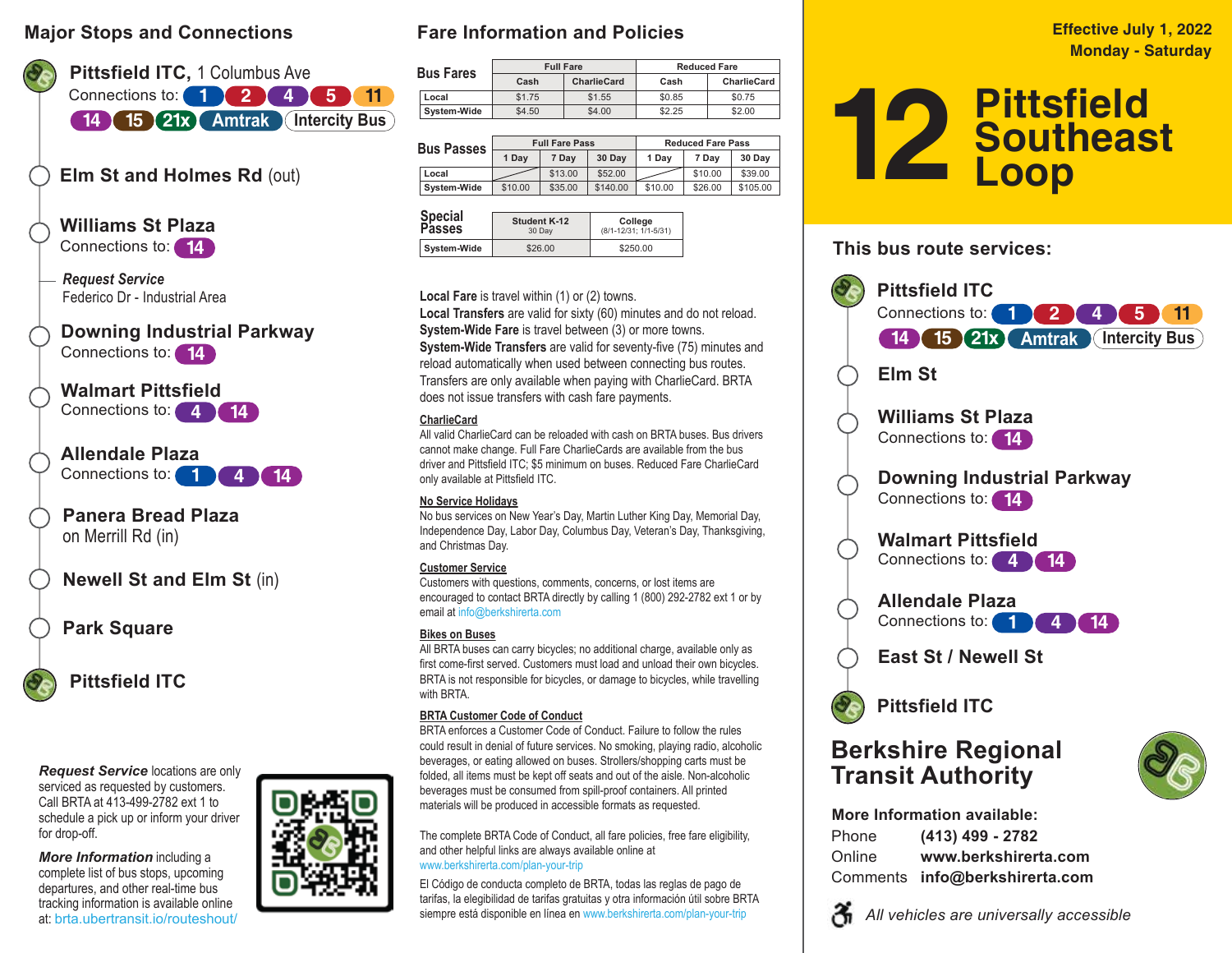|                |                              | <b>Pittsfield - Southeast Loop</b><br>Local Service via Elm St, Williams St, Merrill Rd, and East St      |                          |                           |                                     |                                   |                                                                     |                                                                                                                   |                |                          |           |
|----------------|------------------------------|-----------------------------------------------------------------------------------------------------------|--------------------------|---------------------------|-------------------------------------|-----------------------------------|---------------------------------------------------------------------|-------------------------------------------------------------------------------------------------------------------|----------------|--------------------------|-----------|
| Depart         | Pittsfield ITC<br>Elm St and | Williams St Plza (E)<br>' Holmes Ra <sub>(Out)</sub><br>'<br>$\log \frac{N_{\text{min}}}{N_{\text{max}}}$ | Federico Drive           | Downing Parkway<br>Depart | <b>Walmart</b><br><b>Pittsfield</b> | Allendale Plaza<br>DCR Rail Trail | Panera Bread Pi <sub>Ca</sub><br>I <mark>lon Merrill Rd (In)</mark> | Newell St and<br>$\overline{\mathsf{E}}\mathsf{Im}\, \mathsf{S} t\, \mathsf{I}_\mathsf{I}(\mathsf{I}_\mathsf{I})$ | Park Square    | Pittsfield ITC<br>Arrive |           |
| $\overline{1}$ | $\overline{2}$               | $\overline{3}$                                                                                            | $\overline{\mathsf{R}}$  | 4                         | $\overline{5}$                      | $\overline{6}$                    | $\overline{7}$                                                      | $\overline{8}$                                                                                                    | $\overline{9}$ | $\overline{1}$           |           |
|                |                              |                                                                                                           |                          |                           | <b>Monday - Friday</b>              |                                   |                                                                     |                                                                                                                   |                |                          |           |
|                |                              |                                                                                                           |                          |                           | <b>Direction of travel</b>          |                                   |                                                                     |                                                                                                                   |                |                          |           |
|                |                              | <b>To Downing Parkway</b>                                                                                 |                          |                           |                                     |                                   | <b>To ITC</b>                                                       |                                                                                                                   |                |                          |           |
|                |                              |                                                                                                           | $\overline{\phantom{a}}$ | 5:50                      | 5:57                                | 6:05                              | 6:07                                                                | 6:14                                                                                                              | 6:18           | 6:20                     |           |
| 6:30           | 6:36                         | 6:39                                                                                                      | $\mathsf{R}$             | 6:50                      | 6:57                                | 7:05                              | 7:07                                                                | 7:14                                                                                                              | 7:18           | 7:20                     |           |
| 7:30           | 7:36                         | 7:39                                                                                                      | $\mathsf{R}$             | 7:50                      | 7:57                                | 8:05                              | 8:07                                                                | 8:14                                                                                                              | 8:18           | 8:20                     |           |
| 8:30           | 8:36                         | 8:39                                                                                                      | $\mathsf R$              | 8:50                      | 8:57                                | 9:05                              | 9:07                                                                | 9:14                                                                                                              | 9:18           | 9:20                     |           |
| 9:30           | 9:36                         | 9:39                                                                                                      | $\mathsf{R}$             | 9:50                      | 9:57                                | 10:05                             | 10:07                                                               | 10:14                                                                                                             | 10:18          | 10:20                    |           |
| 10:30          | 10:36                        | 10:39                                                                                                     | $\mathsf{R}$             | 10:50                     | 10:57                               | 11:05                             | 11:07                                                               | 11:14                                                                                                             | 11:18          | 11:20                    | AM        |
| 11:30          | 11:36                        | 11:39                                                                                                     | ${\sf R}$                | 11:50                     | 11:57                               | 12:05                             | 12:07                                                               | 12:14                                                                                                             | 12:18          | 12:20                    | <b>PM</b> |
| 12:30          | 12:36                        | 12:39                                                                                                     | $\mathsf{R}$             | 12:50                     | 12:57                               | 1:05                              | 1:07                                                                | 1:14                                                                                                              | 1:18           | 1:20                     |           |
| 1:30           | 1:36                         | 1:39                                                                                                      | $\mathsf{R}$             | 1:50                      | 1:57                                | 2:05                              | 2:07                                                                | 2:14                                                                                                              | 2:18           | 2:20                     |           |
| 2:30           | 2:36                         | 2:39                                                                                                      | $\mathsf{R}$             | 2:50                      | 2:57                                | 3:05                              | 3:07                                                                | 3:14                                                                                                              | 3:18           | 3:20                     |           |
| 3:30           | 3:36                         | 3:39                                                                                                      | $\mathsf{R}$             | 3:50                      | 3:57                                | 4:05                              | 4:07                                                                | 4:14                                                                                                              | 4:18           | 4:20                     |           |
| 4:30           | 4:36                         | 4:39                                                                                                      | $\mathsf{R}$             | 4:50                      | 4:57                                | 5:05                              | 5:07                                                                | 5:14                                                                                                              | 5:18           | 5:20                     |           |
| 5:30           | 5:36                         | 5:39                                                                                                      | $\mathsf{R}$             | 5:50 G                    |                                     |                                   |                                                                     |                                                                                                                   |                |                          |           |
|                |                              |                                                                                                           |                          |                           | <b>Saturday</b>                     |                                   |                                                                     |                                                                                                                   |                |                          |           |
|                |                              |                                                                                                           |                          |                           | <b>Direction of travel</b>          |                                   |                                                                     |                                                                                                                   |                |                          |           |
|                |                              | <b>To Downing Parkway</b>                                                                                 |                          |                           |                                     |                                   | <b>To ITC</b>                                                       |                                                                                                                   |                |                          |           |
|                |                              |                                                                                                           | $\overline{\phantom{a}}$ | 7:50                      | 7:57                                | 8:05                              | 8:07                                                                | 8:14                                                                                                              | 8:18           | 8:20                     |           |
| 8:30           | 8:36                         | 8:39                                                                                                      | R                        | 8:50                      | 8:57                                | 9:05                              | 9:07                                                                | 9:14                                                                                                              | 9:18           | 9:20                     |           |
| 9:30           | 9:36                         | 9:39                                                                                                      | R                        | 9:50                      | 9:57                                | 10:05                             | 10:07                                                               | 10:14                                                                                                             | 10:18          | 10:20                    |           |
| 10:30          | 10:36                        | 10:39                                                                                                     | R                        | 10:50                     | 10:57                               | 11:05                             | 11:07                                                               | 11:14                                                                                                             | 11:18          | 11:20                    | AM        |
| 11:30          | 11:36                        | 11:39                                                                                                     | R                        | 11:50                     | 11:57                               | 12:05                             | 12:07                                                               | 12:14                                                                                                             | 12:18          | 12:20                    | PM        |
| 12:30          | 12:36                        | 12:39                                                                                                     | R                        | 12:50                     | 12:57                               | 1:05                              | 1:07                                                                | 1:14                                                                                                              | 1:18           | 1:20                     |           |
| 1:30           | 1:36                         | 1:39                                                                                                      | R                        | 1:50                      | 1:57                                | 2:05                              | 2:07                                                                | 2:14                                                                                                              | 2:18           | 2:20                     |           |
| 2:30           | 2:36                         | 2:39                                                                                                      | $\mathsf{R}$             | 2:50                      | 2:57                                | 3:05                              | 3:07                                                                | 3:14                                                                                                              | 3:18           | 3:20                     |           |
| 3:30           | 3:36                         | 3:39                                                                                                      | R                        | 3:50                      | 3:57                                | 4:05                              | 4:07                                                                | 4:14                                                                                                              | 4:18           | 4:20                     |           |
| 4:30           | 4:36                         | 4:39                                                                                                      | R                        | 4:50 G                    | $\sim$                              | $\overline{\phantom{a}}$          | $\overline{\phantom{a}}$                                            | $\overline{\phantom{a}}$                                                                                          | --             | $\sim$                   |           |

**Effective July 01, 2022**

**Key Key** Monday - Saturday Only



Bus returns to Downing Parkway Garage

No Service Bold times are PM Service by Request Only. Call BRTA to schedule pick-up. Inform Driver to schedule drop-off.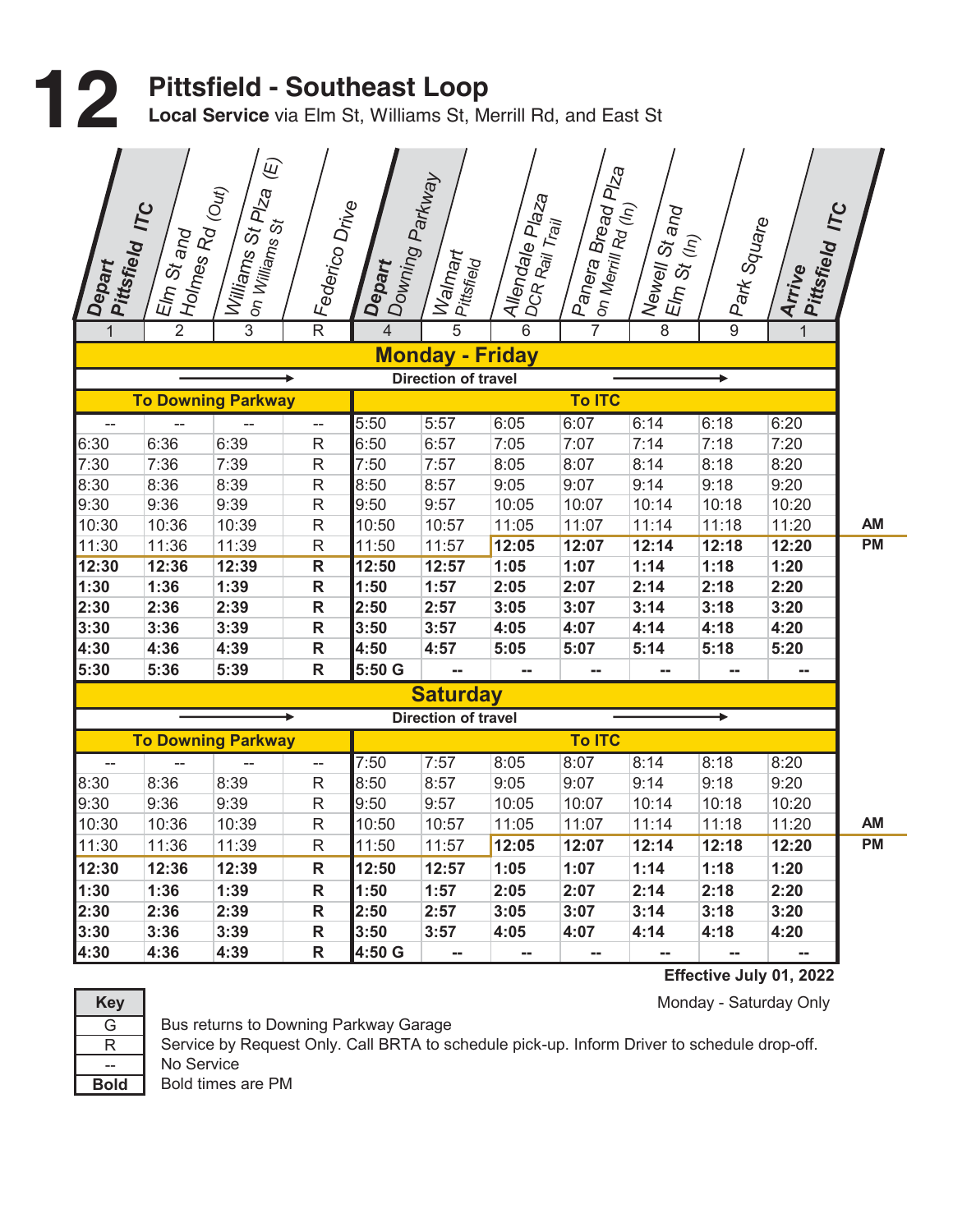

on Merrill Rd (out)

# **Allendale Plaza**

Connections to: **1 4 12**

**Walmart Pittsfield**

**4** Connections to: **12**

# **Downing Industrial Parkway**

Connections to: **12**

**Williams St Plaza** Connections to: **12**

**Elm St and Newell St** (in)

# **Park Square**

*West St and Onota St (in) Limited evening service only*

*Linden St and Dewey Ave (in) Limited evening service only*

**Pittsfield ITC**

*Request Service* locations are only serviced as requested by customers. Call BRTA at 413-499-2782 ext 1 to schedule a pick up or inform your driver for drop-off.

*More Information* including a complete list of bus stops, upcoming departures, and other real-time bus tracking information is available online at: brta.ubertransit.io/routeshout/



# **Fare Information and Policies**

| <b>Bus Fares</b> |             |        | <b>Full Fare</b>   | <b>Reduced Fare</b> |             |  |
|------------------|-------------|--------|--------------------|---------------------|-------------|--|
|                  |             | Cash   | <b>CharlieCard</b> | Cash                | CharlieCard |  |
|                  | Local       | \$1.75 | \$1.55             | \$0.85              | \$0.75      |  |
|                  | System-Wide | \$4.50 | \$4.00             | \$2.25              | \$2.00      |  |

| <b>Bus Passes</b> |         | <b>Full Fare Pass</b> |          | <b>Reduced Fare Pass</b> |         |          |  |  |
|-------------------|---------|-----------------------|----------|--------------------------|---------|----------|--|--|
|                   | 1 Dav   | 7 Dav                 | 30 Day   | 1 Dav                    | 7 Dav   | 30 Dav   |  |  |
| Local             |         | \$13.00               | \$52.00  |                          | \$10.00 | \$39.00  |  |  |
| System-Wide       | \$10.00 | \$35.00               | \$140.00 | \$10.00                  | \$26.00 | \$105.00 |  |  |

| Special<br>Passes | Student K-12<br>30 Day | College<br>(8/1-12/31; 1/1-5/31) |
|-------------------|------------------------|----------------------------------|
| System-Wide       | \$26.00                | \$250.00                         |

**Local Fare** is travel within (1) or (2) towns. **Local Transfers** are valid for sixty (60) minutes and do not reload. **System-Wide Fare** is travel between (3) or more towns. **System-Wide Transfers** are valid for seventy-five (75) minutes and reload automatically when used between connecting bus routes. Transfers are only available when paying with CharlieCard. BRTA does not issue transfers with cash fare payments.

#### **CharlieCard**

All valid CharlieCard can be reloaded with cash on BRTA buses. Bus drivers cannot make change. Full Fare CharlieCards are available from the bus driver and Pittsfield ITC; \$5 minimum on buses. Reduced Fare CharlieCard only available at Pittsfield ITC.

#### **No Service Holidays**

No bus services on New Year's Day, Martin Luther King Day, Memorial Day, Independence Day, Labor Day, Columbus Day, Veteran's Day, Thanksgiving, and Christmas Day.

#### **Customer Service**

Customers with questions, comments, concerns, or lost items are encouraged to contact BRTA directly by calling 1 (800) 292-2782 ext 1 or by email at info@berkshirerta.com

#### **Bikes on Buses**

All BRTA buses can carry bicycles; no additional charge, available only as first come-first served. Customers must load and unload their own bicycles. BRTA is not responsible for bicycles, or damage to bicycles, while travelling with **BRTA** 

#### **BRTA Customer Code of Conduct**

BRTA enforces a Customer Code of Conduct. Failure to follow the rules could result in denial of future services. No smoking, playing radio, alcoholic beverages, or eating allowed on buses. Strollers/shopping carts must be folded, all items must be kept off seats and out of the aisle. Non-alcoholic beverages must be consumed from spill-proof containers. All printed materials will be produced in accessible formats as requested.

The complete BRTA Code of Conduct, all fare policies, free fare eligibility, and other helpful links are always available online at www.berkshirerta.com/plan-your-trip

El Código de conducta completo de BRTA, todas las reglas de pago de tarifas, la elegibilidad de tarifas gratuitas y otra información útil sobre BRTA siempre está disponible en línea en www.berkshirerta.com/plan-your-trip

**Effective July 1, 2022 Monday - Friday**

# **14 Southeast Southeast Loop**

**This bus route services:**



# **Berkshire Regional Transit Authority**



| Phone    | (413) 499 - 2782      |
|----------|-----------------------|
| Online   | www.berkshirerta.com  |
| Comments | info@berkshirerta.com |

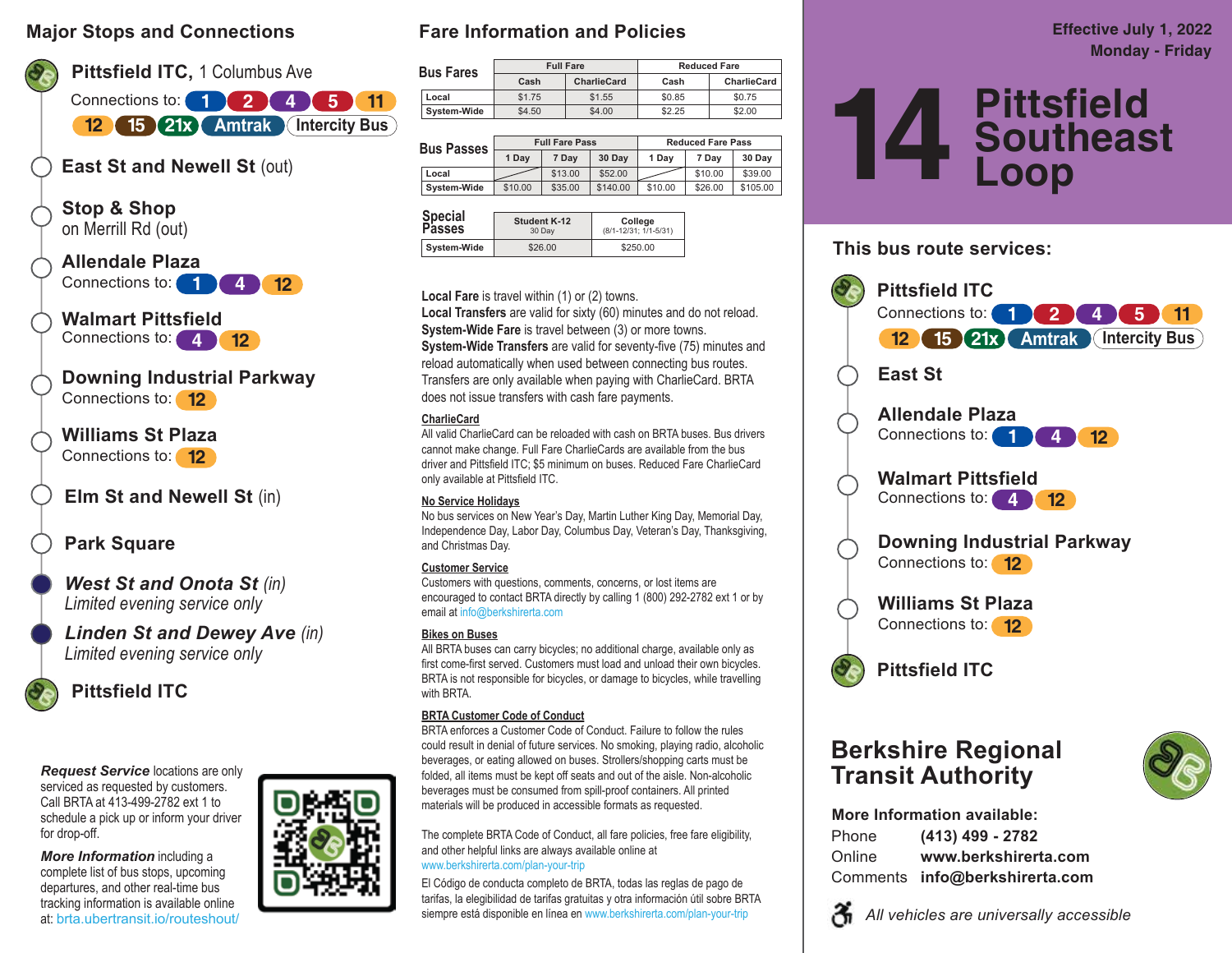|                                          |                                                                   |                                                                     |                                                     | <b>Pittsfield - Southeast Loop</b><br>Local Service via Elm St, East St, Merrill Rd, and Williams St |                                             |                                                                                     |                                                |                                           |                                    |                                                    |                                          |           |
|------------------------------------------|-------------------------------------------------------------------|---------------------------------------------------------------------|-----------------------------------------------------|------------------------------------------------------------------------------------------------------|---------------------------------------------|-------------------------------------------------------------------------------------|------------------------------------------------|-------------------------------------------|------------------------------------|----------------------------------------------------|------------------------------------------|-----------|
| Pittsfield ITC<br>Depart<br>$\mathbf{1}$ | Newell St (out)<br>$\epsilon_{\rm{ast}}$ St and<br>$\overline{2}$ | Stop and Shop<br>J <sup>on Merrill Rd (Out)</sup><br>$\overline{3}$ | Allendale Plaza<br>DCR Rail Trail<br>$\overline{4}$ | <b>Walmart</b><br><b>Pittsfield</b><br>$\overline{5}$                                                | Downing Parkway<br>Depart<br>$\overline{6}$ | $\ (\mathcal{W})$ on Williams St<br> Williams St Pl <sub>Za</sub><br>$\overline{7}$ | Newell St (In)<br>Elm St and<br>$\overline{8}$ | Park Squ <sub>are</sub><br>$\overline{9}$ | Onota St (in)<br>West St and<br>10 | Dewey Ave (in)<br>Linden St and<br>$\overline{11}$ | Pittsfield ITC<br>Arrive<br>$\mathbf{1}$ |           |
|                                          |                                                                   |                                                                     |                                                     |                                                                                                      |                                             | <b>Monday - Friday</b>                                                              |                                                |                                           |                                    |                                                    |                                          |           |
|                                          |                                                                   |                                                                     |                                                     |                                                                                                      |                                             | <b>Direction of travel</b>                                                          |                                                |                                           |                                    |                                                    |                                          |           |
|                                          |                                                                   | <b>To Downing Parkway</b>                                           |                                                     |                                                                                                      |                                             |                                                                                     |                                                | To ITC                                    |                                    |                                                    |                                          |           |
|                                          |                                                                   |                                                                     |                                                     |                                                                                                      | 6:30                                        | 6:40                                                                                | 6:44                                           | 6:48                                      | --                                 | $\overline{\phantom{m}}$                           | 6:50                                     |           |
| 7:00                                     | 7:07                                                              | 7:13                                                                | 7:17                                                | 7:25                                                                                                 | 7:30                                        | 7:40                                                                                | 7:44                                           | 7:48                                      | $- -$                              | --                                                 | 7:50                                     |           |
| 8:00                                     | 8:07                                                              | 8:13                                                                | 8:17                                                | 8:25                                                                                                 | 8:30                                        | 8:40                                                                                | 8:44                                           | 8:48                                      | --                                 | --                                                 | 8:50                                     |           |
| 9:00                                     | 9:07                                                              | 9:13                                                                | 9:17                                                | 9:25                                                                                                 | 9:30                                        | 9:00                                                                                | 9:44                                           | 9:48                                      | --                                 | $\overline{\phantom{a}}$                           | 9:50                                     |           |
| 10:00                                    | 10:07                                                             | 10:13                                                               | 10:17                                               | 10:25                                                                                                | 10:30                                       | 10:40                                                                               | 10:44                                          | 10:48                                     | --                                 | --                                                 | 10:50                                    |           |
| 11:00                                    | 11:07                                                             | 11:13                                                               | 11:17                                               | 11:25                                                                                                | 11:30                                       | 11:40                                                                               | 11:44                                          | 11:48                                     | $\overline{\phantom{m}}$           | $\overline{\phantom{a}}$                           | 11:50                                    | <b>AM</b> |
| 12:00                                    | 12:07                                                             | 12:13                                                               | 12:17                                               | 12:25                                                                                                | 12:30                                       | 12:40                                                                               | 12:44                                          | 12:48                                     | $\sim$                             | --                                                 | 12:50                                    | <b>PM</b> |
| 1:00                                     | 1:07                                                              | 1:13                                                                | 1:17                                                | 1:25                                                                                                 | 1:30                                        | 1:40                                                                                | 1:44                                           | 1:48                                      | --                                 | --                                                 | 1:50                                     |           |
| 2:00                                     | 2:07                                                              | 2:13                                                                | 2:17                                                | 2:25                                                                                                 | 2:30                                        | 2:40                                                                                | 2:44                                           | 2:48                                      | --                                 | --                                                 | 2:50                                     |           |
| 3:00                                     | 3:07                                                              | 3:13                                                                | 3:17                                                | 3:25                                                                                                 | 3:30                                        | 3:40                                                                                | 3:44                                           | 3:48                                      | --                                 | --                                                 | 3:50                                     |           |
| 4:00                                     | 4:07                                                              | 4:13                                                                | 4:17                                                | 4:25                                                                                                 | 4:30                                        | 4:40                                                                                | 4:44                                           | 4:48                                      | --                                 | --                                                 | 4:50                                     |           |
| 5:00                                     | 5:07                                                              | 5:13                                                                | 5:17                                                | 5:25                                                                                                 | 5:30                                        | 5:40                                                                                | 5:44                                           | 5:48                                      | $\sim$                             | --                                                 | 5:50                                     |           |
| 6:00                                     | 6:07                                                              | 6:13                                                                | 6:17                                                | 6:25                                                                                                 | 6:30 G                                      |                                                                                     |                                                | --                                        | --                                 | --                                                 |                                          |           |
| 6:30                                     | 6:37                                                              | 6:41                                                                | 6:45                                                | 6:50                                                                                                 | $\mathsf{R}$                                | 7:00                                                                                | 7:05                                           | --                                        | 7:13                               | 7:15                                               | 7:20                                     |           |
| 7:30                                     | 7:37                                                              | 7:41                                                                | 7:45                                                | 7:50                                                                                                 | $\mathsf{R}$                                | 8:00                                                                                | 8:05                                           | --                                        | 8:13                               | 8:15                                               | 8:20                                     |           |
| 8:30                                     | 8:37                                                              | 8:41                                                                | 8:45                                                | 8:50                                                                                                 | $\mathsf{R}$                                | 9:00                                                                                | 9:05                                           | --                                        | 9:13                               | 9:15                                               | 9:20                                     |           |
| 9:30                                     | 9:37                                                              | 9:41                                                                | 9:45                                                | 9:50                                                                                                 | 9:55G                                       |                                                                                     |                                                | --                                        |                                    |                                                    |                                          |           |

**Effective July 01, 2022**

Monday - Friday Only

**Key** -- **Bold**

G Bus returns to Downing Parkway Garage R Service by Request Only. Call BRTA to schedule pick-up. Inform Driver to schedule drop-off.

No Service

Bold times are PM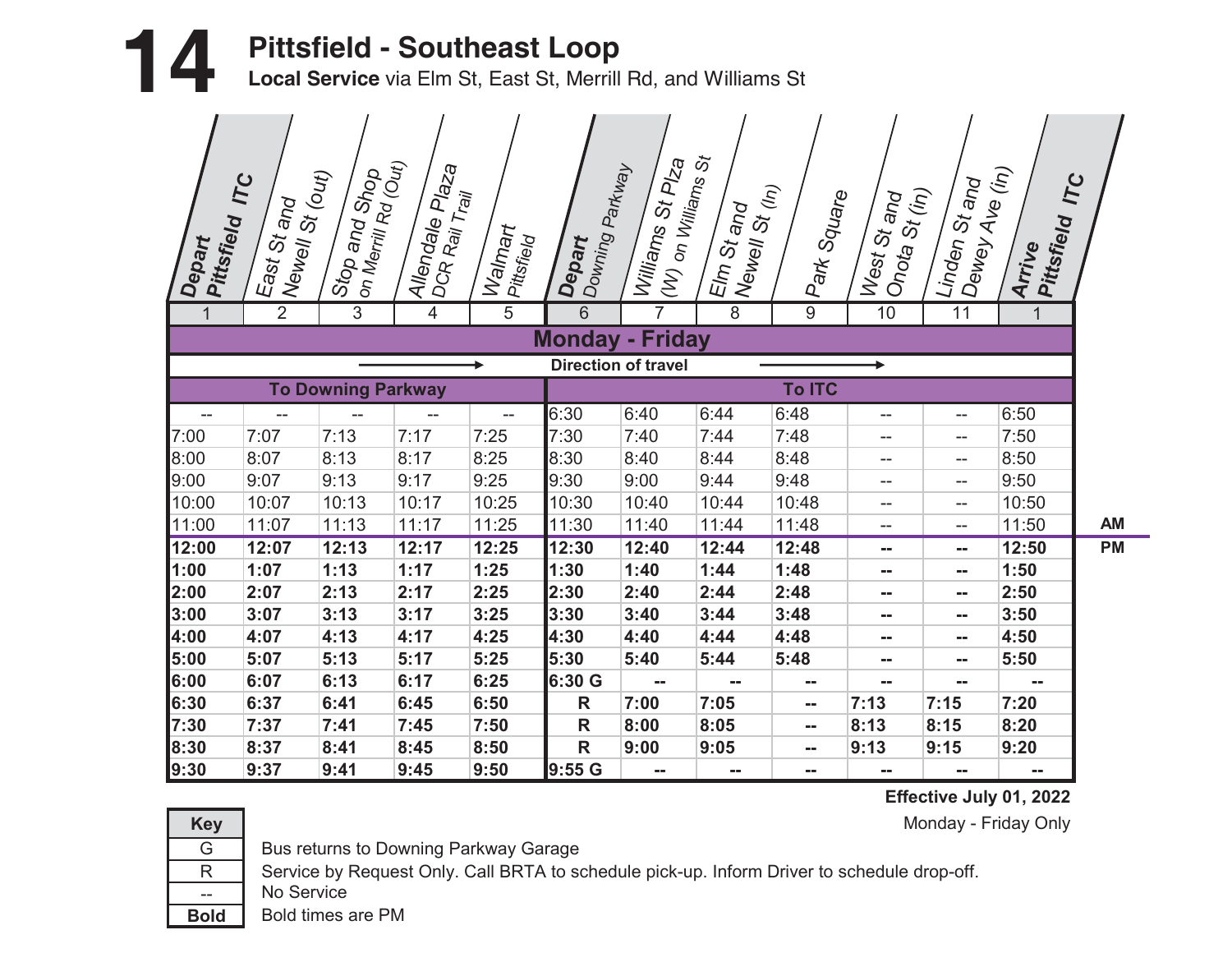

**21x** Connections to:**Fairgrounds Plaza** - Big Y Market

*Request Service* locations are only serviced as requested by customers. Call BRTA at 413-499-2782 ext 1 to schedule a pick up or inform your driver for drop-off.

*More Information* including a complete list of bus stops, upcoming departures, and other real-time bus tracking information is available online at: brta.ubertransit.io/routeshout/



# **Fare Information and Policies**

| <b>Bus Fares</b> |             |        | <b>Full Fare</b>   | <b>Reduced Fare</b> |             |  |  |
|------------------|-------------|--------|--------------------|---------------------|-------------|--|--|
|                  |             | Cash   | <b>CharlieCard</b> | Cash                | CharlieCard |  |  |
|                  | Local       | \$1.75 | \$1.55             | \$0.85              | \$0.75      |  |  |
|                  | System-Wide | \$4.50 | \$4.00             | \$2.25              | \$2.00      |  |  |

| <b>Bus Passes</b> |         | <b>Full Fare Pass</b> |          | <b>Reduced Fare Pass</b> |         |          |  |  |
|-------------------|---------|-----------------------|----------|--------------------------|---------|----------|--|--|
|                   | 1 Dav   | 7 Dav                 | 30 Day   | 1 Dav                    | 7 Dav   | 30 Day   |  |  |
| Local             |         | \$13.00               | \$52.00  |                          | \$10.00 | \$39.00  |  |  |
| System-Wide       | \$10.00 | \$35.00               | \$140.00 | \$10.00                  | \$26.00 | \$105.00 |  |  |

| Special<br>Passes  | <b>Student K-12</b><br>30 Day | College<br>(8/1-12/31; 1/1-5/31) |
|--------------------|-------------------------------|----------------------------------|
| <b>System-Wide</b> | \$26.00                       | \$250.00                         |

**Local Fare** is travel within (1) or (2) towns.

**Local Transfers** are valid for sixty (60) minutes and do not reload. **System-Wide Fare** is travel between (3) or more towns. **System-Wide Transfers** are valid for seventy-five (75) minutes and reload automatically when used between connecting bus routes. Transfers are only available when paying with CharlieCard. BRTA does not issue transfers with cash fare payments.

#### **CharlieCard**

All valid CharlieCard can be reloaded with cash on BRTA buses. Bus drivers cannot make change. Full Fare CharlieCards are available from the bus driver and Pittsfield ITC; \$5 minimum on buses. Reduced Fare CharlieCard only available at Pittsfield ITC.

#### **No Service Holidays**

No bus services on New Year's Day, Martin Luther King Day, Memorial Day, Independence Day, Labor Day, Columbus Day, Veteran's Day, Thanksgiving, and Christmas Day.

#### **Customer Service**

Customers with questions, comments, concerns, or lost items are encouraged to contact BRTA directly by calling 1 (800) 292-2782 ext 1 or by email at info@berkshirerta.com

#### **Bikes on Buses**

All BRTA buses can carry bicycles; no additional charge, available only as first come-first served. Customers must load and unload their own bicycles. BRTA is not responsible for bicycles, or damage to bicycles, while travelling with **BRTA** 

#### **BRTA Customer Code of Conduct**

BRTA enforces a Customer Code of Conduct. Failure to follow the rules could result in denial of future services. No smoking, playing radio, alcoholic beverages, or eating allowed on buses. Strollers/shopping carts must be folded, all items must be kept off seats and out of the aisle. Non-alcoholic beverages must be consumed from spill-proof containers. All printed materials will be produced in accessible formats as requested.

The complete BRTA Code of Conduct, all fare policies, free fare eligibility, and other helpful links are always available online at www.berkshirerta.com/plan-your-trip

El Código de conducta completo de BRTA, todas las reglas de pago de tarifas, la elegibilidad de tarifas gratuitas y otra información útil sobre BRTA siempre está disponible en línea en www.berkshirerta.com/plan-your-trip

### **Effective July 1, 2022 Monday - Saturday**



## **This bus route services:**



# **Berkshire Regional Transit Authority**



| Phone  | (413) 499 - 2782               |
|--------|--------------------------------|
| Online | www.berkshirerta.com           |
|        | Comments info@berkshirerta.com |

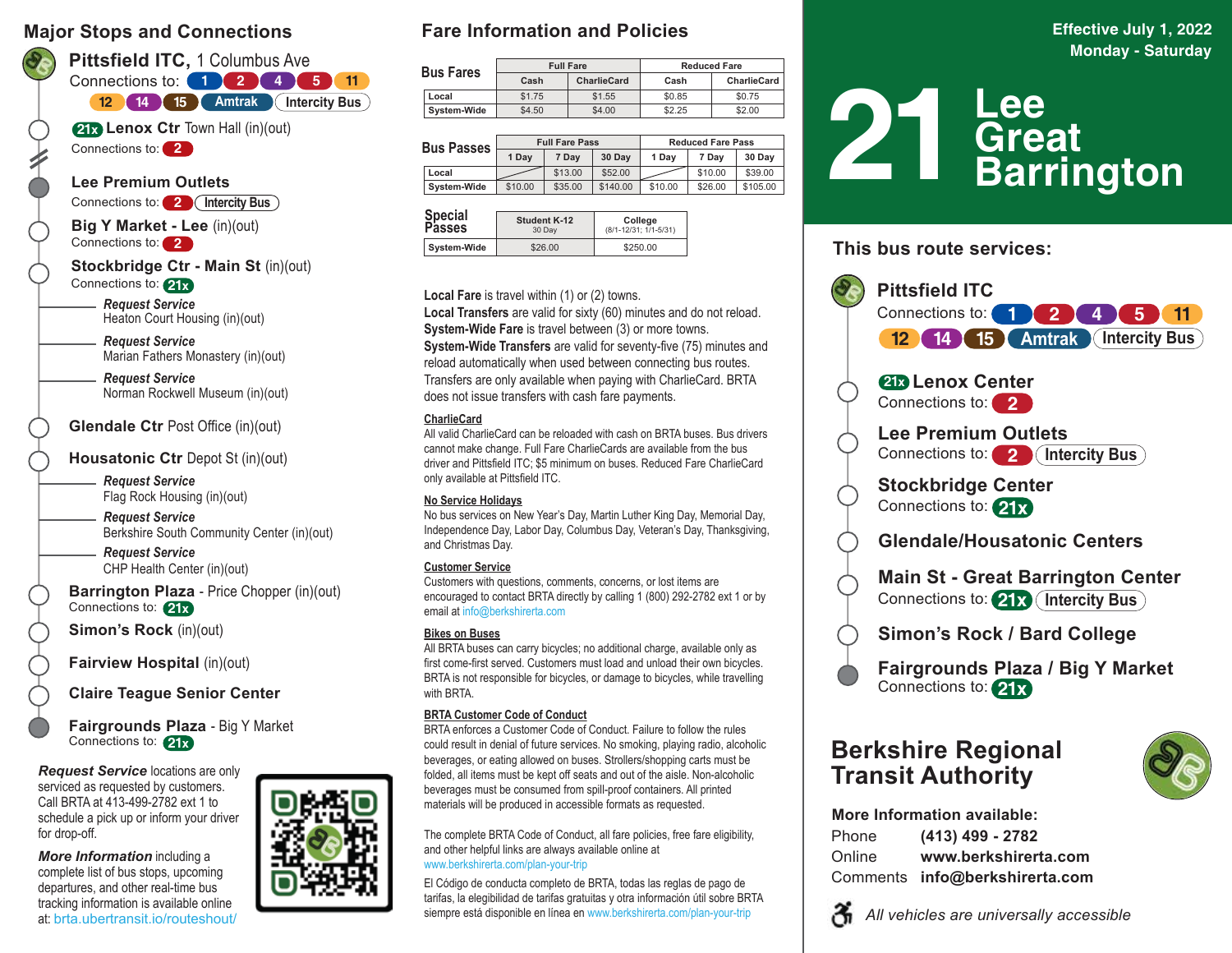| 17C<br>Depart<br>Pittsfield<br><b>Express</b><br>5:40 E<br>6:15<br>3:00E<br>21X<br>7:15<br>7:00 E<br>21X<br>8:00<br>$\overline{\phantom{a}}$ | Lenox Town Hall<br>Lenox Ctr (Out)                  | <b>Depart</b> Lee<br>Premium Outlets                 | Y Market<br>$\frac{\partial \mathcal{G}}{\partial \mathcal{G}}$<br>2 | $\begin{bmatrix} Glen_{Gale} & G_{tr} \ H1 & P_{Ost} & G_{ff} & G_{tr} \end{bmatrix}$<br>$\left.\begin{array}{l} {\rm St}_{O{\cal C}{\cal C}{\cal N}}{\rm tr}_{G{\cal C}{\cal G}}\\ {\rm Im}\,{\cal H}_{\rm aln}\, {\rm Sr}\,{\rm G}{\cal G}{\cal G}{\cal G} \end{array}\right.$ | <i>Housatonic Ctr</i><br>at Pleasant St (Out) | $\frac{\left  \textit{Barr}_{\textit{in}}\textit{g}_{\textit{top}} \textit{p}_{\textit{Ic}_{\textit{eq}}} \right }{\left  \textit{at}\textit{P}_{\textit{rice}}\textit{C}_{\textit{hop}}\textit{p}_{\textit{eq}} \right }$ | Simon's Rock<br>  <sup>at Daniel Arts Center</sup>   | Fairview Hospital<br>  <sup>Great Barrington</sup>   |                                    |                                   |                                              |                                      |                                                      |                                                    |                                         |                                                                          |                                     |                          |                               |                                  |                                                        |    |
|----------------------------------------------------------------------------------------------------------------------------------------------|-----------------------------------------------------|------------------------------------------------------|----------------------------------------------------------------------|----------------------------------------------------------------------------------------------------------------------------------------------------------------------------------------------------------------------------------------------------------------------------------|-----------------------------------------------|----------------------------------------------------------------------------------------------------------------------------------------------------------------------------------------------------------------------------|------------------------------------------------------|------------------------------------------------------|------------------------------------|-----------------------------------|----------------------------------------------|--------------------------------------|------------------------------------------------------|----------------------------------------------------|-----------------------------------------|--------------------------------------------------------------------------|-------------------------------------|--------------------------|-------------------------------|----------------------------------|--------------------------------------------------------|----|
|                                                                                                                                              |                                                     |                                                      |                                                                      |                                                                                                                                                                                                                                                                                  |                                               |                                                                                                                                                                                                                            |                                                      |                                                      | A <b>rrive</b><br>Fairgrounds Plza | <b>Depart</b><br>Fairgrounds Plza | Claire Teague<br> Senior Center              | Fairview Hospital                    | Simon's Rock<br>Pariel Arts Center                   | Barrington Plza<br><sup>    at Price Chopper</sup> | Housatonic Ctr<br>  at Pleasant St (In) | $\left \frac{G$ fendale Ctr $\left a t \right _{\text{Ost}}$ Office (In) | Stockbridge<br> on Main St (In)<br> | Y Market<br>8,91         | Arrive Lee<br>Premium Outlets | Lenox Town Hall                  | Arrive<br>Pittsfield ITC                               |    |
|                                                                                                                                              |                                                     |                                                      |                                                                      | 3                                                                                                                                                                                                                                                                                | 5                                             | 6                                                                                                                                                                                                                          |                                                      | 8                                                    | 9                                  |                                   | 10                                           | 11                                   | 12                                                   | 13                                                 | 14                                      | 15                                                                       | 16                                  | 17                       | 18                            |                                  | <b>Express</b>                                         |    |
|                                                                                                                                              |                                                     |                                                      |                                                                      |                                                                                                                                                                                                                                                                                  |                                               |                                                                                                                                                                                                                            |                                                      |                                                      |                                    | <b>Monday - Friday</b>            |                                              |                                      |                                                      |                                                    |                                         |                                                                          |                                     |                          |                               |                                  |                                                        |    |
|                                                                                                                                              |                                                     |                                                      |                                                                      |                                                                                                                                                                                                                                                                                  |                                               |                                                                                                                                                                                                                            |                                                      |                                                      |                                    | <b>Direction of travel</b>        |                                              |                                      |                                                      |                                                    |                                         |                                                                          |                                     |                          |                               |                                  |                                                        |    |
|                                                                                                                                              |                                                     |                                                      | 6:10                                                                 | <b>To Great Barrington</b><br>6:18                                                                                                                                                                                                                                               | 6:23                                          |                                                                                                                                                                                                                            |                                                      |                                                      | 6:40                               | 6:40                              |                                              | 6:45                                 |                                                      |                                                    | 7:00                                    | To Lee / Pittsfield<br>7:05                                              | 7:15                                | 7:22                     |                               |                                  |                                                        |    |
|                                                                                                                                              | $\overline{\phantom{a}}$                            | $\overline{\phantom{a}}$<br>$\overline{\phantom{a}}$ | $\overline{\phantom{a}}$<br>6:25<br>$\overline{\phantom{a}}$         | $\overline{\phantom{a}}$                                                                                                                                                                                                                                                         | $\overline{\phantom{a}}$                      | $\overline{\phantom{a}}$<br>6:35                                                                                                                                                                                           | $\overline{\phantom{a}}$<br>$\overline{\phantom{a}}$ | $\overline{\phantom{a}}$<br>$\overline{\phantom{a}}$ | 6:45                               | 6:45                              | $\hspace{0.05cm} -\hspace{0.05cm}$<br>$\sim$ | $\overline{\phantom{a}}$             | $\overline{\phantom{a}}$<br>$\overline{\phantom{m}}$ | $\overline{\phantom{a}}$<br>6:55                   | $\overline{\phantom{a}}$                | $\overline{\phantom{a}}$                                                 | 7:05                                | $\overline{\phantom{a}}$ | 7:25<br>$\hspace{0.05cm} -$   | $\overline{\phantom{a}}$<br>7:15 | $\hspace{0.1mm}-\hspace{0.1mm}-\hspace{0.1mm}$<br>7:30 |    |
|                                                                                                                                              |                                                     | $\overline{\phantom{a}}$                             | 7:25<br>$\overline{\phantom{a}}$                                     | $\overline{\phantom{a}}$                                                                                                                                                                                                                                                         |                                               | 7:35                                                                                                                                                                                                                       | $\overline{\phantom{a}}$                             | $\overline{\phantom{a}}$                             | 7:45                               | 7:45                              | $\overline{\phantom{a}}$                     | $\overline{\phantom{a}}$             | $\overline{\phantom{a}}$                             | 7:55                                               | $\overline{\phantom{a}}$                | $\sim$                                                                   | 8:05                                | $\overline{\phantom{a}}$ | $\overline{\phantom{a}}$      | 8:15                             | 8:30                                                   |    |
|                                                                                                                                              | $\hspace{0.05cm} -\hspace{0.05cm}$                  | 7:30                                                 | 7:33<br>7:40                                                         | 7:50                                                                                                                                                                                                                                                                             | 7:55                                          | 8:05                                                                                                                                                                                                                       | $\overline{\phantom{a}}$                             | 8:15                                                 | 8:30                               | 8:30                              | 8:33                                         | 8:40                                 | $\sim$                                               | 8:50                                               | 9:00                                    | 9:05                                                                     | 9:15                                | 9:22                     | 9:25                          | $\overline{\phantom{a}}$         | $\overline{\phantom{a}}$                               |    |
|                                                                                                                                              | $\hspace{0.05cm} -\hspace{0.05cm} -\hspace{0.05cm}$ | 8:30                                                 | 8:33<br>8:40                                                         | 8:50                                                                                                                                                                                                                                                                             | 8:55                                          | 9:05                                                                                                                                                                                                                       | 9:15*                                                | $9:15$ T                                             | 9:30                               | 9:30                              | 9:33                                         | $9:40$ T                             | 9:40'                                                | 9:50                                               | 10:00                                   | 10:05                                                                    | 10:15                               | 10:22                    | 10:25                         | $\overline{\phantom{a}}$         | $\hspace{0.05cm} -\hspace{0.05cm} -\hspace{0.05cm}$    |    |
|                                                                                                                                              | $\overline{\phantom{a}}$                            | 9:30                                                 | 9:33<br>9:40                                                         | 9:50                                                                                                                                                                                                                                                                             | 9:55                                          | 10:05                                                                                                                                                                                                                      | $\overline{\phantom{a}}$                             | 10:15                                                | 10:30                              | 10:30                             | 10:33                                        | 10:40                                | $\sim$                                               | 10:50                                              | 11:00                                   | 11:05                                                                    | 11:15                               | 11:22                    | 11:25                         | $\overline{\phantom{a}}$         | $\hspace{0.05cm} -\hspace{0.05cm} -\hspace{0.05cm}$    | AM |
|                                                                                                                                              | $\overline{\phantom{a}}$                            | 10:30                                                | 10:33                                                                | 10:40<br>10:50                                                                                                                                                                                                                                                                   | 10:55                                         | 11:05                                                                                                                                                                                                                      | 11:15 *                                              | $11:15$ T 11:30                                      |                                    | 11:30                             | 11:33                                        | $11:40$ T 11:40                      |                                                      | 11:50                                              | 12:00                                   | 12:05                                                                    | 12:15                               | 12:22                    | 12:25                         | $\overline{\phantom{a}}$         | $\overline{\phantom{a}}$                               | PM |
| $\overline{\phantom{a}}$                                                                                                                     | $\hspace{0.05cm} \ldots$                            | 11:30                                                | 11:33                                                                | 11:40<br>11:50                                                                                                                                                                                                                                                                   | 11:55                                         | 12:05                                                                                                                                                                                                                      | $\overline{\phantom{a}}$                             | 12:15                                                | 12:30                              | 12:30                             | 12:33                                        | 12:40                                | $\sim$                                               | 12:50                                              | $\left 1:00\right\rangle$               | 1:05                                                                     | 1:15                                | 1:22                     | 1:25                          | $\sim$                           | $\sim$                                                 |    |
|                                                                                                                                              | $\sim$                                              | 12:30                                                | 12:33                                                                | 12:40<br>12:50                                                                                                                                                                                                                                                                   | 12:55                                         | 1:05                                                                                                                                                                                                                       | $1:15*$                                              | $1:15$ T                                             | 1:30                               | 1:30                              | 1:33                                         | $1:40$ T                             | $1:40*$                                              | 1:50                                               | 2:00                                    | 2:05                                                                     | 2:15                                | 2:22                     | 2:25                          | $\sim$                           | $\overline{\phantom{a}}$                               |    |
| $\sim$                                                                                                                                       | $\sim$                                              | 1:30                                                 | 1:33<br>1:40                                                         | 1:50                                                                                                                                                                                                                                                                             | 1:55                                          | 2:05                                                                                                                                                                                                                       | $\sim$                                               | 2:15                                                 | 2:30                               | 2:30                              | 2:33                                         | 2:40                                 | $\overline{\phantom{a}}$                             | 2:50                                               | 3:00                                    | 3:05                                                                     | 3:15                                | 3:22                     | 3:25                          | $\sim$                           | $\sim$                                                 |    |
|                                                                                                                                              | $\sim$                                              | 2:30                                                 | 2:40<br>2:33                                                         | 2:50                                                                                                                                                                                                                                                                             | 2:55                                          | 3:05                                                                                                                                                                                                                       | $3:15*$                                              | $3:15$ T                                             | 3:30                               | 3:30                              | 3:33                                         | $3:40$ T                             | $3:40*$                                              | 3:50                                               | 4:00                                    | 4:05                                                                     | 4:15                                | 4:22                     | 4:25                          | $\sim$                           | $\sim$                                                 |    |
|                                                                                                                                              | $\sim$                                              | 3:30<br>4:30                                         | 3:33<br>3:40<br>4:33<br>4:40                                         | 3:50<br>4:50                                                                                                                                                                                                                                                                     | 3:55<br>4:55                                  | 4:05                                                                                                                                                                                                                       | $\overline{\phantom{a}}$                             | 4:15                                                 | 4:30<br>5:30                       | 4:30<br>5:30                      | 4:33<br>5:33                                 | 4:40                                 | $\overline{\phantom{a}}$                             | 4:50<br>5:50                                       | 5:00<br>6:00                            | 5:05                                                                     | 5:15<br>6:15                        | 5:22<br>6:22             | 5:25 N<br>6:25N               | $\sim$                           | $\sim$                                                 |    |
| 21X<br>5:45<br>5:30                                                                                                                          | $\overline{\phantom{a}}$                            |                                                      | 5:55<br>$\overline{\phantom{a}}$                                     | --                                                                                                                                                                                                                                                                               |                                               | 5:05<br>6:05                                                                                                                                                                                                               | $5:15*$                                              | $5:15$ T<br>$\overline{\phantom{a}}$                 | 6:15                               | 6:15                              |                                              | $5:40$ T<br>$\overline{\phantom{a}}$ | 5:40<br>6:20                                         | 6:28                                               |                                         | 6:05                                                                     | 6:35                                |                          | $\overline{\phantom{a}}$      | $\overline{\phantom{a}}$<br>6:45 | $\sim$<br>7:00 G                                       |    |
|                                                                                                                                              |                                                     |                                                      |                                                                      |                                                                                                                                                                                                                                                                                  |                                               |                                                                                                                                                                                                                            |                                                      |                                                      |                                    | <b>Saturday</b>                   |                                              |                                      |                                                      |                                                    |                                         |                                                                          |                                     |                          |                               |                                  |                                                        |    |
|                                                                                                                                              |                                                     |                                                      |                                                                      |                                                                                                                                                                                                                                                                                  |                                               |                                                                                                                                                                                                                            |                                                      |                                                      |                                    | <b>Direction of travel</b>        |                                              |                                      |                                                      |                                                    |                                         |                                                                          |                                     |                          |                               |                                  |                                                        |    |
|                                                                                                                                              |                                                     |                                                      |                                                                      | <b>To Great Barrington</b>                                                                                                                                                                                                                                                       |                                               |                                                                                                                                                                                                                            |                                                      |                                                      |                                    |                                   |                                              |                                      |                                                      |                                                    | <b>To Lee</b>                           |                                                                          |                                     |                          |                               |                                  |                                                        |    |
| 7:40 E                                                                                                                                       | $\overline{\phantom{a}}$                            | $\overline{\phantom{a}}$                             | 8:00<br>$\overline{\phantom{a}}$                                     | $\overline{\phantom{a}}$                                                                                                                                                                                                                                                         | $\overline{\phantom{a}}$                      | 8:15                                                                                                                                                                                                                       | $\overline{\phantom{a}}$                             | 8:25                                                 | 8:30                               | 8:30                              | 8:33                                         | 8:40                                 | $\overline{\phantom{a}}$                             | 8:50                                               | 9:00                                    | 9:05                                                                     | 9:15                                | 9:22                     | 9:25                          | $\hspace{0.05cm} \ldots$         | $\overline{\phantom{a}}$                               |    |
| $\overline{\phantom{a}}$                                                                                                                     | $\overline{\phantom{a}}$                            | 8:30 S                                               | 8:33<br>8:40                                                         | 8:50                                                                                                                                                                                                                                                                             | 8:55                                          | 9:05                                                                                                                                                                                                                       | $9:15*$                                              | $9:15$ T                                             | 9:30                               | 9:30                              | 9:33                                         | $9:40$ T                             | 9:40'                                                | 9:50                                               | 10:00                                   | 10:05                                                                    | 10:15                               | 10:22                    | 10:25                         | $-$                              | $\overline{\phantom{a}}$                               |    |
| $\overline{\phantom{a}}$                                                                                                                     | $\overline{\phantom{a}}$                            | 9:30                                                 | 9:33<br>9:40                                                         | 9:50                                                                                                                                                                                                                                                                             | 9:55                                          | 10:05                                                                                                                                                                                                                      | $\overline{\phantom{a}}$                             | 10:15                                                | 10:30                              | 10:30                             | 10:33                                        | 10:40                                | $\overline{\phantom{a}}$                             | 10:50                                              | 11:00                                   | 11:05                                                                    | 11:15                               | 11:22                    | 11:25                         | $\overline{\phantom{a}}$         | $\overline{\phantom{a}}$                               | AM |
| $\hspace{0.05cm} -$                                                                                                                          | $\overline{\phantom{a}}$                            | 10:30                                                | 10:33                                                                | 10:40<br>10:50                                                                                                                                                                                                                                                                   | 10:55                                         | 11:05                                                                                                                                                                                                                      | 11:15 *                                              | $11:15 \t T$ 11:30                                   |                                    | 11:30                             | 11:33                                        | $11:40$ T 11:40                      |                                                      | 11:50                                              | 12:00                                   | 12:05                                                                    | 12:15                               | 12:22                    | 12:25                         | $\sim$                           | $\sim$                                                 | PM |
|                                                                                                                                              | $\overline{\phantom{a}}$                            | 11:30                                                | 11:33                                                                | 11:40<br>11:50                                                                                                                                                                                                                                                                   | 11:55                                         | 12:05                                                                                                                                                                                                                      | $\sim$                                               | 12:15                                                | 12:30                              | 12:30                             | 12:33                                        | 12:40                                | $\sim$                                               | 12:50                                              | 1:00                                    | 1:05                                                                     | 1:15                                | 1:22                     | 1:25                          | н.                               | ۰.                                                     |    |
| $\overline{\phantom{a}}$                                                                                                                     | $\sim$                                              | 12:30                                                | 12:33                                                                | 12:40<br>12:50                                                                                                                                                                                                                                                                   | 12:55                                         | 1:05                                                                                                                                                                                                                       | $1:15*$                                              | $1:15$ T                                             | 1:30                               | 1:30                              | 1:33                                         | $1:40$ T                             | $1:40*$                                              | 1:50                                               | 2:00                                    | 2:05                                                                     | 2:15                                | 2:22                     | 2:25                          | $\sim$                           | $\sim$                                                 |    |
|                                                                                                                                              | $\sim$                                              | 1:30                                                 | 1:33<br>1:40                                                         | 1:50                                                                                                                                                                                                                                                                             | 1:55                                          | 2:05                                                                                                                                                                                                                       | $\sim$                                               | 2:15                                                 | 2:30                               | 2:30                              | 2:33                                         | 2:40                                 | $\sim$                                               | 2:50                                               | 3:00                                    | 3:05                                                                     | 3:15                                | 3:22                     | 3:25                          | --                               | $\sim$                                                 |    |
| $-$                                                                                                                                          | $\overline{\phantom{a}}$                            | 2:30                                                 | 2:33<br>2:40                                                         | 2:50                                                                                                                                                                                                                                                                             | 2:55                                          | 3:05                                                                                                                                                                                                                       | $3:15*$                                              | $3:15$ T                                             | 3:30                               | 3:30                              | 3:33                                         | $3:40$ T                             | $3:40*$                                              | 3:50                                               | 4:00                                    | 4:05                                                                     | 4:15                                | 4:22                     | 4:25                          | $\overline{\phantom{a}}$         | $\sim$                                                 |    |
| $\sim$                                                                                                                                       |                                                     | 3:30<br>4:30                                         | 3:33<br>3:40<br>4:33<br>4:40                                         | 3:50<br>4:50                                                                                                                                                                                                                                                                     | 3:55<br>4:55                                  | 4:05<br>5:05                                                                                                                                                                                                               | н.                                                   | 4:15                                                 | 4:30<br>5:30                       | 4:30<br>5:30                      | 4:33<br>5:33                                 | 4:40                                 | $\overline{\phantom{a}}$                             | 4:50                                               | 5:00                                    | 5:05                                                                     | 5:15                                | 5:22                     | 5:25 N                        | $\sim$                           | $\overline{\phantom{a}}$                               |    |
| $\sim$                                                                                                                                       | $\sim$                                              |                                                      |                                                                      |                                                                                                                                                                                                                                                                                  |                                               |                                                                                                                                                                                                                            | $5:15*$                                              | $5:15$ T                                             |                                    |                                   |                                              | $5:40$ T                             | $5:40*$                                              | 5:50                                               | 6:00                                    | 6:05                                                                     | 6:15                                | 6:22                     | 6:25N                         |                                  | $\sim$                                                 |    |

Monday - Saturday Only

**Key** Bus departs Downing Parkway Garage 15 minutes before ITC arrival via Tyler St, Dalton Ave

S Bus departs Downing Parkway Garage 30 minutes before Premium Outlets arrival, via East St, MA Rte 7-20 South

Bus returns to Downing Parkway Garage via US Rte 7, East St, Hubbard Ave

 $rac{G}{*}$ Bus returns to Downing Parkway Garage via East St, Hubbard Ave

Simon's Rock College is only serviced at these times between September 1 and May 31

Fairview Hospital is only serviced at these times between June 1 and August 31

**-- Bold** No Service Bold times are PM

 $\overline{E}$ 

N

 $T$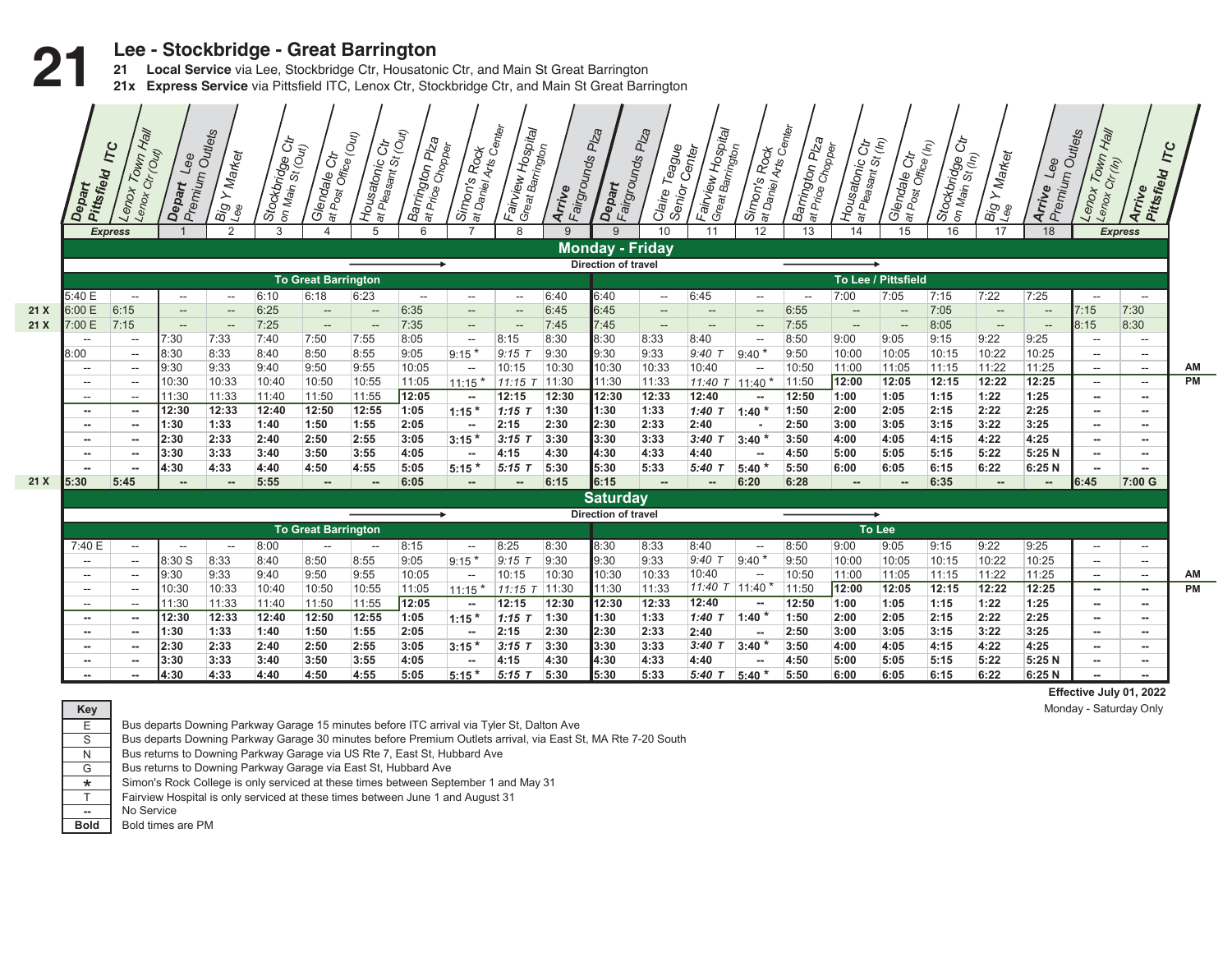**Main St - North Adams Ctr** Connections to: **3**

### **Mass. College of Liberal Arts (MCLA)** Ashland St (out)

#### *Request Service*  Ocean State Job Lots (towards Walmart)

**1** Connections to: **Walmart North Adams**

**Ocean State Job Lots**

**Mass. College of Liberal Arts (MCLA)** Ashland St (in)

**Main St - North Adams Ctr**

**Mohawk Forest** Apartments

**Berkshire Medical Center** North Adams Campus

**Mass. MoCA** on Marshall St

*Brayton Hill on MA Rte 2 Limited evening service*

*Greylock Valley Apartments Limited evening service*

**Main St - North Adams Ctr** Connections to: **3**

*Request Service* locations are only serviced as requested by customers. Call BRTA at 413-499-2782 ext 1 to schedule a pick up or inform your driver for drop-off.

*More Information* including a complete list of bus stops, upcoming departures, and other real-time bus tracking information is available online at: brta.ubertransit.io/routeshout/



# **Fare Information and Policies**

| <b>Bus Fares</b> |                     | <b>Full Fare</b> | <b>Reduced Fare</b> |             |  |  |  |
|------------------|---------------------|------------------|---------------------|-------------|--|--|--|
|                  | CharlieCard<br>Cash |                  | Cash                | CharlieCard |  |  |  |
| Local            | \$1.75              | \$1.55           | \$0.85              | \$0.75      |  |  |  |
| System-Wide      | \$4.50              | \$4.00           | \$2.25              | \$2.00      |  |  |  |

| <b>Bus Passes</b> |         | <b>Full Fare Pass</b> |          | <b>Reduced Fare Pass</b> |         |          |  |  |
|-------------------|---------|-----------------------|----------|--------------------------|---------|----------|--|--|
|                   | 1 Dav   | 7 Dav                 | 30 Day   | 1 Dav                    | 7 Dav   | 30 Dav   |  |  |
| Local             |         | \$13.00               | \$52.00  |                          | \$10.00 | \$39.00  |  |  |
| System-Wide       | \$10.00 | \$35.00               | \$140.00 | \$10.00                  | \$26.00 | \$105.00 |  |  |

| <b>Special</b> | <b>Student K-12</b> | College               |
|----------------|---------------------|-----------------------|
| <b>Passes</b>  | 30 Day              | (8/1-12/31; 1/1-5/31) |
| System-Wide    | \$26.00             | \$250.00              |

**Local Fare** is travel within (1) or (2) towns.

**Local Transfers** are valid for sixty (60) minutes and do not reload. **System-Wide Fare** is travel between (3) or more towns. **System-Wide Transfers** are valid for seventy-five (75) minutes and reload automatically when used between connecting bus routes. Transfers are only available when paying with CharlieCard. BRTA does not issue transfers with cash fare payments.

#### **CharlieCard**

All valid CharlieCard can be reloaded with cash on BRTA buses. Bus drivers cannot make change. Full Fare CharlieCards are available from the bus driver and Pittsfield ITC; \$5 minimum on buses. Reduced Fare CharlieCard only available at Pittsfield ITC.

#### **No Service Holidays**

No bus services on New Year's Day, Martin Luther King Day, Memorial Day, Independence Day, Labor Day, Columbus Day, Veteran's Day, Thanksgiving, and Christmas Day.

#### **Customer Service**

Customers with questions, comments, concerns, or lost items are encouraged to contact BRTA directly by calling 1 (800) 292-2782 ext 1 or by email at info@berkshirerta.com

#### **Bikes on Buses**

All BRTA buses can carry bicycles; no additional charge, available only as first come-first served. Customers must load and unload their own bicycles. BRTA is not responsible for bicycles, or damage to bicycles, while travelling with BRTA.

#### **BRTA Customer Code of Conduct**

BRTA enforces a Customer Code of Conduct. Failure to follow the rules could result in denial of future services. No smoking, playing radio, alcoholic beverages, or eating allowed on buses. Strollers/shopping carts must be folded, all items must be kept off seats and out of the aisle. Non-alcoholic beverages must be consumed from spill-proof containers. All printed materials will be produced in accessible formats as requested.

The complete BRTA Code of Conduct, all fare policies, free fare eligibility, and other helpful links are always available online at www.berkshirerta.com/plan-your-trip

El Código de conducta completo de BRTA, todas las reglas de pago de tarifas, la elegibilidad de tarifas gratuitas y otra información útil sobre BRTA siempre está disponible en línea en www.berkshirerta.com/plan-your-trip

### **Effective July 1, 2022 Monday - Saturday**



**This bus route services:**



# **Berkshire Regional Transit Authority**



| Phone  | $(413)$ 499 - 2782             |
|--------|--------------------------------|
| Online | www.berkshirerta.com           |
|        | Comments info@berkshirerta.com |